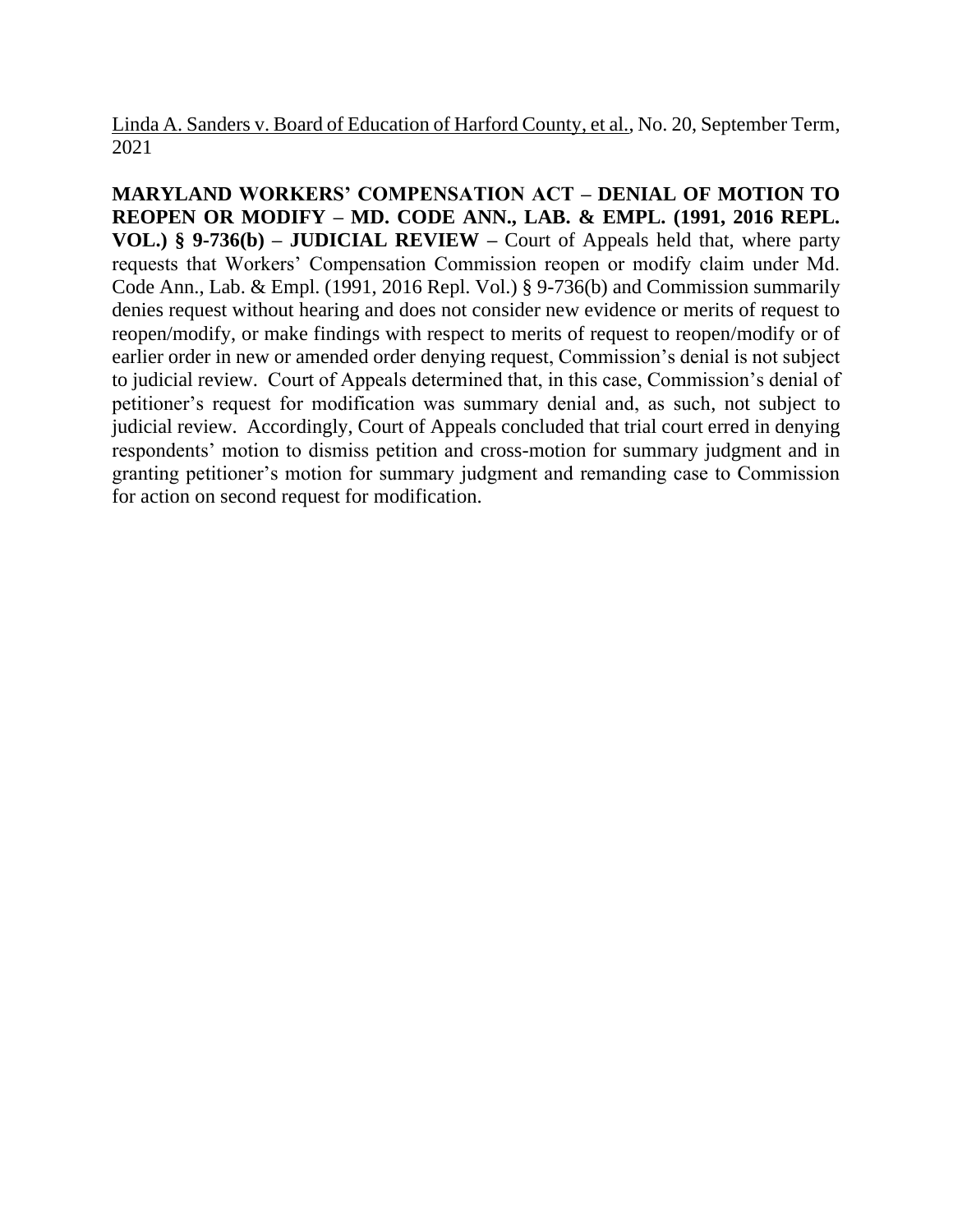Circuit Court for Harford County Case No. C-12-CV-19-000093 Argued: November 9, 2021

### IN THE COURT OF APPEALS

## OF MARYLAND

No. 20

September Term, 2021 \_\_\_\_\_\_\_\_\_\_\_\_\_\_\_\_\_\_\_\_\_\_\_\_\_\_\_\_\_\_\_\_\_\_\_\_\_\_

# LINDA A. SANDERS

v.

# BOARD OF EDUCATION OF HARFORD COUNTY, ET AL.

\_\_\_\_\_\_\_\_\_\_\_\_\_\_\_\_\_\_\_\_\_\_\_\_\_\_\_\_\_\_\_\_\_\_\_\_\_\_

McDonald **Watts** Hotten Booth Biran Harrell, Glenn T., Jr. (Senior Judge, Specially Assigned) Murphy, Joseph F., Jr. (Senior Judge, Specially Assigned),

JJ.

Opinion by Watts, J. \_\_\_\_\_\_\_\_\_\_\_\_\_\_\_\_\_\_\_\_\_\_\_\_\_\_\_\_\_\_\_\_\_\_\_\_\_\_

\_\_\_\_\_\_\_\_\_\_\_\_\_\_\_\_\_\_\_\_\_\_\_\_\_\_\_\_\_\_\_\_\_\_\_\_\_\_

Filed: December 17, 2021

Pursuant to Maryland Uniform Electronic Legal Materials Act (§§ 10-1601 et seq. of the State Government Article) this document is authentic.



ne C. Johnson, Clerk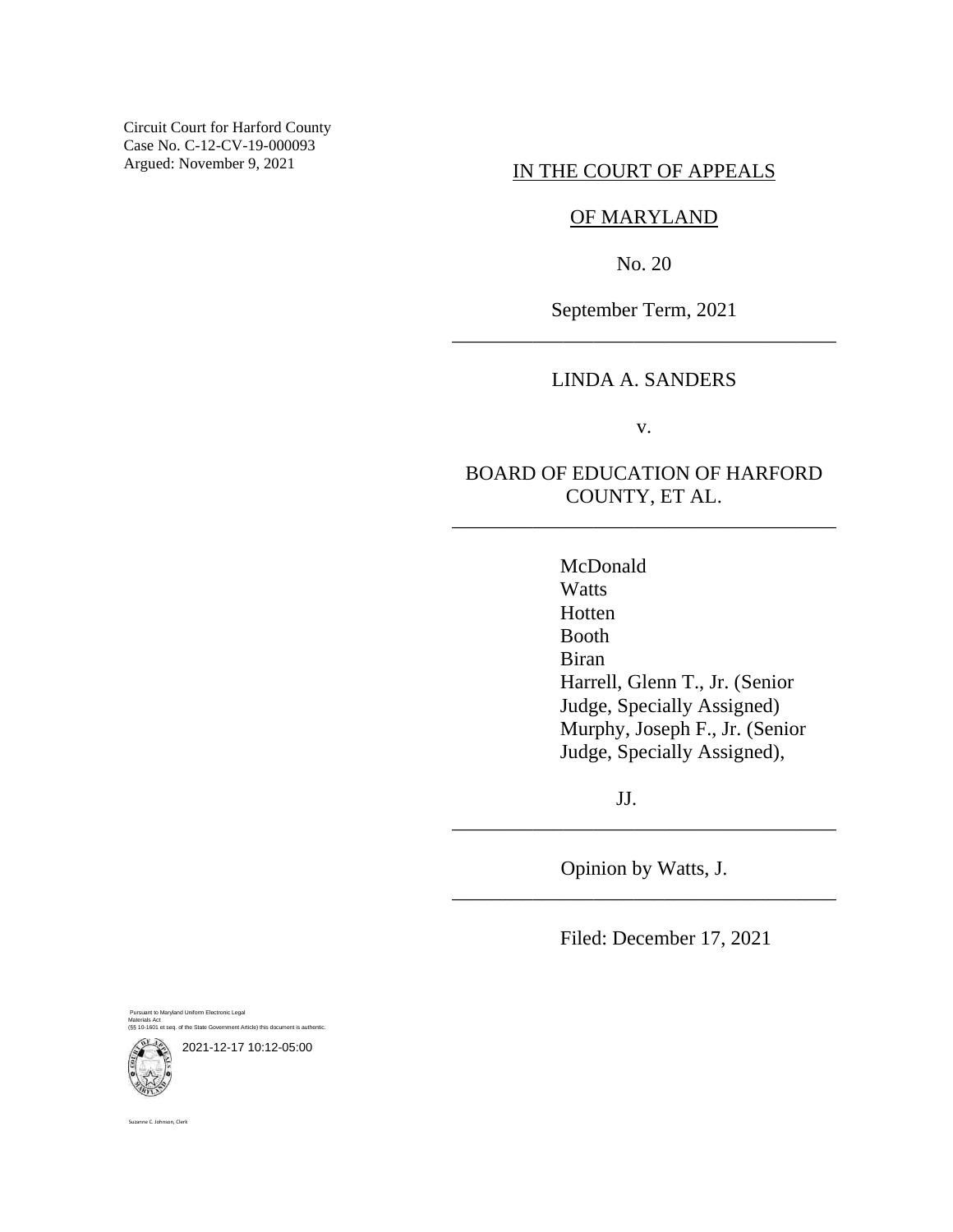The Maryland Workers' Compensation Act, Md. Code Ann., Lab. & Empl. (1991, 2016 Repl. Vol.) ("LE") §§ 9-101 to 9-1201, expressly provides the Workers' Compensation Commission ("the Commission") with continuing jurisdiction over workers' compensation claims in several provisions. One such provision—LE § 9-736(b)—authorizes the Commission to modify its findings or orders and provides as follows:

(1) The Commission has continuing powers and jurisdiction over each claim under this title.

(2) Subject to paragraph (3) of this subsection, the Commission may modify any finding or order as the Commission considers justified.

(3) Except as provided in subsection (c) of this section, the Commission may not modify an award unless the modification is applied for within 5 years after the latter of:

- (i) the date of the accident;
- (ii) the date of disablement; or
- (iii) the last compensation payment.

In response to a motion or request to reopen or modify under LE  $\S$  9-736(b), the Commission may grant the request, hold a hearing at which evidence is considered and afterward issue a decision granting or denying the requested relief. On the other hand, the Commission may also deny a request to reopen or modify without reopening the case for the receipt of additional evidence or a hearing, and without considering the merits of the request or earlier order and making new findings. This is generally called a summary denial. In this case, we have been asked to consider whether the Commission's summary denial of a motion to reopen or modify under LE § 9-736(b) is subject to judicial review.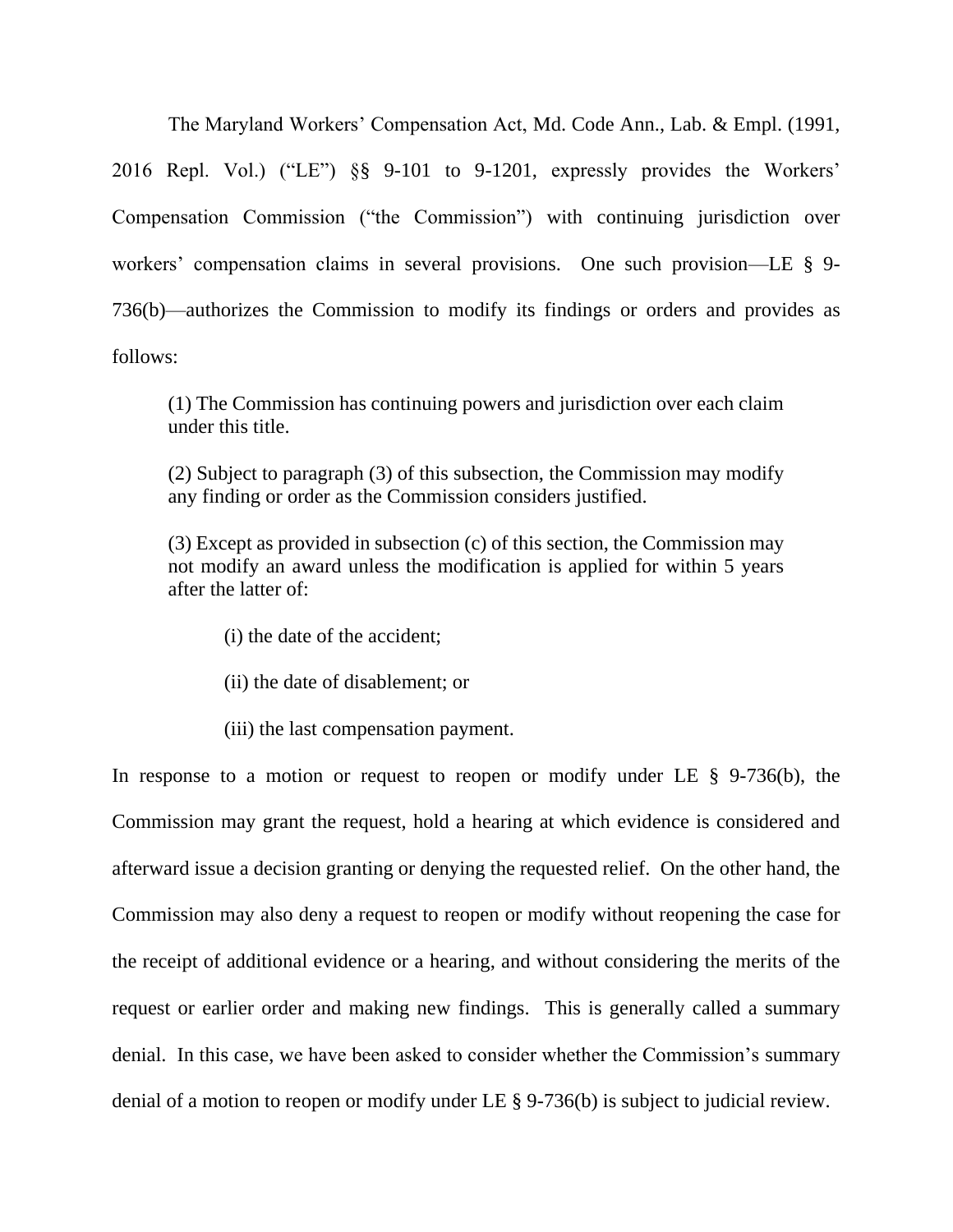Linda A. Sanders, Petitioner, worked as a school bus driver for the Board of Education of Harford County, which is insured by the Maryland Association of Boards of Education (together, "Respondents"). Sanders filed a claim for workers' compensation benefits with the Commission due to an accident that occurred on the job. The Commission conducted an evidentiary hearing and issued an order that approved Sanders's request for four additional weeks of physical therapy for her left shoulder but denied her request for authorization for surgery on the left shoulder. Sanders did not seek judicial review of the Commission's decision or request a rehearing. Several months later, Sanders underwent surgery on her left shoulder, using her health insurance to pay the costs.

Over three years later, Sanders filed with the Commission a request for modification of the earlier order denying the request for authorization for surgery, seeking payment of her surgeon's bills. The Commission denied the request without a hearing and Sanders filed in the Circuit Court for Harford County a petition for judicial review. Respondents moved to dismiss the petition, and the circuit court granted the motion.

Less than three months after filing the initial request for modification, Sanders filed with the Commission a second request for modification of the Commission's initial order, again raising the issue of authorization for surgery and requesting identical relief, *i.e.*, payment of her surgeon's bills. As with the first request to reopen, the Commission denied the second request without a hearing. Sanders filed in the circuit court a petition for judicial review. Respondents filed a motion to dismiss the petition. After conducting a hearing on the motion to dismiss, the circuit court denied the motion. The parties filed cross-motions for summary judgment. The circuit court issued a memorandum opinion and an amended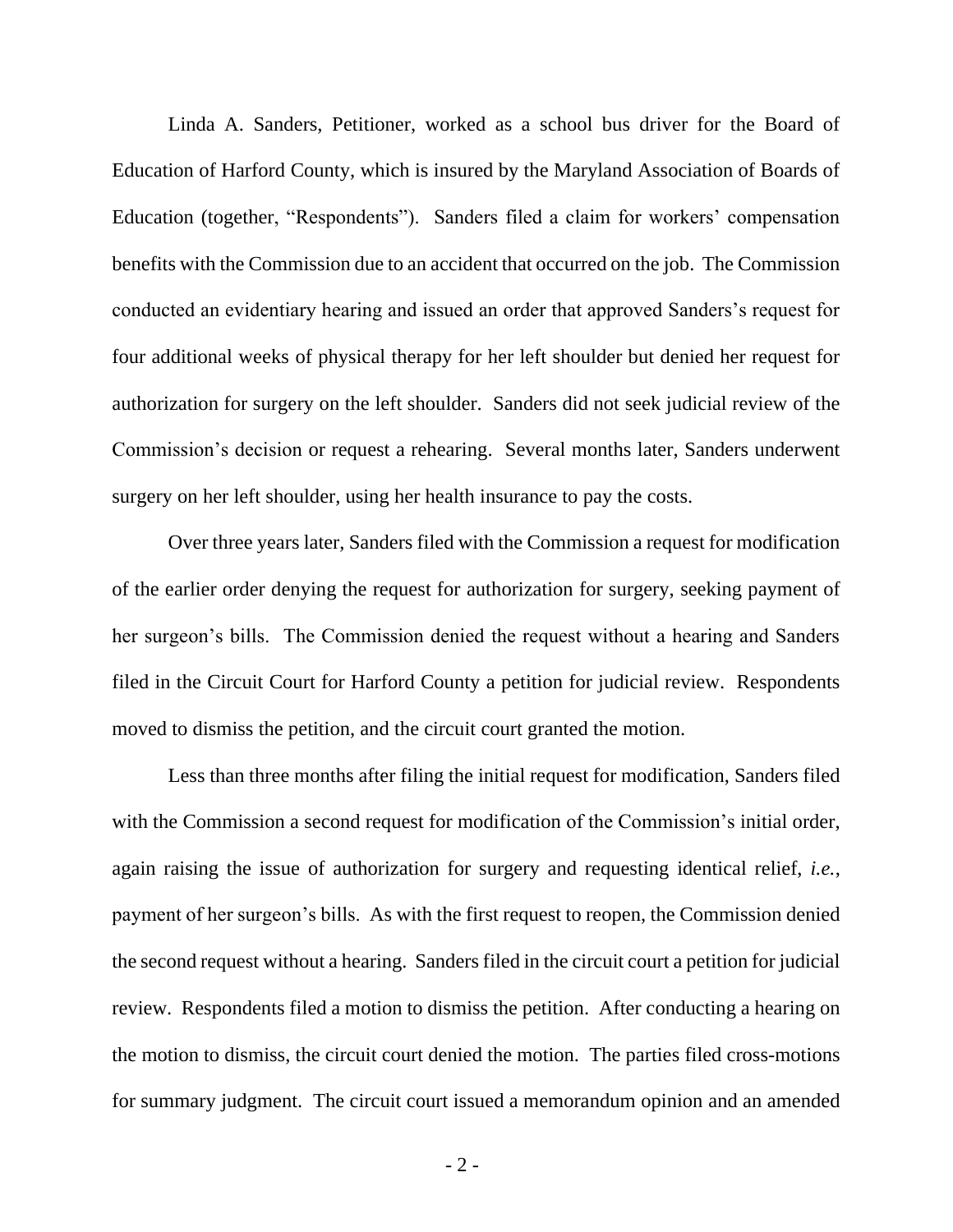memorandum opinion denying Respondents' motion for summary judgment, granting Sanders's motion, and remanding the case to the Commission for action on Sanders's second request for modification.

Respondents appealed and the Court of Special Appeals reversed the circuit court's judgment. See Bd. of Educ. of Harford Cty. v. Sanders, 250 Md. App. 85, \_\_, 248 A.3d 1108, 1117 (2021). The Court of Special Appeals held that the circuit court erred in denying Respondents' motion to dismiss because the Commission has broad discretion to summarily deny a request to reopen under LE § 9-736(b) "and such a denial is not subject to judicial review." Id. at \_\_, 248 A.3d at 1113 (bolding omitted). We granted *certiorari* to consider whether the Commission's summary denial of a request to reopen or modify pursuant to LE § 9-736(b) is subject to judicial review. See Sanders v. Bd. of Educ. of Harford Cty., 475 Md. 2, 256 A.3d 270 (2021).

We must decide whether the Commission's summary denial of Sanders's second request for modification under LE § 9-736(b) was subject to judicial review. We hold that it was not and that, where a party requests that the Commission reopen or modify a claim and the Commission summarily denies the request without a hearing and does not consider new evidence or the merits of the request to reopen, or make findings with respect to the merits of the request or of the earlier order in the issuance of a new or amended order, the Commission's denial is not subject to judicial review. In this case, the Commission issued an initial order in which it, among other things, denied Sanders's request for authorization for shoulder surgery. Sanders did not file a petition for judicial review or request a rehearing. Several months later, although the Commission did not authorize shoulder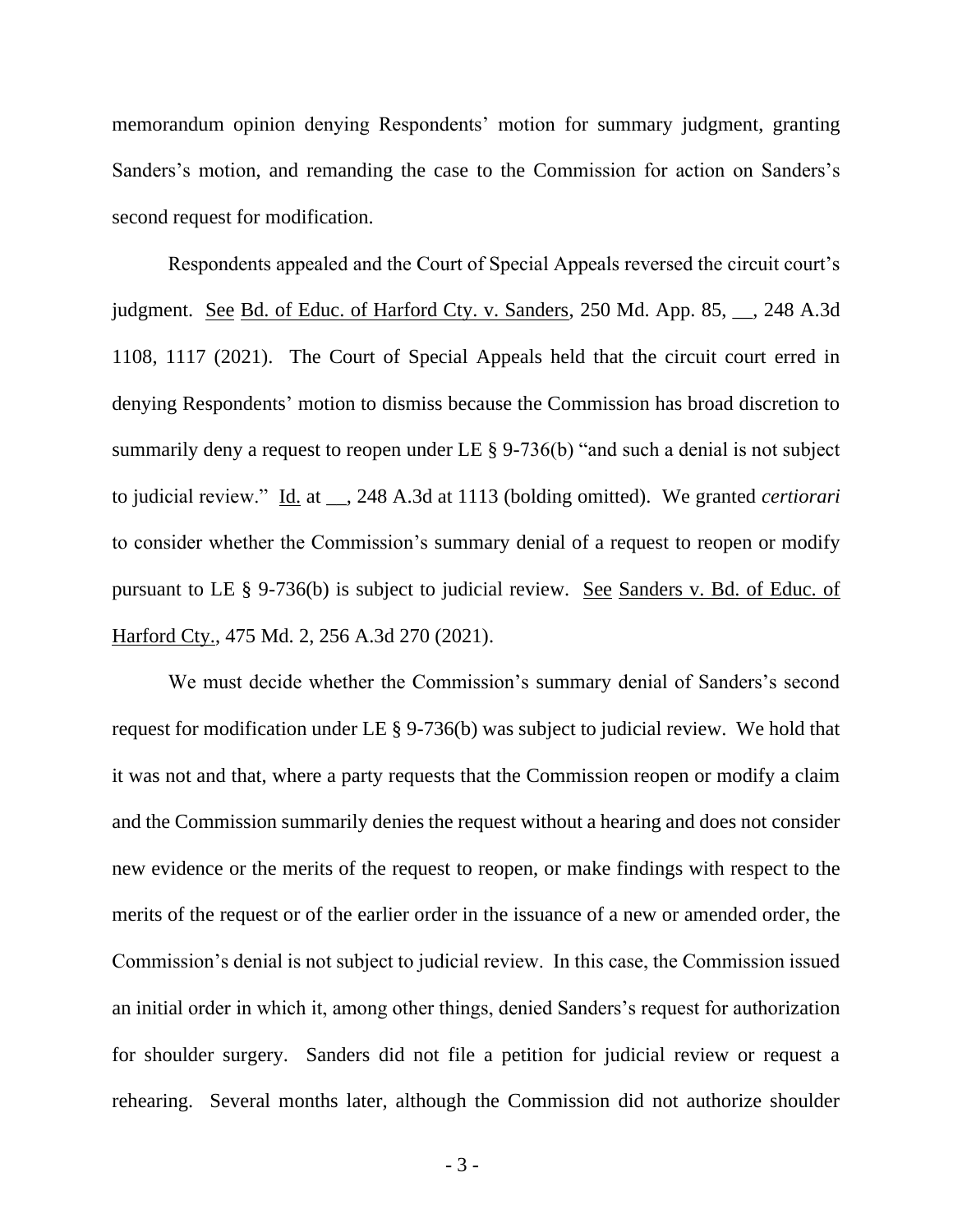surgery, Sanders underwent shoulder surgery and paid for it using her health insurance. Over three years later, Sanders filed a request for modification of the Commission's order, which was denied. Sanders filed a second request for modification of the Commission's order, raising the same issue as in the first request—authorization for shoulder surgery and requesting payment of her surgeon's bills. The Commission denied the second request for modification without a hearing, stating only that the request was denied. In the order denying the second request for modification, the Commission did not address the merits or discuss the propriety of the request or of the initial order.

The Commission summarily denied the second request for modification, and in accord with the longstanding principles set forth in our case law, we conclude that Sanders did not have the right to seek judicial review of the summary denial. As such, the circuit court erred in denying Respondents' motion to dismiss the petition for judicial review and cross-motion for summary judgment and in granting Sanders's motion for summary judgment and remanding the case to the Commission for action on the second request for modification.

#### **BACKGROUND**

#### **Proceedings Before the Commission and in the Circuit Court**

On November 17, 2014, Sanders filed a claim for workers' compensation benefits with the Commission, alleging that she sustained injuries to her head, neck, spine, and arm on October 7, 2014, while working as a school bus driver for children with special needs. Sanders described the accident as follows:

16 yr. old f. student twisted my hair thru her fingers, wrapped around her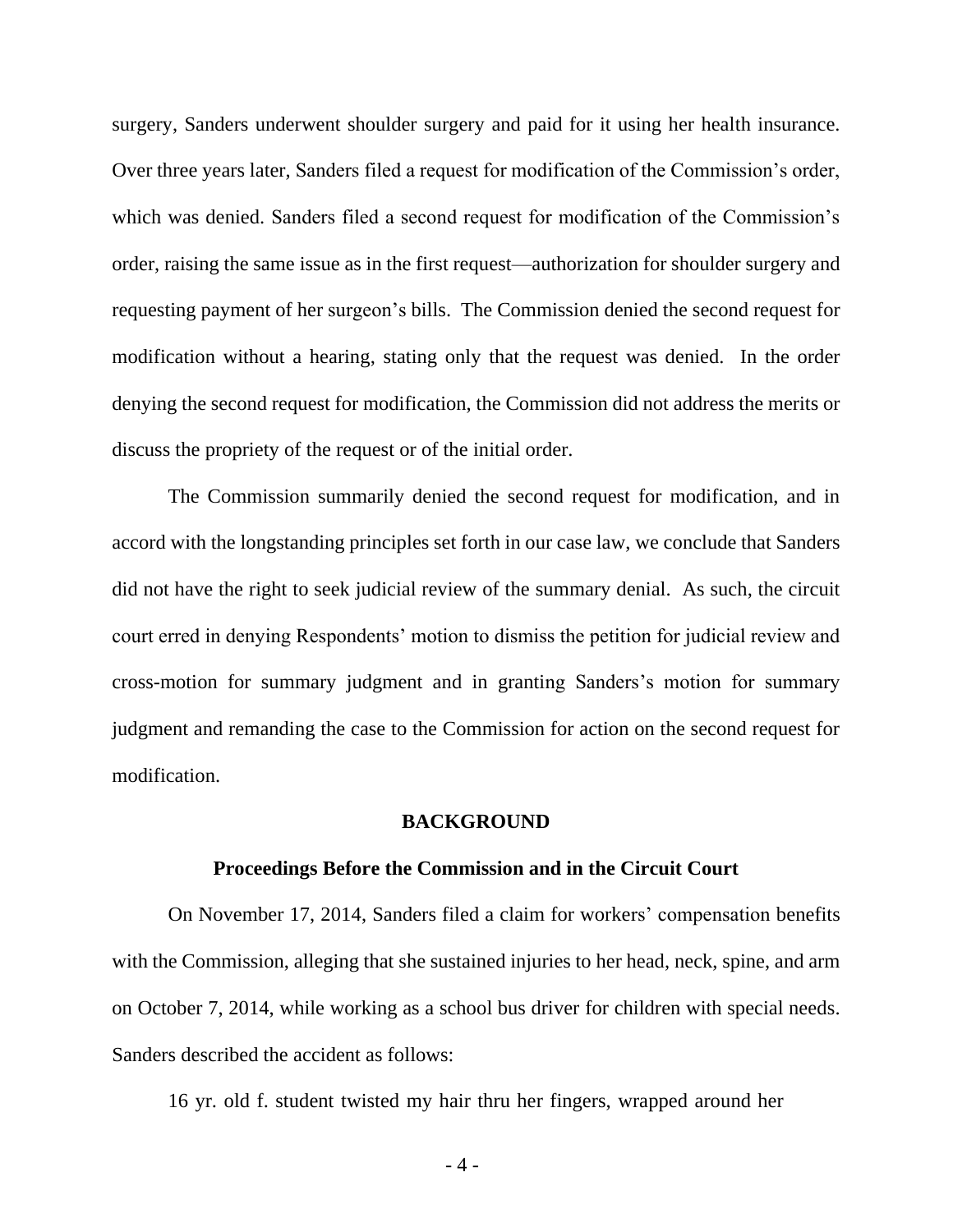hands made fist, [ ] knuckles dug into my head as she rolled her fist and yanked my head around by my hair[]. While bent over at ?, head bent over hooking students wheelchair to bus floor belt. Took 2 people to get her hair [sic] out of my hair.

(Some capitalization omitted). Sanders later filed a corrected claim, alleging that she had sustained injuries to her head, neck, spine, arm, and left shoulder.

On June 15, 2015, the Commission conducted an evidentiary hearing, at which the parties presented testimony and other evidence. At the hearing, Sanders's testimony about the accident was consistent with the description of the incident provided in her claim.

At the hearing, among other things, Sanders's counsel sought approval for exploratory surgery to Sanders's left shoulder. Respondents' counsel argued that it appeared that Sanders had already discussed surgery with physicians, that surgery had been recommended against, and that Sanders had acknowledged that she understood she was not a candidate for shoulder arthroplasty. Respondents' counsel pointed out that there was "no recommendation for a surgical consult by any doctor."

After the hearing, the Commission issued an order dated June 25, 2015 in which it found that, as a result of the injury on October 7, 2014, Sanders was paid temporary total disability benefits from October 8, 2014 to December 18, 2014, and that the average weekly wage was \$748.61. In the order, the Commission denied Sanders's claim for additional temporary total disability benefits from March 4, 2015 to March 19, 2015 and from March 26, 2015 "to the present and continuing[.]" The Commission approved Sanders's request for authorization for four additional weeks of physical therapy for her left shoulder. In the order, however, the Commission denied Sanders's requests for authorization for surgery to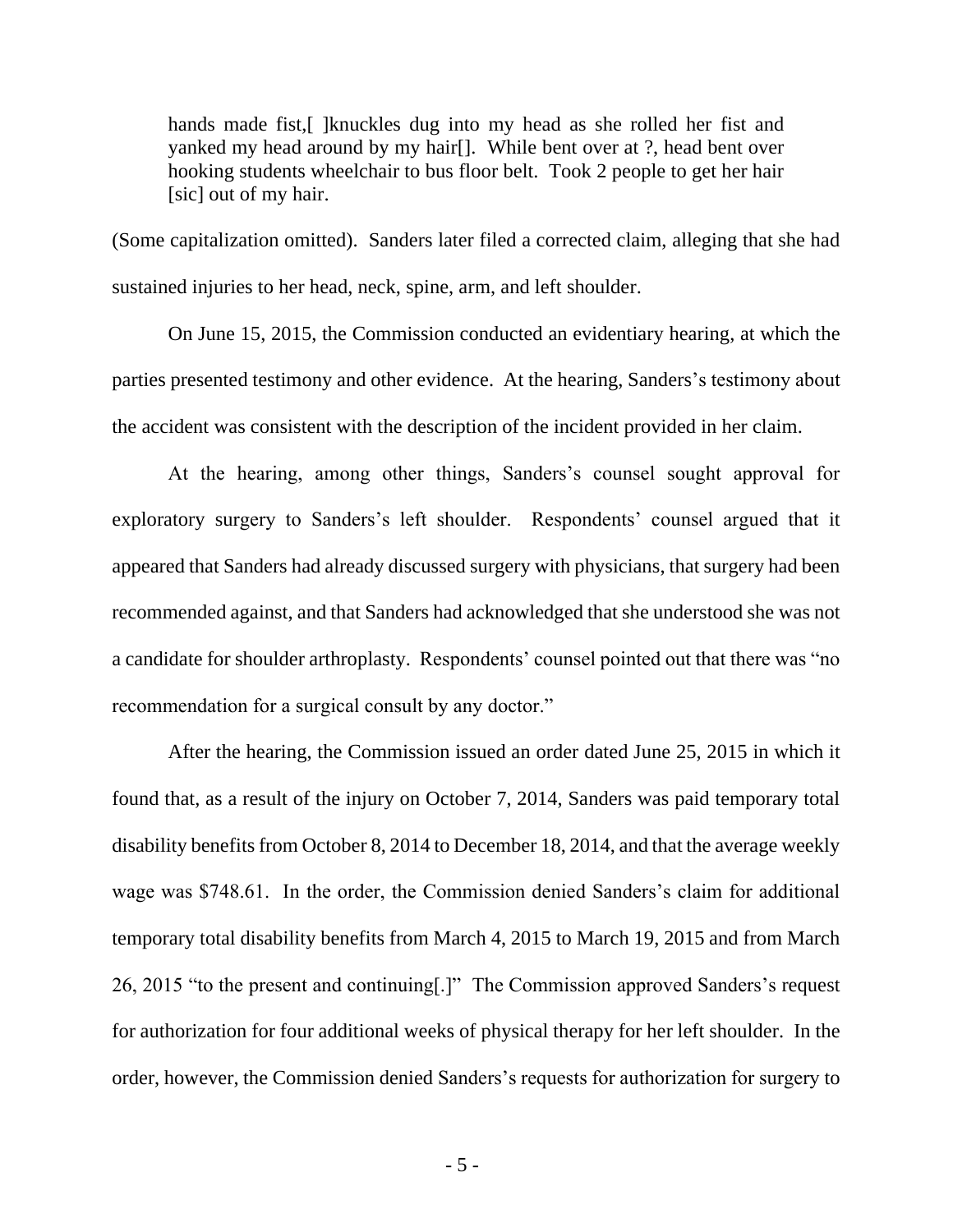the left shoulder, a referral to a spine specialist, and an  $EMG/NCS$ <sup>1</sup>. Sanders did not seek judicial review of the Commission's decision.

On September 30, 2015, Sanders underwent surgery on her left shoulder performed by Dr. Anand Murthi, using her health insurance to pay the costs.

Over three years later, on October 15, 2018, Sanders filed with the Commission a "Request for Modification," seeking modification of the Commission's June 25, 2015 order. (Bolding and some capitalization omitted). In the request, Sanders raised an "Issue[]" for "[a]uthorization for medical treatment[,]" seeking payment of Dr. Murthi's bills. (Bolding and some capitalization omitted). Sanders attached to the request an "Operative/Procedure Note" of Dr. Murthi pertaining to the September 30, 2015 surgery and a letter dated August 28, 2018, in which Dr. Murthi, among other things, opined to a reasonable degree of medical certainty that Sanders required shoulder surgery. (Bolding and some capitalization omitted).

On October 16, 2018, the Commission denied Sanders's request for modification without a hearing. On November 20, 2018, Sanders filed in the circuit court a petition for

<sup>&</sup>lt;sup>1</sup>"EMG" is an abbreviation for an electromyogram or electromyograph, see *EMG*, Merriam-Webster (2021), available at https://www.merriam-webster.com/dictionary/EMG [https://perma.cc/WYM4-DU72], which involves use of "an instrument that converts the electrical activity associated with functioning skeletal muscle into a visual record or into sound and is used to diagnose neuromuscular disorders and in biofeedback training[,]" Electromyograph, Merriam-Webster (2021), available at https://www.merriam-webster. com/dictionary/electromyograph [https://perma.cc/R44W-RPT3]. "NCS" is an acronym for "nerve conduction studies."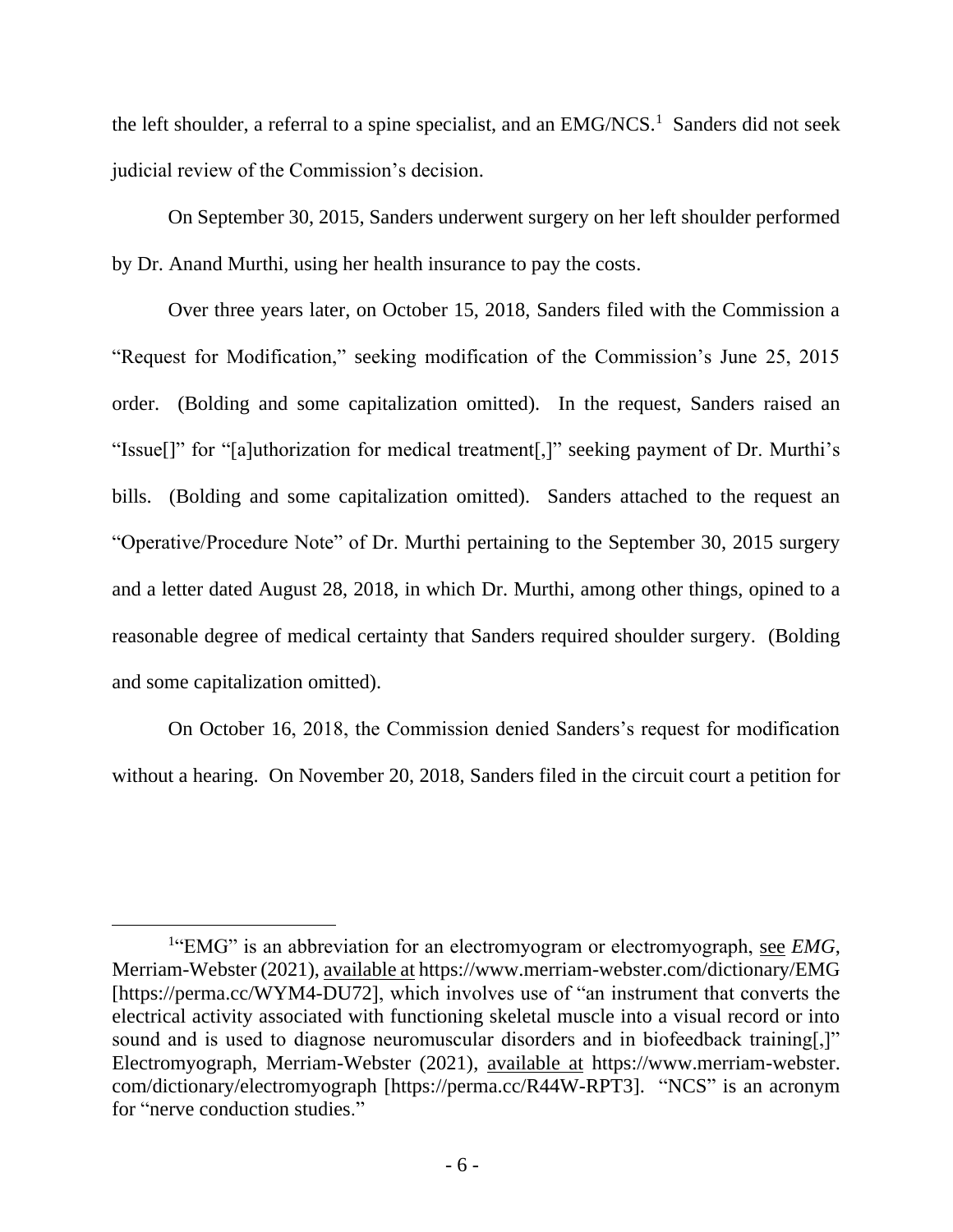judicial review.<sup>2</sup> Respondents filed a motion to dismiss the petition.<sup>3</sup> On January 7, 2019, the circuit court issued an order granting the motion to dismiss without explanation.

On January 3, 2019, Sanders filed with the Commission a second request for modification of the Commission's June 25, 2015 order. Sanders raised the same Issue of authorization for medical treatment as before, requesting identical relief—*i.e.*, payment of Dr. Murthi's bills. As justification for the request, Sanders asserted:

Claimant seeks modification of this Commission's Order of June 25, 2015 which sought authorization for left shoulder surgery. At the time, Claimant's prior counsel had not submitted any opinion evidence regarding the causal relationship of the left shoulder surgery to the accident. Current counsel for Claimant previously submitted a Request for Modification in October 2018 with a report from Dr. Murthi which was denied on October 16, 2018. Since then Claimant has deposed Dr. Murthi also.

In an attachment, Sanders's counsel contended that Dr. Murthi's deposition testimony demonstrated that Sanders's condition and prior left shoulder surgery were caused by aggravation of an asymptomatic preexisting condition due to the work-related accident. Sanders's counsel stated that the "newly discovered evidence was not available" in June 2015, at the time of the hearing before the Commission, or in October 2018, when the first request for modification was filed. Sanders attached the transcript of a deposition of Dr. Murthi taken on October 19, 2018 related to a disability retirement claim she brought. At the deposition, Dr. Murthi testified that he believed that Sanders required shoulder replacement surgery.

<sup>&</sup>lt;sup>2</sup>See In the Matter of Lisa Sanders, No. C-12-CV-18-000934 (Cir. Ct. Harford Cty.). <sup>3</sup>In the motion to dismiss filed in that case, Respondents contended that the appeal was untimely and that Sanders had "no right of appeal from a decision of the Commission in refusing [an] application to reopen a case."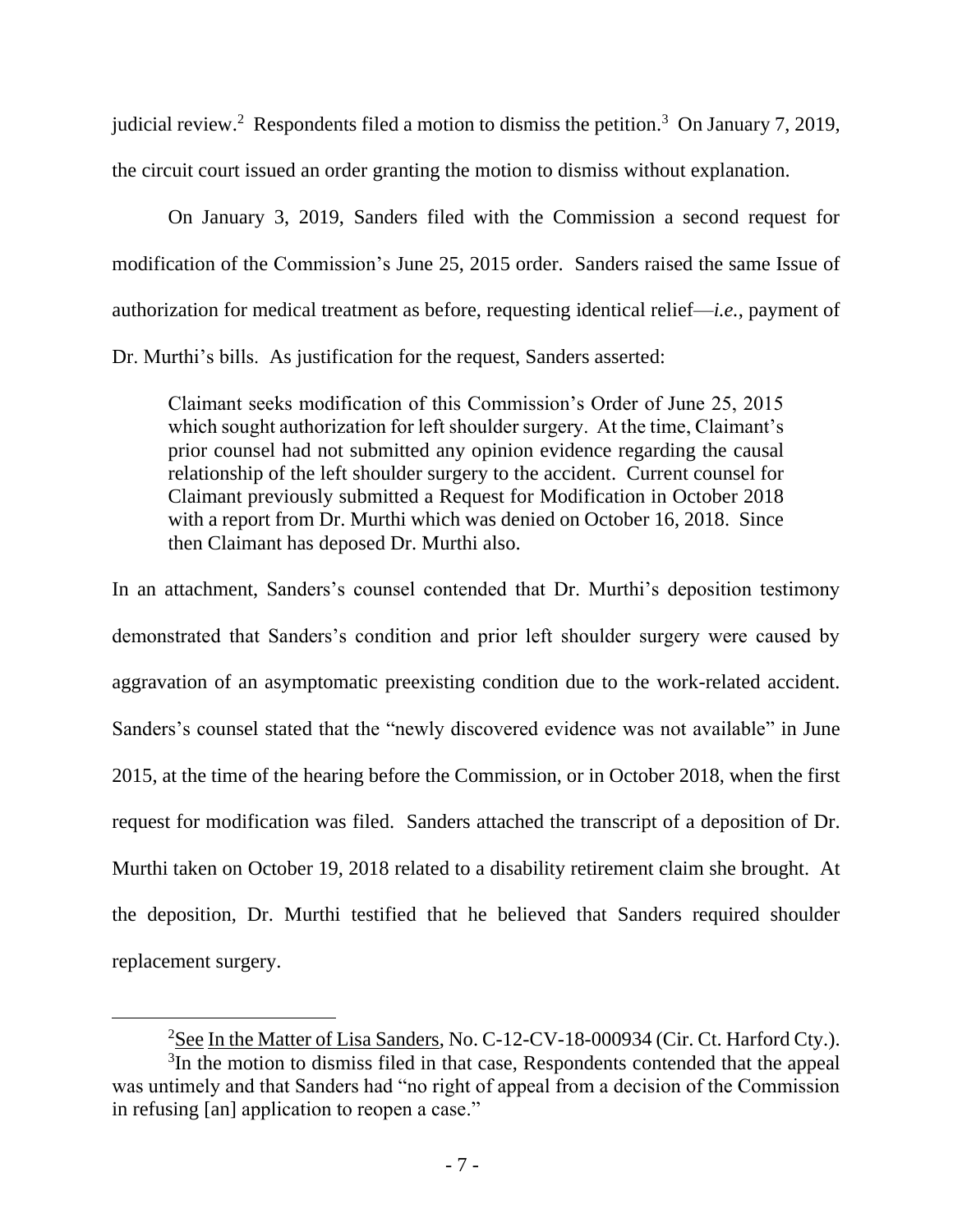On January 4, 2019, the Commission denied Sanders's second request for modification without a hearing. The order issued by the Commission was titled "Request for Modification Denied" and stated: "The Commission will deny the Claimant's Request for Modification. It is, therefore, this 4th day of January, 2019, by the [] Commission ORDERED that the Request for Modification filed in the above-entitled claim by the Claimant, be and the same, is hereby denied." (Bolding, paragraph break, and some capitalization omitted).

On January 31, 2019, Sanders filed in the circuit court a petition for judicial review.<sup>4</sup> Respondents filed a motion to dismiss the petition, arguing that Sanders did not have a right to judicial review of the Commission's decision denying her request to reopen her claim. Sanders filed an opposition to the motion. On September 30, 2019, the circuit court held a hearing on the motion to dismiss. At the conclusion of the hearing, the circuit court held the matter *sub curia* and gave the parties the opportunity to submit additional written argument. On October 21, 2019, the circuit court issued a memorandum opinion denying the motion to dismiss, followed by an order on October 30, 2019, denying the motion. 5

<sup>4</sup>Sanders attached to the petition for judicial review orders of the Commission, including the June 25, 2015 order, the October 16, 2018 order, and the January 4, 2019 order. In addition, Sanders included an order of the Commission dated January 22, 2019. The January 22, 2019 order indicates, among other things, that, after a hearing, the Commission denied the request for payment of medical expenses of Dr. Murthi. This order was apparently issued after the January 4, 2019 order denying Sanders's second request for modification. In the petition for judicial review, Sanders sought review only of the January 4, 2019 order.

<sup>5</sup>On November 7, 2019, Respondents filed a motion to alter or amend the judgment.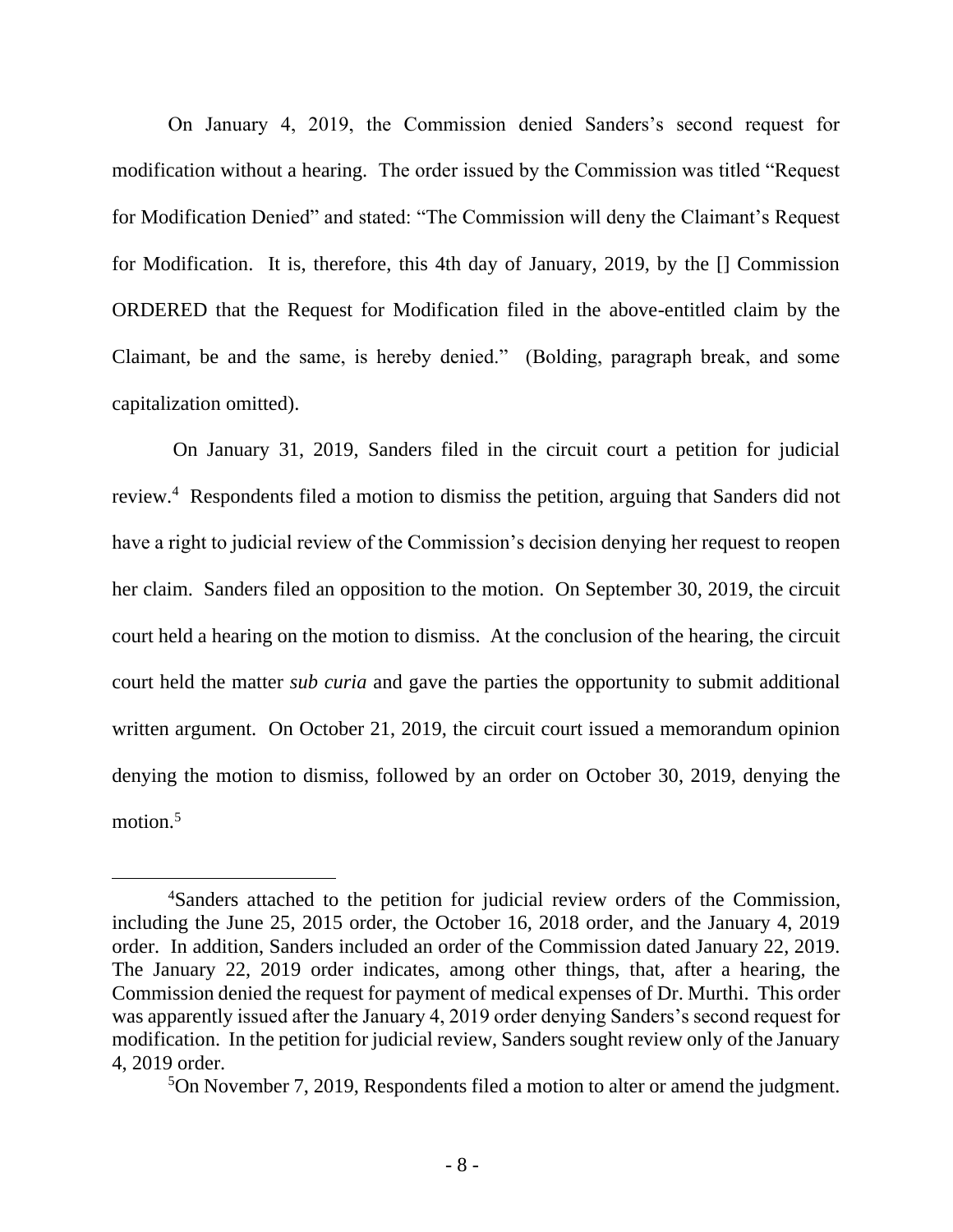On January 10, 2020, Sanders filed a motion for summary judgment. On January 15, 2020, Respondents filed a response in opposition to the motion for summary judgment and, in the alternative, a cross-motion for summary judgment. On January 31, 2020, the circuit court issued a memorandum opinion granting Sanders's motion for summary judgment and denying Respondents' cross-motion. In the memorandum opinion, the circuit court remanded the case "to the Commission for action on the claimant's September 13, 2018 filing presenting new evidence with the requirement that the record reflect the Commission's exercise of discretion regarding whatever decision is reached concerning the claim."

On March 10, 2020, the circuit court issued an amended memorandum opinion correcting a clerical error to reflect that Sanders filed the second request for modification with the Commission on January 3, 2019 rather than September 13, 2018, again remanding the case to the Commission for the same action, and issued an order to that effect. Thereafter, Respondents noted an appeal.

### **Opinion of the Court of Special Appeals**

On March 31, 2021, the Court of Special Appeals reversed the circuit court's judgment. See Sanders, 250 Md. App. at 101, 248 A.3d at 1117. The Court of Special Appeals held that the circuit court erred in denying Respondents' "motion to dismiss because the Commission has broad discretion to summarily deny a request to reopen and

In a memorandum opinion issued on November 25, 2019, the circuit court denied the motion to alter or amend, declining to disturb its earlier ruling denying Respondents' motion to dismiss.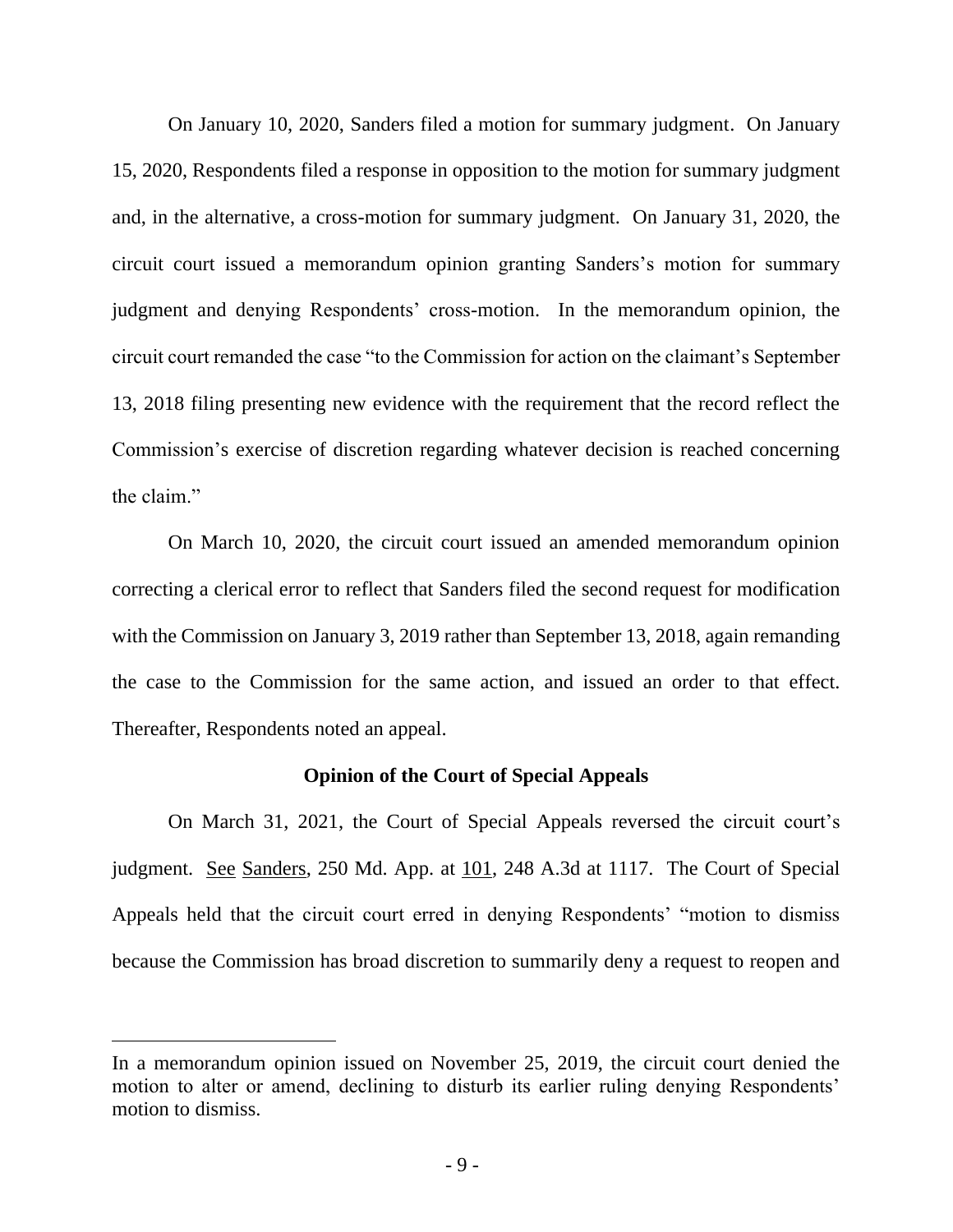such a denial is not subject to judicial review." Id. at 94, 248 A.3d at 1113 (bolding omitted). The Court of Special Appeals determined that, pursuant to LE § 9-736(b), "the Commission has the authority to decide whether to reopen or modify a case upon a request by the claimant[,]" and that, in Sanders's case, "the Commission exercised its broad discretion in refusing to reopen or modify Sanders'[s] claim." Id. at 96, 248 A.3d at 1114.

The Court of Special Appeals stated that "Maryland courts have consistently held that the Commission's decision to deny a request to reopen and modify a claim is not a reviewable decision." Id. at 96, 248 A.3d at 1114 (citation omitted). The Court of Special Appeals explained, though, that, "if the Commission considers the merits of the claimant's argument or relies on new evidence in the issuance of a new or amended order, that decision is reviewable." Id. at 97, 248 A.3d at 1115 (citations omitted). The Court of Special Appeals concluded that the Commission's January 4, 2019 order denying Sanders's request for modification was clearly a summary denial of the request and, as such, not subject to judicial review. See id. at 96, 248 A.3d at 1114.

The Court of Special Appeals observed that the Commission did not hold a hearing to take new evidence when considering the request and issue a new order based on new evidence. See id. at 100, 248 A.3d at 1116. The Court of Special Appeals stated that the focus of the request to reopen was payment of Dr. Murthi's bills for Sanders's shoulder surgery, an issue that had previously been decided by the Commission. See id. at 100, 248 A.3d at 1116. The Court of Special Appeals pointed out that Sanders never asserted a worsening condition related to the shoulder surgery and that the Commission did not make findings concerning Sanders's request or alter the original June 25, 2015 order in denying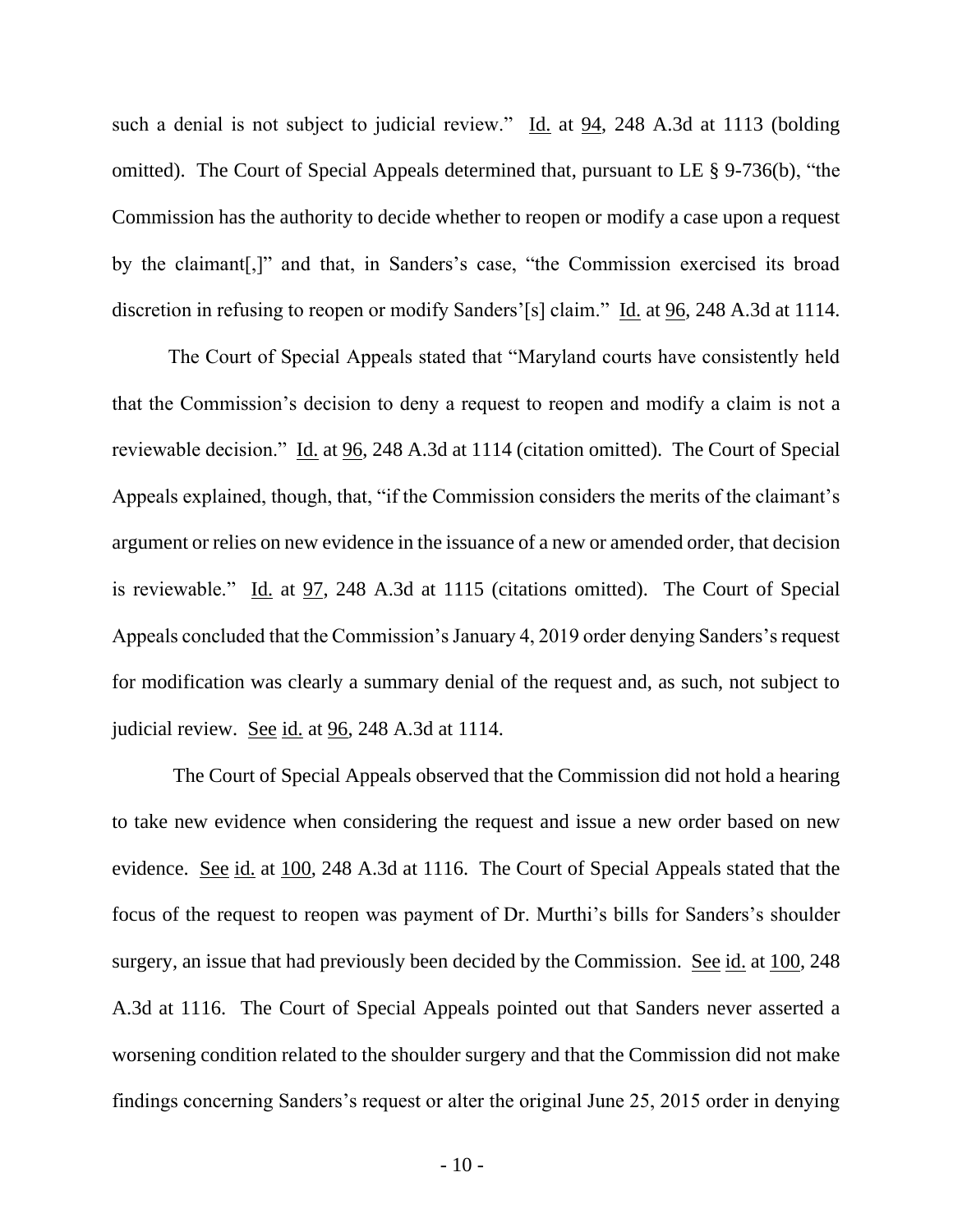the request. See id. at 100, 248 A.3d at 1116. The Court of Special Appeals concluded that the circuit court's order remanding the case to the Commission to exercise discretion on the record "essentially tak[es] away the power of the Commission to summarily deny a request to reopen[,]" but "[i]f the Commission were to consider new evidence and the merits of the claimant's request, then subsequently issue a new or amended order, the order would be subject to judicial review." Id. at 101, 248 A.3d at 1117 (citation omitted).

### **Petition for a Writ of** *Certiorari*

On May 12, 2021, Sanders petitioned for a writ of *certiorari*, raising the following issue: "Whether a denial of a Request to Reopen/Modify filed with the Workers' Compensation Commission pursuant to [LE] § 9-736(b) is subject to judicial review?" On July 9, 2021, this Court granted the petition. See Sanders, 475 Md. 2, 256 A.3d 270.

#### **DISCUSSION**

#### **The Parties' Contentions**

Sanders contends that a party aggrieved by the Commission's refusal to reopen or modify a prior workers' compensation order should have the right to judicial review of the decision. According to Sanders, if the denial of a request to reopen or modify under LE § 9-736(b) is not subject to judicial review, the Commission would be able to act arbitrarily or capriciously and possibly reach decisions without reviewing documentation in support of such a request, thereby depriving the party requesting such relief due process. Sanders maintains that the right to seek judicial review should be treated the same under both LE § 9-736(a) and (b).

Respondents counter that that Maryland appellate courts have consistently held that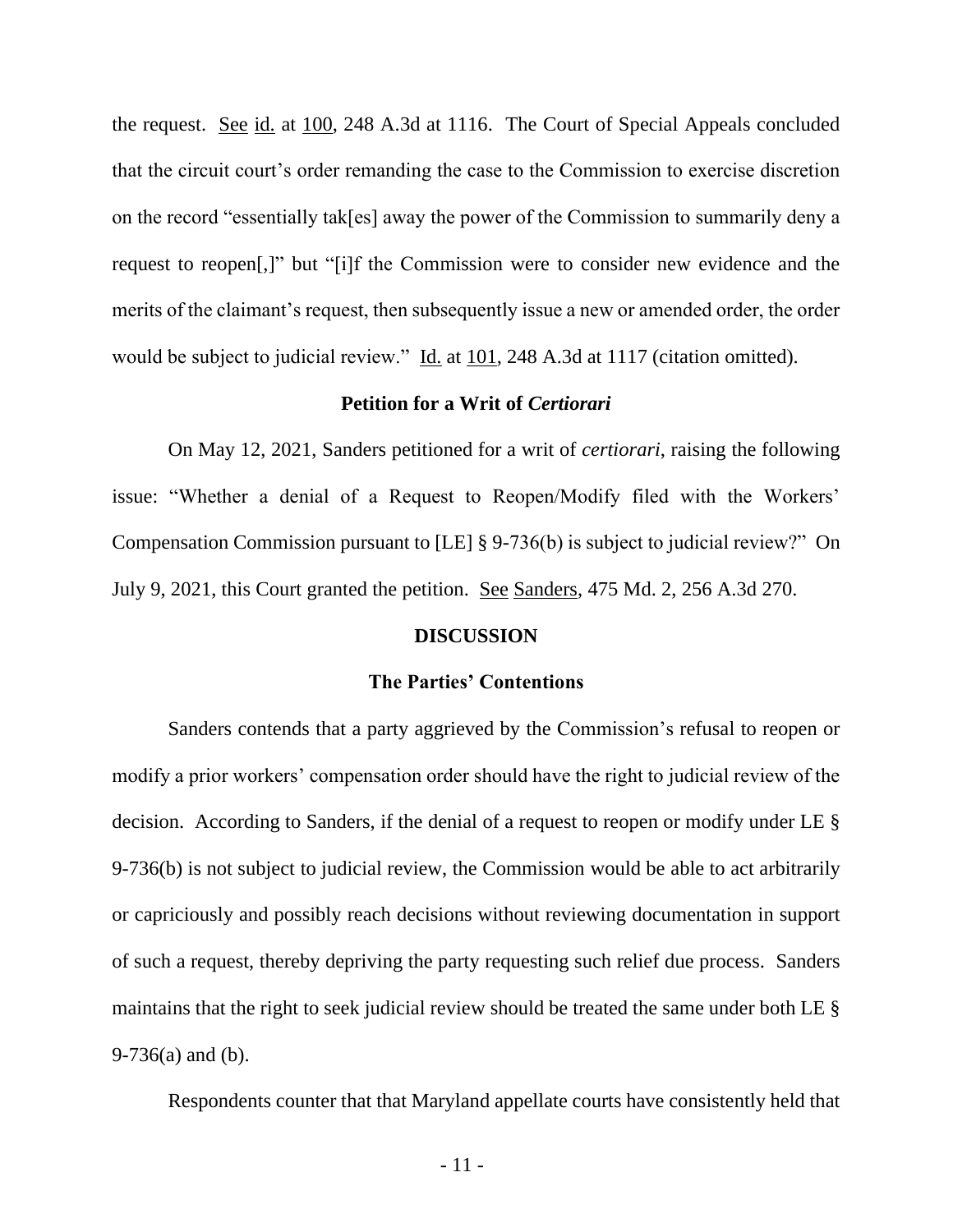there is no right to judicial review from the denial of a request to reopen a prior order under LE § 9-736(b). Respondents contend that LE § 9-736(a) and (b) provide distinct bases for the Commission's continuing jurisdiction and provide for different rights and remedies. Respondents assert that, in this case, the Commission unambiguously denied Sanders's request for modification, with no testimony being taken and no new finding or determination being made, and, as such, there is no right to judicial review of the Commission's decision. Respondents maintain that the absence of judicial review of the Commission's decision not to reopen its prior order does not deny Sanders due process because she had the right to seek judicial review of the prior order and failed to do so.

#### **Standard of Review**

"In an action for judicial review, this Court reviews the administrative agency's decision, not the decision of the circuit court or the Court of Special Appeals." Elec. Gen. Corp. v. LaBonte, 454 Md. 113, 131, 164 A.3d 157, 168 (2017) (citation omitted). The Commission's decision "is presumed to be prima facie correct," but that "presumption does not extend to questions of law, which this Court reviews independently." Id. at 131, 164 A.3d at 168 (cleaned up). We give "some deference to the Commission's interpretation of the Workers' Compensation Act unless its conclusions are based upon an erroneous conclusion of law." Id. at 131, 164 A.3d at 168 (cleaned up).

Maryland Rule 7-204(b) provides that a person may file with a response to a petition for judicial review "a preliminary motion addressed to standing, venue, timeliness of filing, or any other matter that would defeat a petitioner's right to judicial review." In reviewing a motion to dismiss generally, dismissal is "proper if the alleged facts and permissible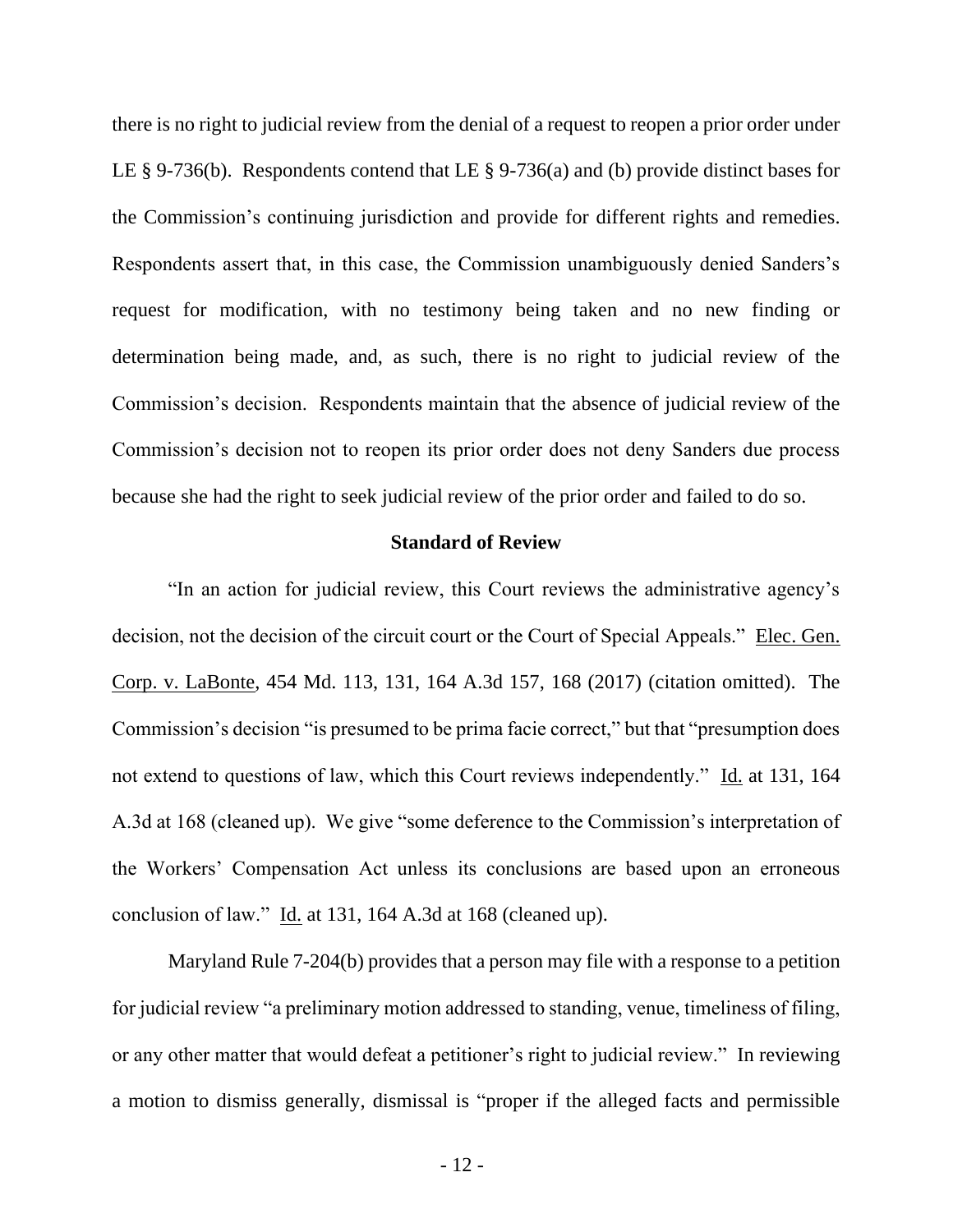inferences, viewed" "in a light most favorable to the non-moving party . . . would, if proven, nonetheless fail to afford relief to the plaintiff." Sprenger v. Pub. Serv. Comm'n of Md., 400 Md. 1, 21, 926 A.2d 238, 249-50 (2007) (cleaned up). With respect to a motion for summary judgment, we review a trial court's grant of summary judgment to determine whether the court was legally correct. See RDC Melanie Drive, LLC v. Eppard, 474 Md. 547, \_\_\_, 255 A.3d 119, 130 (2021). Summary judgment is appropriate where "there is no genuine dispute as to any material fact and [] the party in whose favor judgment is entered is entitled to judgment as a matter of law." Md. R. 2-501(f).

## **Statutory Provisions**

LE § 9-736(a) concerns the Commission's power to readjust the rate of compensation and provides:

If aggravation, diminution, or termination of disability takes place or is discovered after the rate of compensation is set or compensation is terminated, the Commission, on the application of any party in interest or on its own motion, may:

(1) readjust for future application the rate of compensation; or

(2) if appropriate, terminate the payments.

LE  $\S$  9-736(b)—the provision at issue in this case—provides for continuing

jurisdiction and authorizes the Commission to modify its findings as follows:

(1) The Commission has continuing powers and jurisdiction over each claim under this title.

(2) Subject to paragraph (3) of this subsection, the Commission may modify any finding or order as the Commission considers justified.

(3) Except as provided in subsection (c) of this section, the Commission may not modify an award unless the modification is applied for within 5 years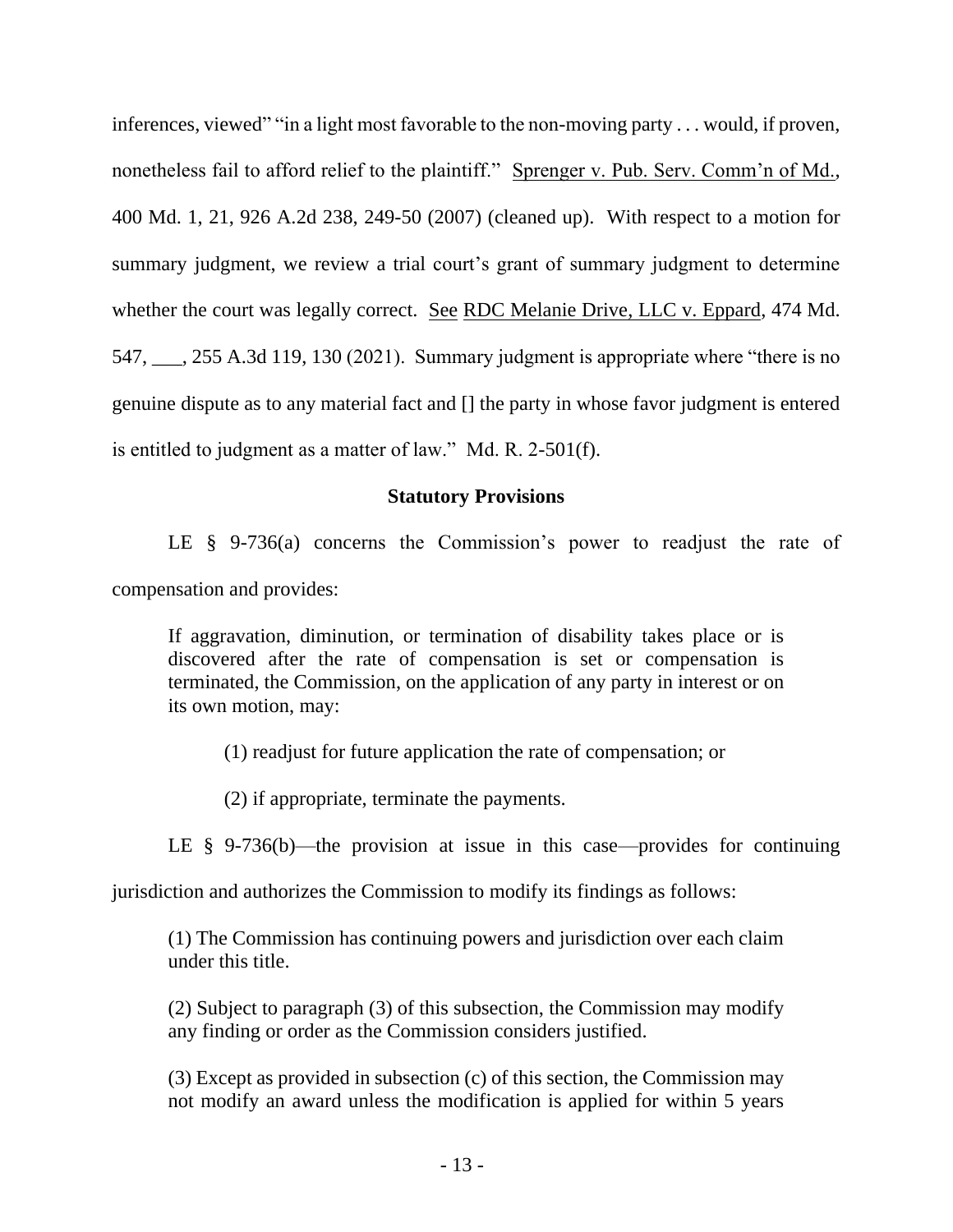after the latter of:

(i) the date of the accident;

(ii) the date of disablement; or

(iii) the last compensation payment.<sup>[6]</sup>

LE § 9-737 provides generally for judicial review of a decision by the Commission,

stating, in pertinent part:

An employer, covered employee, dependent of a covered employee, or any other interested person aggrieved by a decision of the Commission, including the Subsequent Injury Fund and the Uninsured Employers' Fund, may appeal from the decision of the Commission provided the appeal is filed within 30 days after the date of the mailing of the Commission's order by:

(1) filing a petition for judicial review in accordance with Title 7 of the Maryland Rules[.]

In addition, pursuant to LE  $\S 9-726(a)$ , "[w]ithin 15 days after the date of a decision by the

Commission, a party may file with the Commission a written motion for a rehearing."

Under LE § 9-726(d), the Commission must promptly rule on a motion for rehearing, even

 ${}^{6}$ LE § 9-736(c) provides:

(1) If it is established that a party failed to file an application for modification of an award because of fraud or facts and circumstances amounting to an estoppel, the party shall apply for modification of an award within 1 year after:

(i) the date of discovery of the fraud; or

(ii) the date when the facts and circumstances amounting to an estoppel ceased to operate.

(2) Failure to file an application for modification in accordance with paragraph (1) of this subsection bars modification under this title.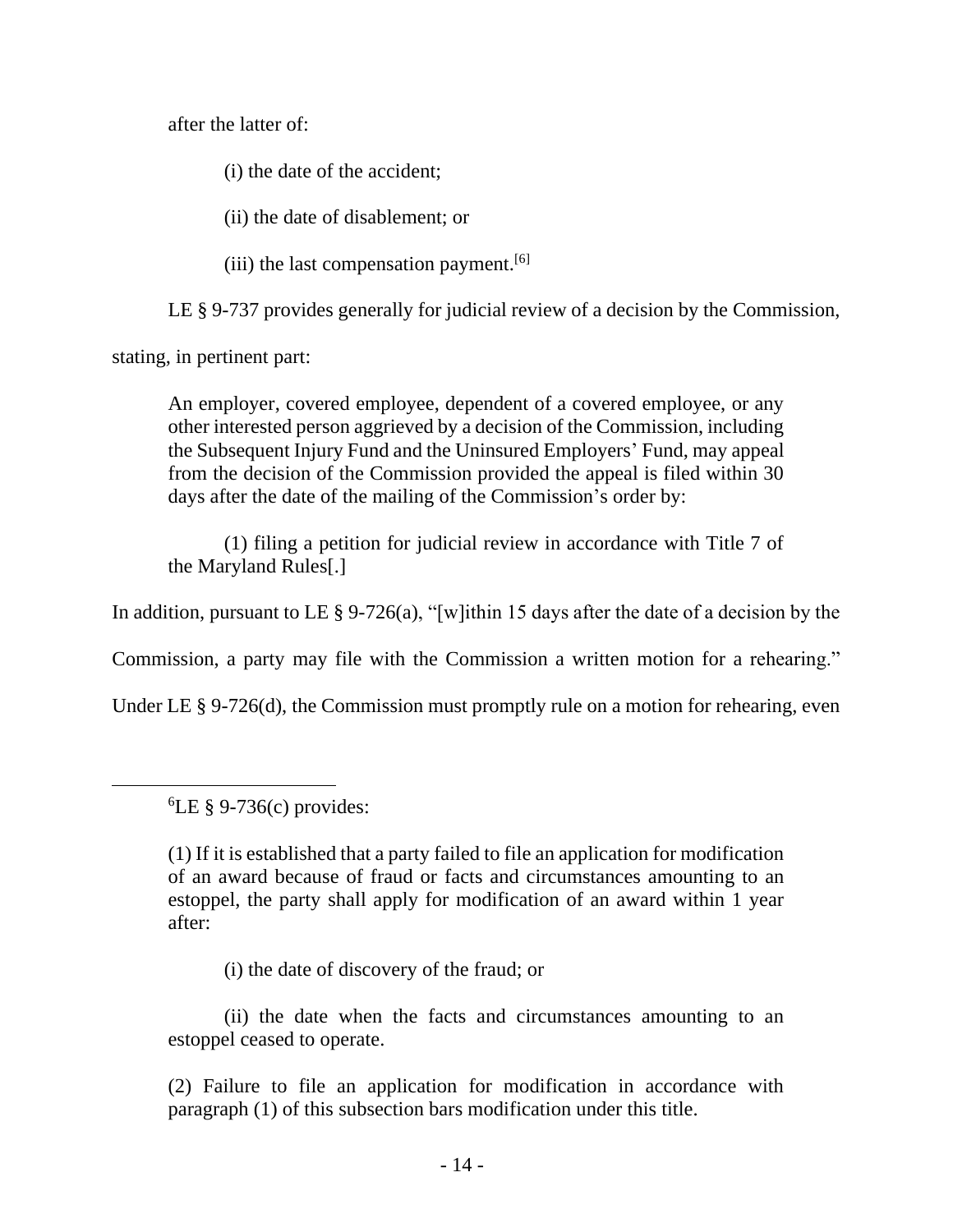if an appeal by another party is pending, and the Commission may decide the motion without granting a hearing on the motion and may grant the motion "only on grounds of error of law or newly discovered evidence."

### **Relevant Case Law**

It is a longstanding principle that there is a right to appeal, *i.e.*, seek judicial review of, decisions by the Commission under LE § 9-736(a). This has not been the case with respect to decisions by the Commission under LE § 9-736(b). The existence of the right to seek judicial review under LE  $\S$  9-736(a) and the question of whether there is a right to appeal or seek judicial review of decisions of the Commission under LE § 9-736(b) has been discussed in our case law for nearly a century.

Almost a hundred years ago, in Bethlehem Shipbuilding Corp. v. Simmons, 143 Md. 506, 507-09, 122 A. 678, 678-79 (1923), we held that there was a right of appeal from the State Industrial Accident Commission's decision refusing to reopen a case to consider a claim under a predecessor of LE § 9-736(a) for readjustment of the rate of compensation because of an increase of disability that subsequently results from the accidental injury forming the basis of the original compensation award.<sup>7</sup> See Stevenson v. Hill, 170 Md. 676, 682, 185 A. 551, 554 (1936). In so holding, we stated:

[I]f the [] contention that the Commission's order in refusing to reopen a case is a discretionary act, not subject to appeal, were a true exposition of the law,

<sup>&</sup>lt;sup>7</sup>The "Commission was formerly known as the State Industrial Accident Commission. Chapter 584 of the Maryland Laws of 1957 changed the name to the Workmen's Compensation Commission, which then became the Workers' Compensation Commission in 1991." Gang v. Montgomery Cty., 464 Md. 270, 283 n.11, 211 A.3d 355, 363 n.11 (2019) (citation omitted). For ease of reading, we refer to the various iterations of the Commission simply as "the Commission" when discussing prior cases.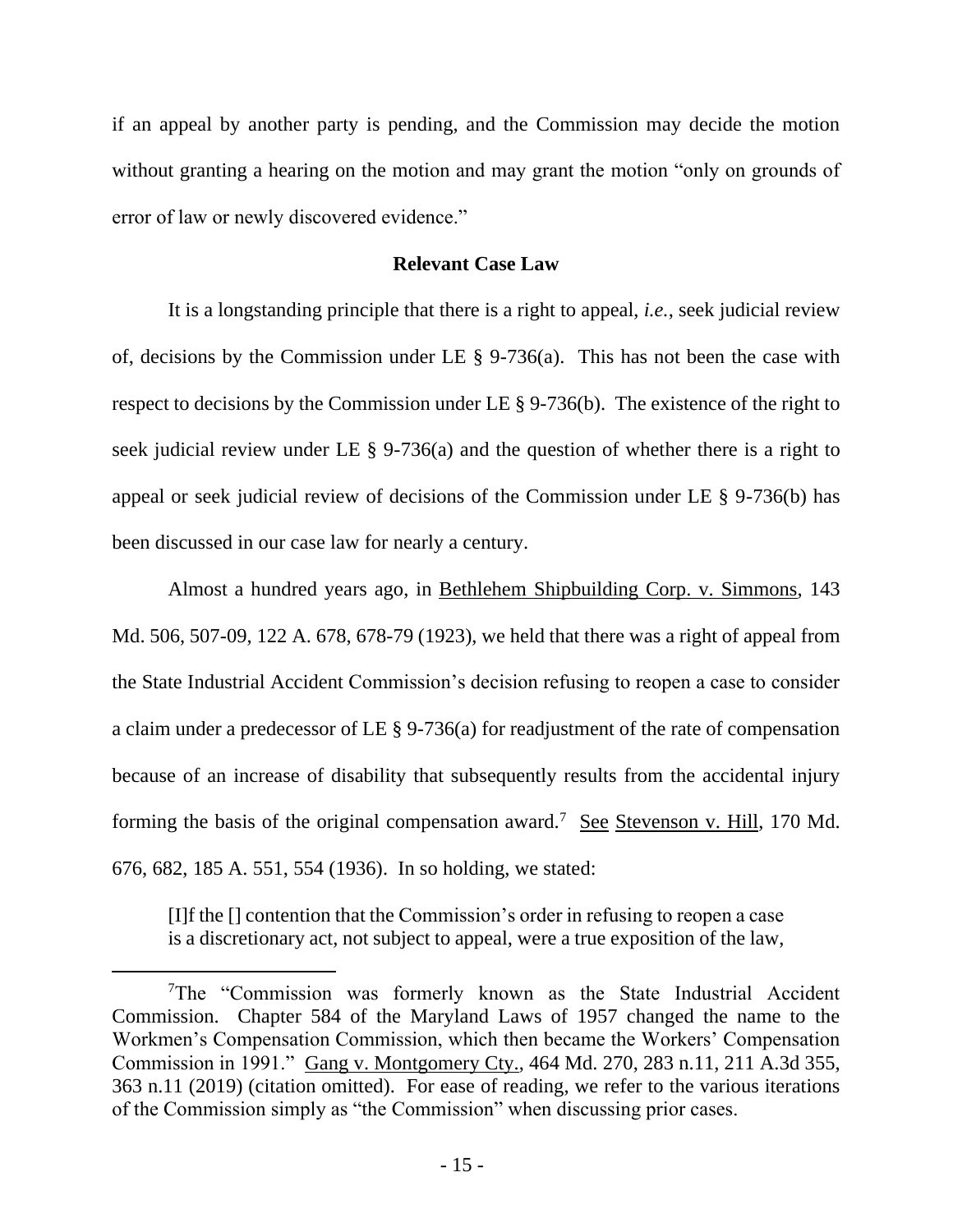it would be possible for the Commission arbitrarily to refuse to reopen a case, thus effectually precluding an employee from ever securing an inquiry into the impaired state of his health, which may be visited upon him in the future as a direct result of the accident.

Bethlehem Shipbuilding, 143 Md. at 509, 122 A. at 679.<sup>8</sup>

Seven years later, however, in Gold Dust Corp. v. Zabawa, 159 Md. 664, 665, 668-69, 152 A. 500, 501-02 (1930), we addressed whether the Commission's denial of an application to reopen pursuant to Md. Code, Art. 101, § 54, a predecessor of LE § 9-736(b), was appealable and we held that it was not, even though the Commission had conducted a hearing at which it took testimony. In Gold Dust, id. at 665, 152 A. at 501, a claimant sought compensation and the Commission disallowed the claim after the claimant failed to appear at a hearing. The claimant filed a petition to reopen the case, explaining the failure to appear, and after a reopening and rehearing, the Commission rescinded the earlier order and issued a new order, disallowing the claim on the ground that the claimant did not sustain an accidental injury arising in and out of the course of employment. See id. at 665, 152 A. at 501. The claimant did not appeal the Commission's decision. See id. at 665, 152 A. at 501. The claimant filed a petition for renewal of the hearing and a hearing was held on the petition, with testimony taken from four witnesses, and the Commission issued an order denying the request to reopen the case. See id. at 666, 152 A. at 501. The claimant

<sup>&</sup>lt;sup>8</sup>In Bethlehem Shipbuilding, 143 Md. at 507-08, 122 A. at 678-79, we stated that the Commission denied the claimant's motion to reopen under the power conferred to it by what is now LE  $\S 9-736(a)$ . After quoting a predecessor of LE  $\S 9-736(a)$ , we noted that a predecessor of LE § 9-736(b) "provided that the powers and jurisdiction of the Commission over each case shall be continuing, and it may from time to time make such modification or change with respect to former findings or orders with respect thereto as in its opinion may be justified." Id. at 509, 122 A. at 679.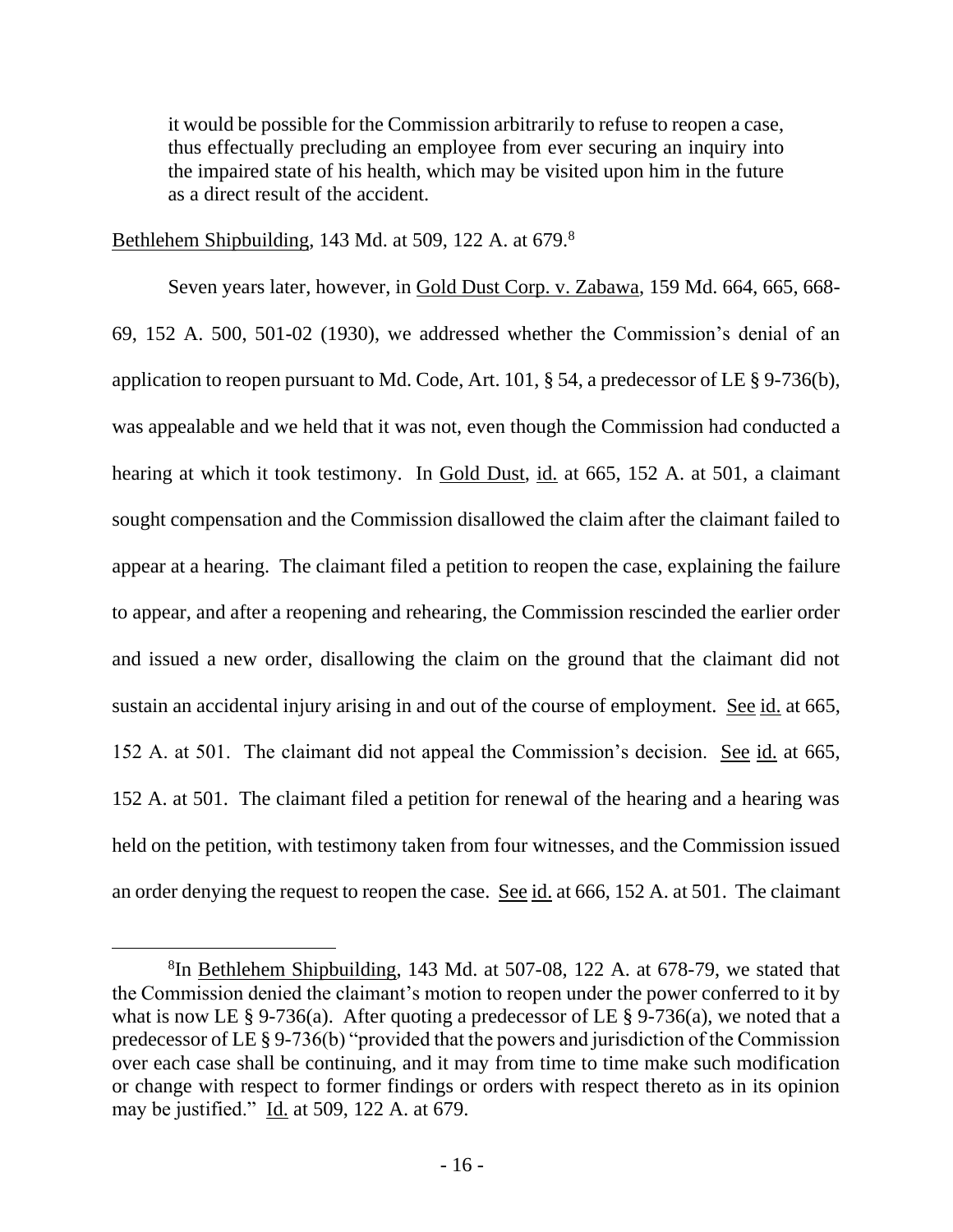appealed and the employer and insurer filed a motion to dismiss the appeal, which the trial court denied. See id. at 666, 152 A. at 501. A jury ultimately found that the Commission was not justified in refusing to reopen the case and the Commission's decision was reversed. See id. at 666, 152 A. at 501. The employer and insurer appealed. See id. at 666, 152 A. at 501.

This Court held that the appeal should have been dismissed by the trial court and in so holding, recognized that the refusal to reopen was a decision of the Commission, but stated that "it was only a decision not to interfere with a previous decision settling the merits of the claim." Id. at 666, 152 A. at 501. We observed that it was "regularly considered that a decision declining to interfere with a previous decision is not one intended to be included under a general statutory allowance of appeal from any decision." Id. at 666, 152 A. at 501. We analogized a request to reopen a decision of the Commission to a request to reopen "any final order in equity in the nature of a final decree" and stated that the prevailing view was "that from a final order merely refusing to reopen a previous order or decree no appeal is permitted." Id. at 667, 152 A. at 501 (citations omitted). Quoting Lefever v. Lefever, 6 Md. 472, 478 (1854), we reiterated our concern that, if parties could reopen final orders on appeal in this indirect way, "it would virtually amount to a repeal of the laws limiting the time within which appeals should be taken, and would lead to interminable litigation." Gold Dust, 159 Md. at 667, 152 A. at 502.

We discussed our holding in Bethlehem Shipbuilding—that the right of appeal from the Commission's refusal to reopen a case in the exercise of its power under Md. Code, Art. 101, § 43 (a predecessor of LE § 9-736(a)) exists—and explained: "The decision of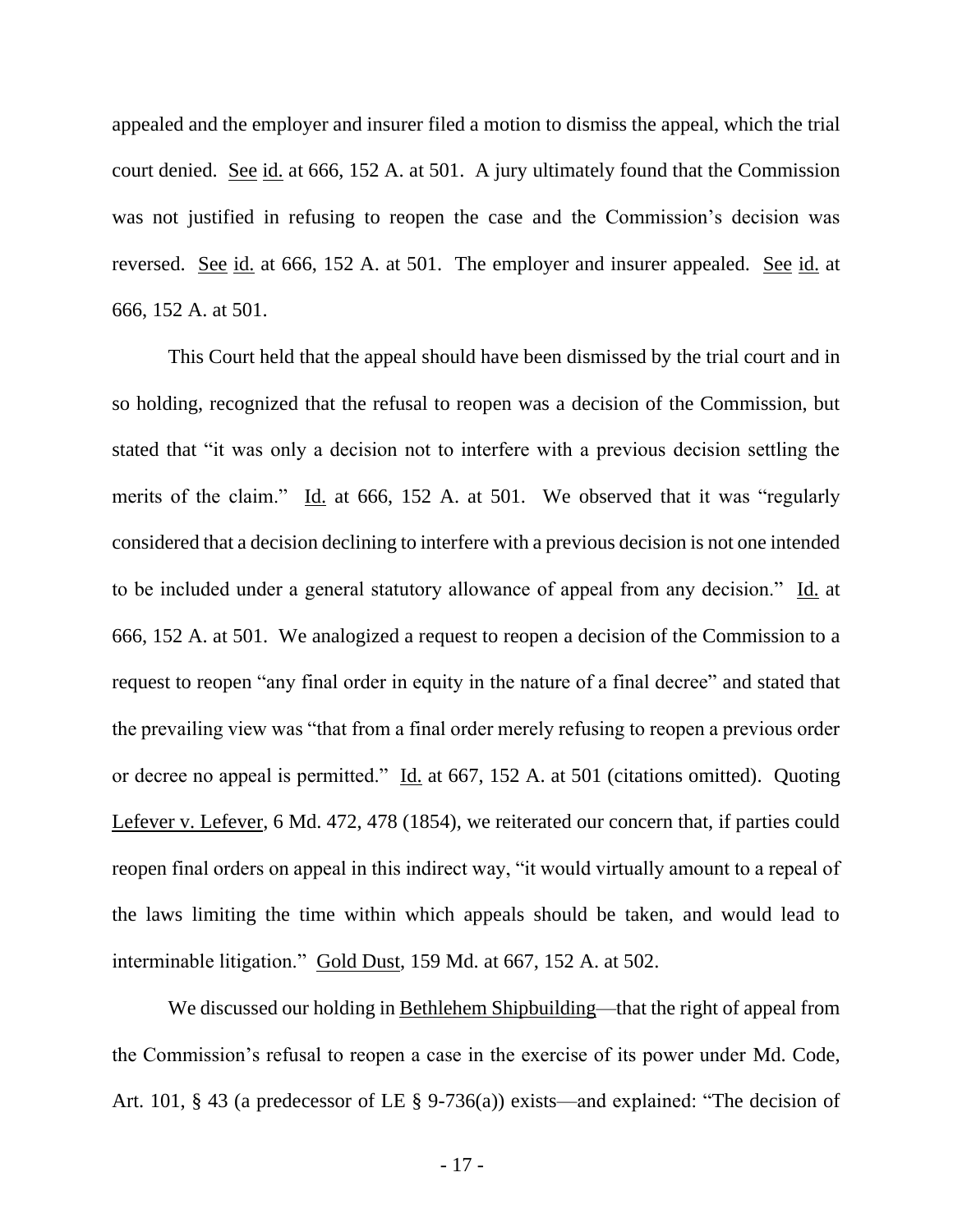the court in that case was only that a refusal to reopen a claim to consider new conditions, arising from aggravation, diminution or termination of injury, was appealable[.]" Gold Dust, 159 Md. at 667-68, 152 A. at 502. Because we were "not concerned with any such new conditions" in Gold Dust, Bethlehem Shipbuilding was not dispositive. Gold Dust, 159 Md. at 668, 152 A. at 502. We explained that in Bethlehem Shipbuilding, we

did not hold that refusal of an application for reopening merely on the question previously decided would be a subject of appeal. If the court had meant to hold that, then it would, without any ground for differentiating them, have been excepting decisions and appeals under this act from the principle generally applied to appeals under such broad statutory provisions for appeal from "any decisions," and it would have been holding that the provision limiting the time for appeals to thirty days after the decision of the commission, positive and mandatory, though it is, might always be in effect nullified by the easy expedient of securing at any time a decision not to reopen the previous decision which it is desired to overturn. As there is no limitation upon the number or times of applications for reopening, it would follow that, if an appeal may be allowed from refusal to reopen even when there is no change in the injury, there would be no ground for stopping short of allowing all cases past and future to be carried to the trial courts for review at any time.

Gold Dust, 159 Md. at 668, 152 A. at 502.

With respect to Md. Code, Art. 101, § 54 (a predecessor of LE § 9-736(b)), we

concluded that the provision

for continuing jurisdiction in the commission in all cases, and power to make from time to time such modification or change with respect thereto as in its opinion may be justified, seems to provide nothing more than a power to reopen, and we do not see that it bears upon the right of appeal.

Id. at 668-69, 152 A. at 502. In our view, at that time, the circumstance that additional

testimony was taken before the Commission at the hearing on the motion to reopen was of

no consequence and did not "render the decision any other than a decision against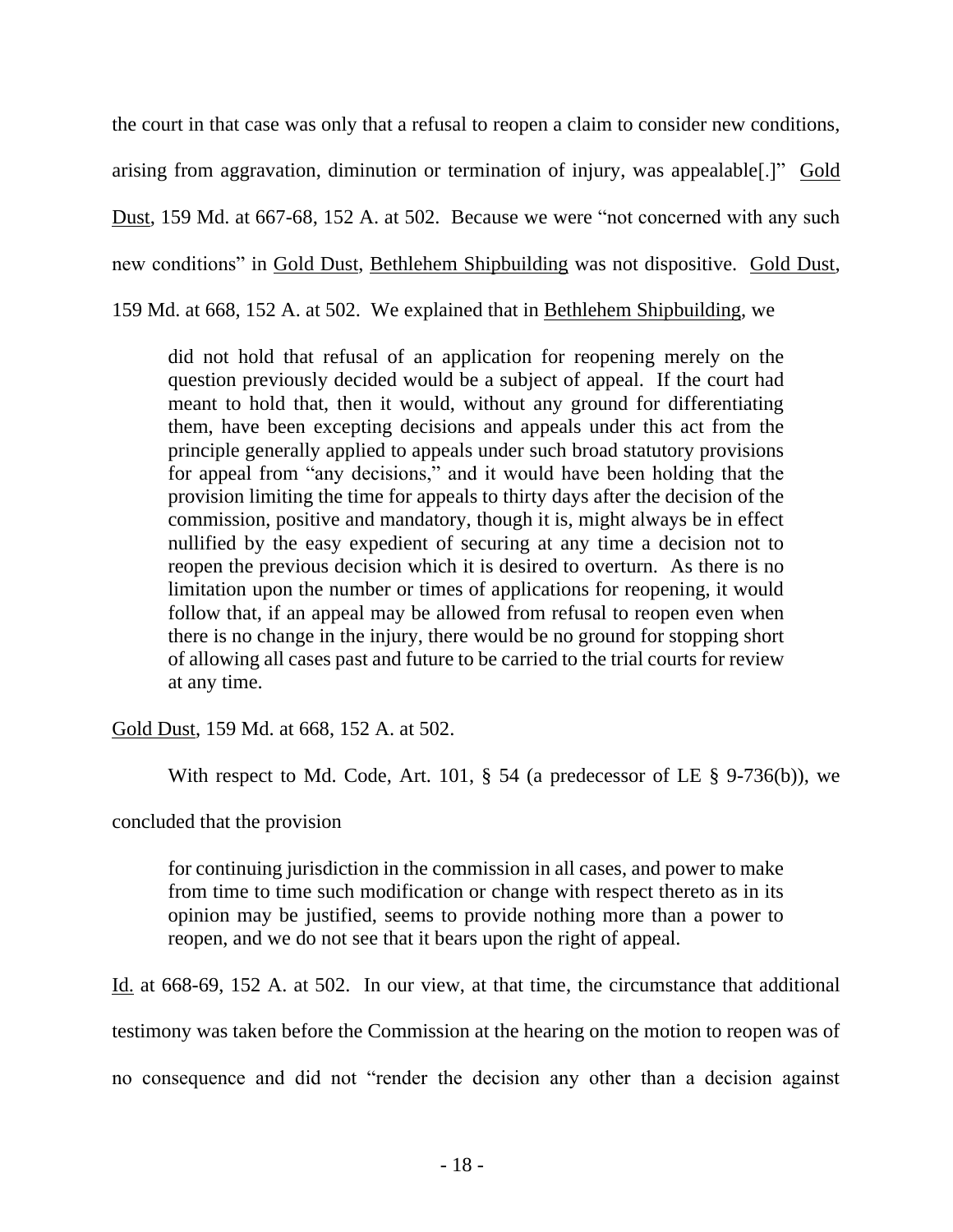reopening[,]" which was "analogous to a refusal to grant a new trial upon newly discovered evidence." Id. at 669, 152 A. at 502. Accordingly, we concluded that the appeal from the Commission's decision should have been dismissed in the trial court and we reversed the trial court's judgment. See id. at  $669$ , 152 A. at  $502$ .

Six years later, in 1936, in Stevenson, 170 Md. at 683-84, 185 A. at 554-55, we considered the scope of the Commission's ability to modify orders under Md. Code, Art. 101, § 54 and the appealability of the Commission's decisions concerning modification and reopening. In Stevenson, id. at 677-78, 185 A. at 552, the surviving spouse of a deceased employee filed a claim seeking benefits under the Act as a result of the employee's accidental work-related death. The Commission awarded the surviving spouse compensation, but she later petitioned for a rehearing, arguing that the rate of compensation awarded to her should have been greater because the employee's earnings were greater than those considered in her claim. See id. at 678, 185 A. at 552. The employer moved to dismiss the petition to reopen, contending that the Commission had correctly calculated the employee's average weekly wage and arguing that the surviving spouse was precluded from seeking modification because she had failed to timely appeal. See id. at 678-79, 185 A. at 552. The Commission denied the motion to dismiss, received evidence, and concluded that, although the employee's average weekly wage was as the surviving spouse contended, the circumstance was not a sufficient basis to support an increase in the rate of compensation originally awarded. See id. at 679, 185 A. at 552.

Both parties sought judicial review. See id. at 679, 185 A. at 553. The employer filed a motion to dismiss on the same ground it raised before the Commission, and the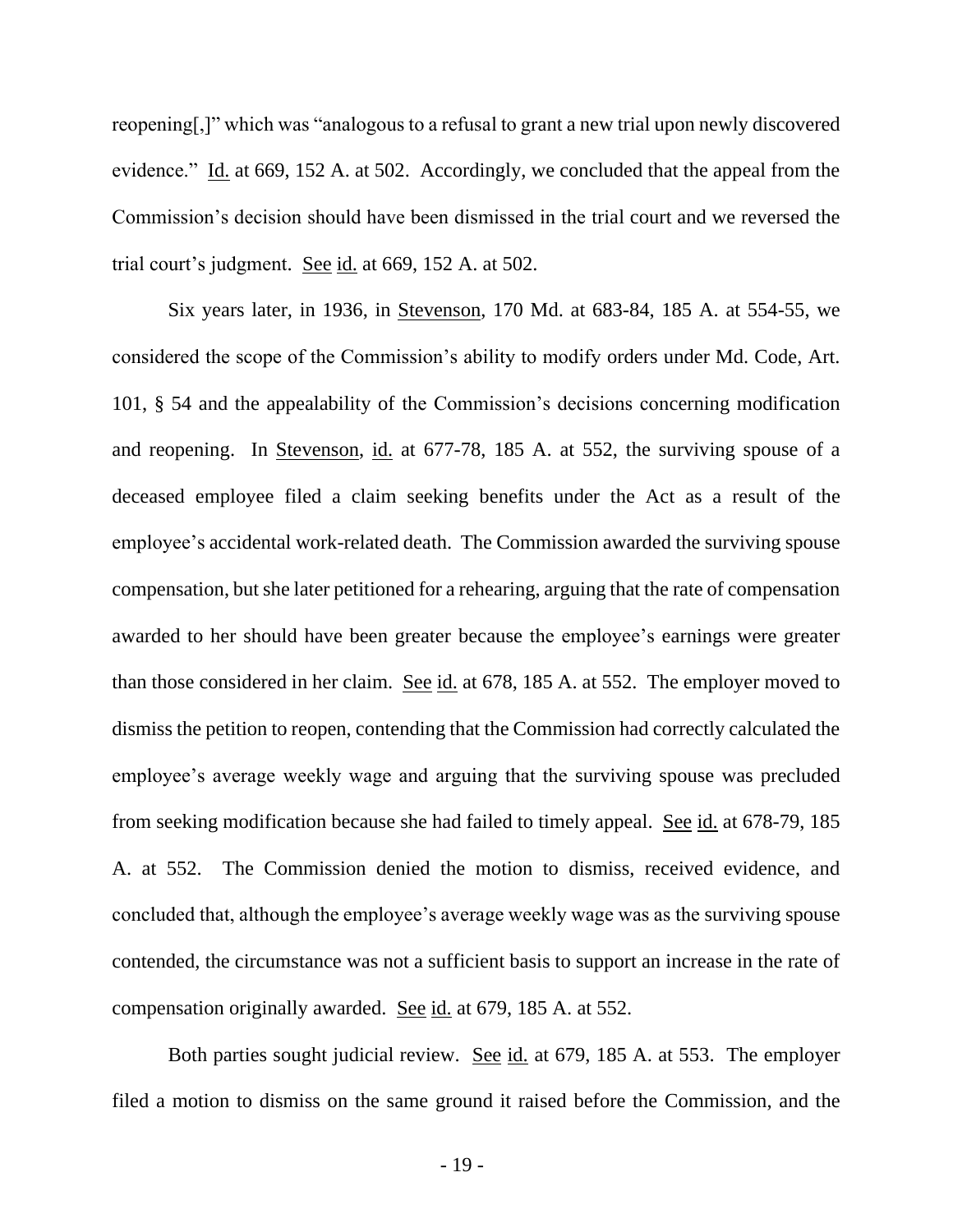circuit court granted the motion. See id. at 679-80, 185 A. at 553. In this Court, the surviving spouse argued that the Commission had the authority to reopen the claim, whereas the employer contended that the Commission was not authorized to reopen the claim because Md. Code, Art. 101, § 43 (a predecessor of LE § 9-736(a)) limited the power of modification set forth in Md. Code, Art. 101, § 54 (a predecessor of LE § 9-736(b)) to changes in disability conditions occurring after compensation has been awarded. See id. at 680-81, 185 A. at 553. We discussed Gold Dust and Bethlehem Shipbuilding, explaining that whether there is a right to appeal under the two sections of Art. 101 is different, and stated:

When there has been an aggravation, diminution, or termination of the injury for which compensation has been awarded, a new condition has arisen which "any party in interest" is entitled to have the commission consider to the end that the allowance may be readjusted "for future application." A refusal to reopen the case for such a purpose is appealable because it is the denial of a right to a hearing by the commission upon a question not previously presented and decided. With respect to a question which the commission has once determined, none of the parties has a right to require that the case be reopened or to appeal from a refusal to comply with such a demand. But when the commission grants a request that a case be reopened, the question as to its power so to act is not governed by the same considerations as those which prevent an appeal from its refusal to order a rehearing upon an issue already determined. A successful application to the commission itself for a reconsideration of its action may be sustainable even though a right of appeal to a court from its refusal to grant the application could not be recognized. There may be adequate reasons why the commission would desire to reconsider a case upon request of a party in interest or on its own motion. The absolute denial of that authority might in some instances interfere with a completely just exercise of the commission's important functions. Such a restriction could hardly be reconciled with the broad terms of section 54 providing that the powers and jurisdiction of the commission shall be continuing, and that it may from time to time make such modifications with respect to its former findings or orders as may be justifiable in its opinion. That section was regarded in the [Gold Dust] Case as conferring upon the commission "a power to reopen," although its refusal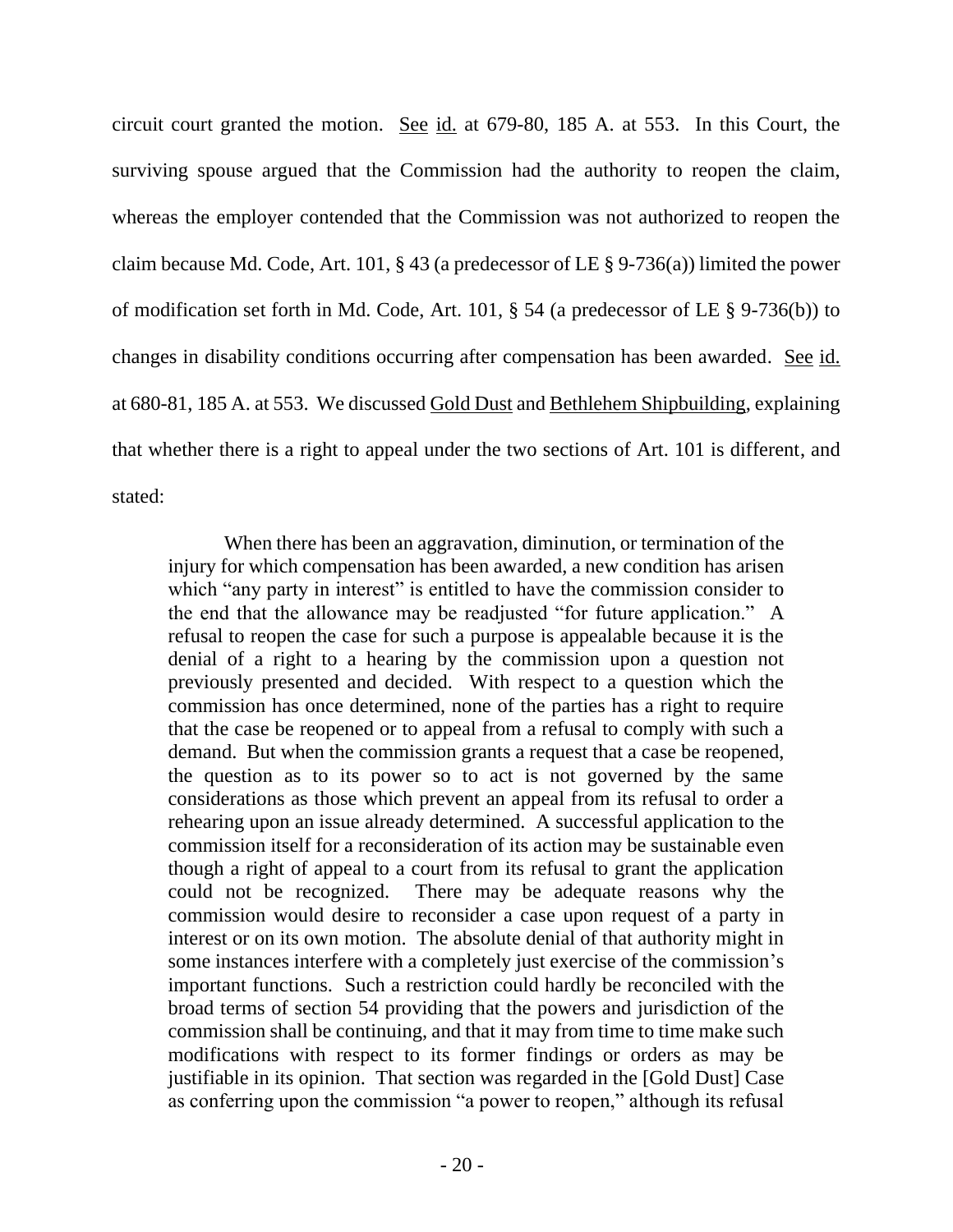to exercise the power was not subject to appellate review. If in that case no such authority had been found to exist, the decision would doubtless have been based simply and solely on that ground, and a discussion of the general rule against appeals from the refusal to grant rehearings would have been unnecessary.

Stevenson, 170 Md. at 681-84, 185 A. at 553-54.

We concluded that the Commission had the power to reopen and modify its previous order, and in so concluding, we distinguished the scope of the Commission's power under

Md. Code, Art. 101, § 43 from its power under Md. Code, Art. 101, § 54, explaining:

If the power to reopen cases was intended to be confined to those in which the disability had become aggravated, diminished, or terminated, the limitation of time as to the exercise of the power could readily have been included in section 43, and the enactment of section 54 would have been superfluous. In our opinion section 54 was intended to have a broader effect than section 43 in the scope of the authority granted to the commission to reopen cases under circumstances justifying such action. Therefore, we are unable to agree with the view that the reopening and modifying order of the commission in the present case was beyond its legitimate power.

Id. at 684, 185 A. at 555. As we recently stated in Gang v. Montgomery Cty., 464 Md. 270, 285, 211 A.3d 355, 364 (2019), in Stevenson, "[w]e held that the two statutory provisions were wholly independent of one another and that Section 54 was not restricted by the language of Section 43, as both sections embodied separate considerations[.]"

Three decades after Stevenson, in Robin Express Inc. v. Cuccaro, 247 Md. 262, 263- 64, 230 A.2d 671, 671-72 (1967), we again held that the Commission's decision to deny a request to reopen and modify a claim is not reviewable. The Commission issued an order granting an employee additional temporary total and permanent partial disability benefits. See id. at 263, 230 A.2d at 671. The employer filed a motion for rehearing pursuant to Md. Code, Art. 101, § 40(c) (a predecessor of LE § 9-736(b)), and the Commission issued an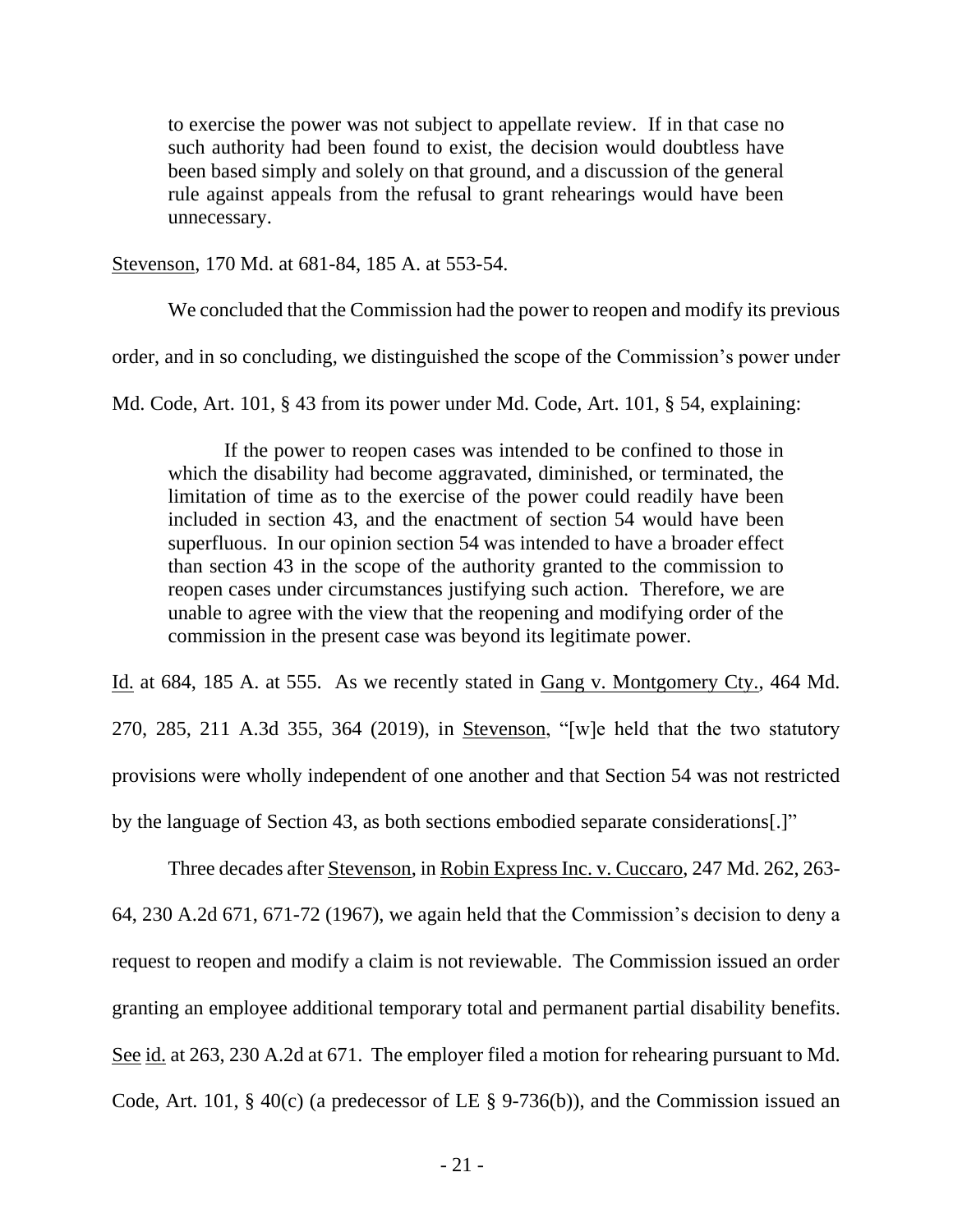order denying the motion for rehearing and affirming its previous order. See id. at 263, 230 A.2d at 671. The employer sought review in the circuit court, which dismissed the employer's appeal, ruling that, although the Commission has broad power to reopen a claim, "the right of appeal from a refusal to reopen is limited to situations involving aggravation, diminution, or termination of an injury (under s 40(b)). This type of situation is not involved in the case at bar (which arises under s  $40(c)$ )[.]" Id. at 263-64, 230 A.2d at 671-72 (alterations in original).

We held that the circuit court was correct. See id. at 264, 230 A.2d at 672. In so holding, we discussed our holding in Charles Freeland and Sons, Inc. v. Couplin, 211 Md. 160, 163-64, 126 A.2d 606, 608 (1956), in which the Commission reopened a matter under what would later be Md. Code, Art. 101, § 40(c) and "affirmed its previous order which had not been effectively appealed from [.]" The circuit court permitted an appeal and a jury found in favor of the employee. Robin Express, 247 Md. at 264, 230 A.2d at 672. In Charles Freeland and Sons, 211 Md. at 172, 165, 126 A.2d at 613, 609, we affirmed the circuit court's judgment and distinguished Gold Dust. See Robin Express, 247 Md. at 264, 230 A.2d at 672. Based on Charles Freeland and Sons and Gold Dust, we set forth the following principle: "If a court or administrative body reopens a case its second decision, be it the same or different from its previous decision, is a new holding; if it refuses to reopen, it decides only not to interfere with its previous decision which stands unimpeached as of its original date." Robin Express, 247 Md. at 265, 230 A.2d at 672.

In 1999, this Court discussed a test for differentiating between situations in which a denial of a request to reopen or modify under LE § 9-736(b) is subject to judicial review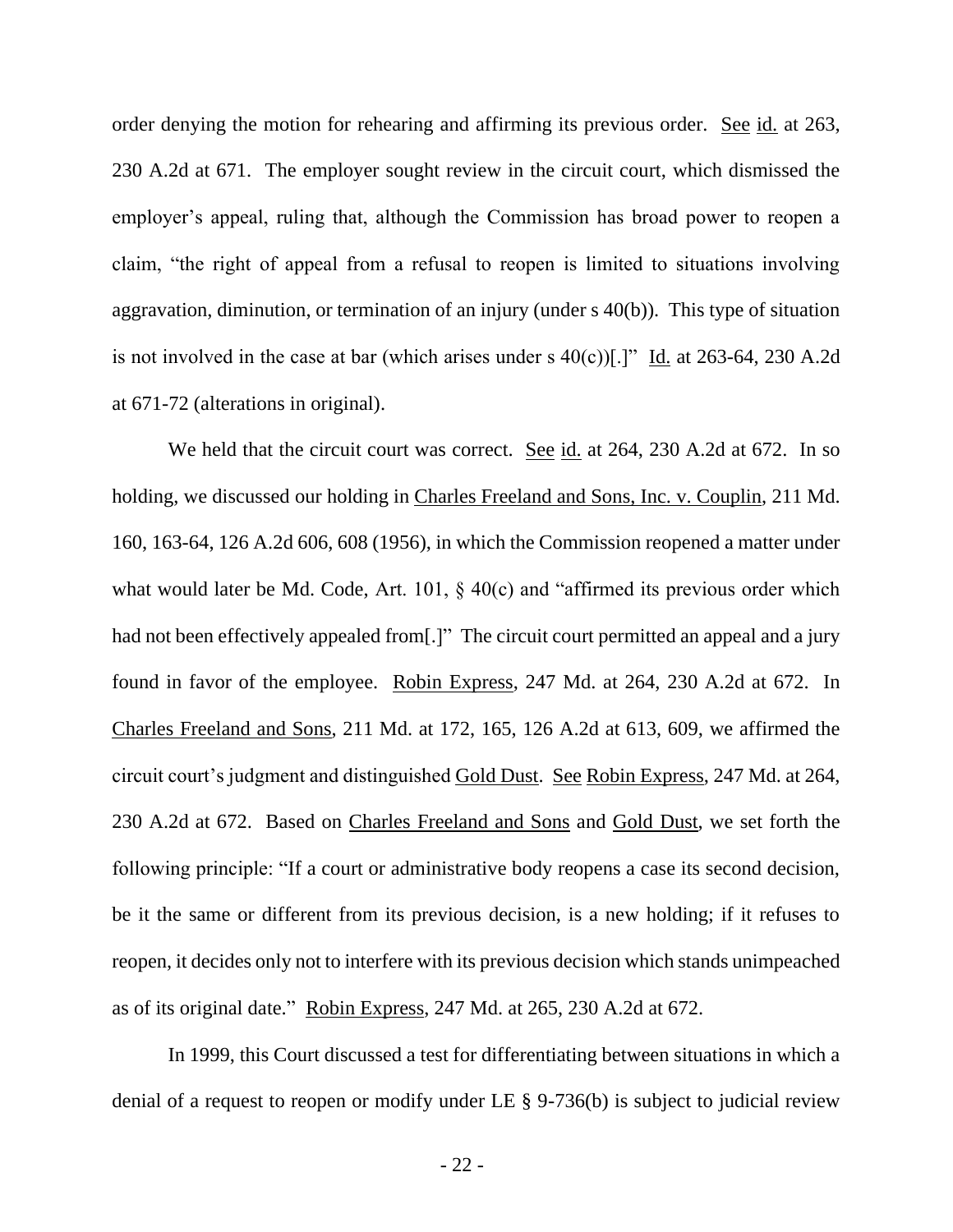and when denial of such a request is not. In Blevins v. Balt. Cty., Md., 352 Md. 620, 622- 23, 724 A.2d 22, 22 (1999), we consolidated for argument and decision two cases—Blevins v. Balt. Cty., Md. and Wills v. Balt. Cty., Md.—involving the applicability of an offset provision codified at LE § 9-610(a). The Wills case also involved a procedural issue not presented in the Blevins case, namely, whether a decision by the Commission constituted a mere refusal to reopen or reconsider a case or whether the Commission had issued a new and therefore appealable order. See id. at 623, 633-35, 724 A.2d at 23, 29. In the Wills case, the claimant sustained a work-related injury, retired, began receiving retirement benefits, and thereafter filed a claim for workers' compensation benefits. See id. at 627- 28, 724 A.2d at 25. The Commission held a hearing on issues raised by the employer concerning the nature, extent, and cause of the claimant's injury. See id. at 628, 724 A.2d at 25. The employer did not raise an issue as to whether the workers' compensation benefits that the claimant sought were subject to an offset by the retirement benefits. See id. at 628, 724 A.2d at 25. The Commission issued an order addressing the issues raised by the employer, concluding that the claimant had a permanent total disability, 75% of which was attributable to the accidental injury she sustained on the job, and awarding the claimant temporary total disability benefits and permanent total disability benefits. See id. at 628, 724 A.2d at 26. The employer sought judicial review of the Commission's award but again did not raise an issue as to the offset. See id. at 628, 724 A.2d at 26. The circuit court affirmed the Commission's award. See id. at 628, 724 A.2d at 26.

Two months later, after concluding that ordinary retirement benefits qualified as an offset as a result of the 1991 recodification of Md. Code, Art. 101, § 33 as LE § 9-610, the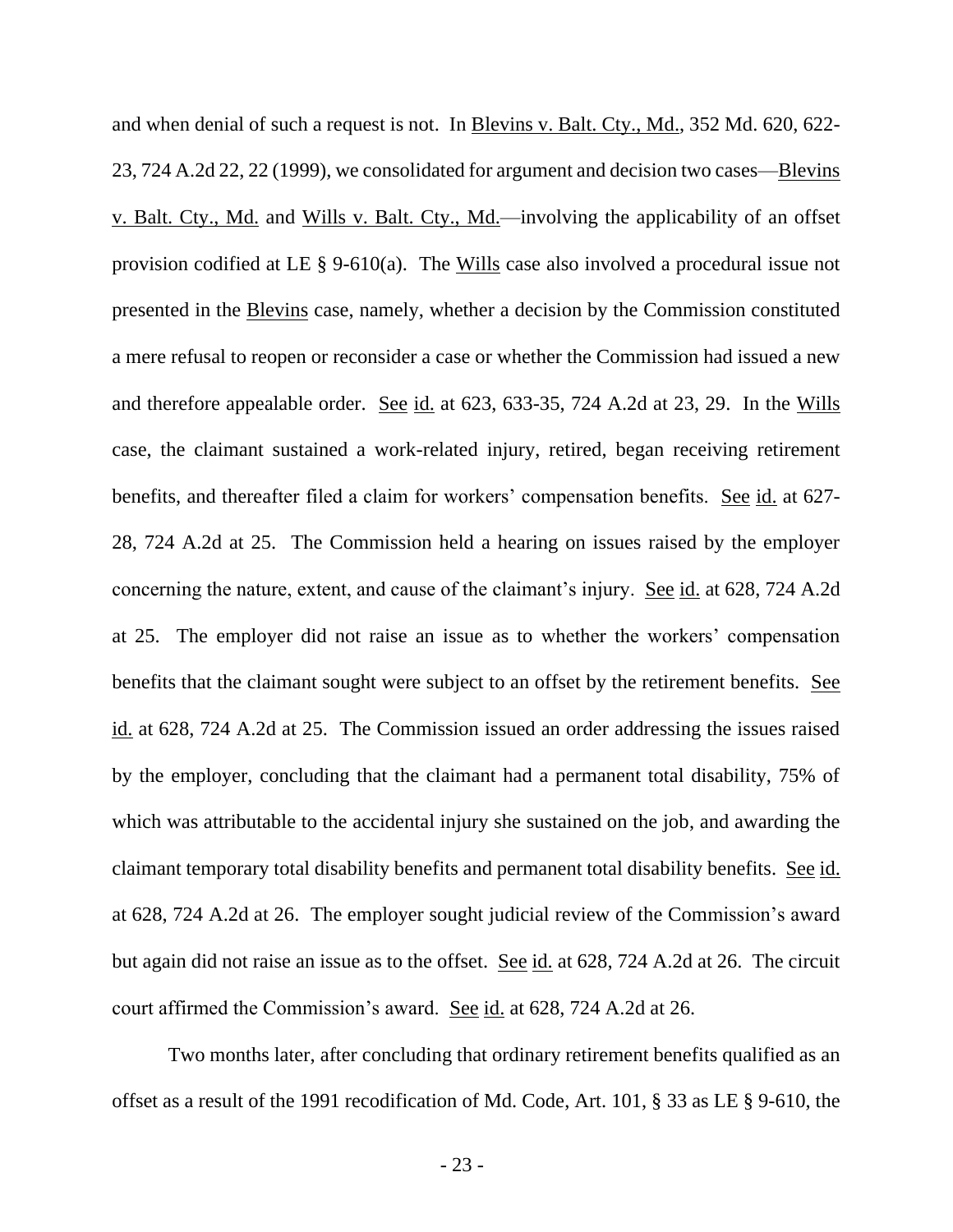employer filed an issue with the Commission seeking, for the first time, to have the claimant's pension benefit offset against the workers' compensation award pursuant to the Commission's continuing jurisdiction under LE  $\S$  9-610(c)(2). See id. at 628-29, 724 A.2d at 26. The Commission denied relief, the employer petitioned for judicial review, and the circuit court reversed, ruling, in pertinent part, that, under LE  $\S$  9-610(c)(2), the employer could invoke the continuing jurisdiction of the Commission and seek an offset. See id. at 629, 724 A.2d at 26. On appeal, the Court of Special Appeals affirmed and, with respect to the procedural issue, rejected the claimant's contention that the Commission's decision declining to revise its order was not subject to judicial review and that the circuit court should have dismissed the employer's petition for judicial review. See id. at 630, 724 A.2d at 26-27. The Court of Special Appeals distinguished the circumstances from those in Robin Express and concluded that the Commission had, in actuality, exercised its continuing jurisdiction, reopened the order, considered the employer's argument, and denied the request for relief. See id. at 630, 724 A.2d at 27. The Court of Special Appeals determined that that decision was an appealable new holding. See id. at 630, 724 A.2d at 27.

On review, we examined the Court of Special Appeals's "analysis with respect to the [employer]'s right to judicial review under [LE] § 9-736[.]" Id. at 631, 724 A.2d at 27. We observed that the Maryland Workers' Compensation Act contained at least three "continuing jurisdiction" provisions, including LE  $\S$ § 9-610(c)(2) and 9-736, and that those sections must be read in conjunction with LE § 9-737, "which provides for judicial review of Commission decisions and requires that a petition for such review be filed within 30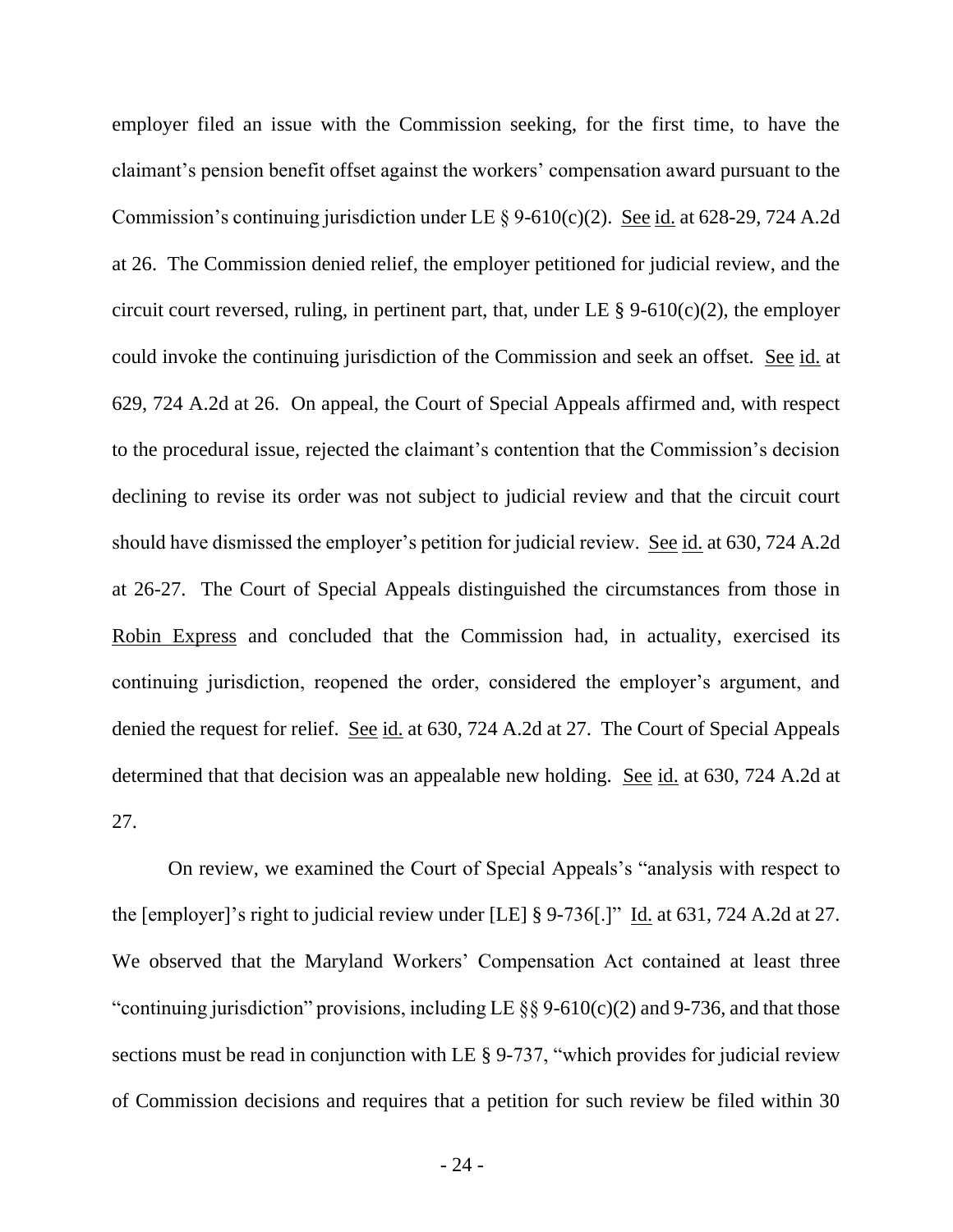days after the date of the Commission's order." Id. at 631, 724 A.2d at 27 (footnote omitted). We stated that we had previously considered on several occasions the issue of whether a Commission's decision "not to revise an earlier award or ruling is subject to judicial review[,]" as early as in Gold Dust. Blevins, 352 Md. at 632-33, 724 A.2d at 27- 28. We stated that, in "subsequent cases, we drew a distinction between the Commission simply declining to reopen a final ruling" "and the Commission effectively granting a motion to reopen, reconsidering an earlier ruling, and entering a new ruling, whether the effect of the new ruling is the same as or different from the earlier ruling." Id. at 633, 724 A.2d at 28.

We set forth the following principles concerning whether a decision of the Commission is subject to judicial review:

When, upon the filing of an application to reopen or on its own initiative, the Commission enters a new order that differs in any material way from the earlier order, whether or not the end result is the same, it is obvious that the matter has been reconsidered and a new holding made. Conversely, if the Commission denies an application without discussing the merits or propriety of the earlier order, it is evident that the earlier order has not been reconsidered and no new holding has been made. The prospect of ambiguity arises when the Commission considers an application to reopen and, without making clear its intent, enters an order declining to revise the earlier order. The reviewing court then must attempt to determine from the record whether the Commission has, in effect, granted the application and affirmed its earlier ruling or has simply declined to reconsider that ruling. In trying to fathom the Commission's intent, the court should consider, among other things, whether evidence was taken on the application, whether, in entering its new order, the Commission discussed or made findings with respect to the correctness, validity, or propriety of the earlier order, and whether, in denying relief, the Commission either acted summarily, without assigning reasons, or focused only upon defects in the application itself.

Id. at 633-34, 724 A.2d at 28. In Wills, we concluded that "reasonable minds could differ"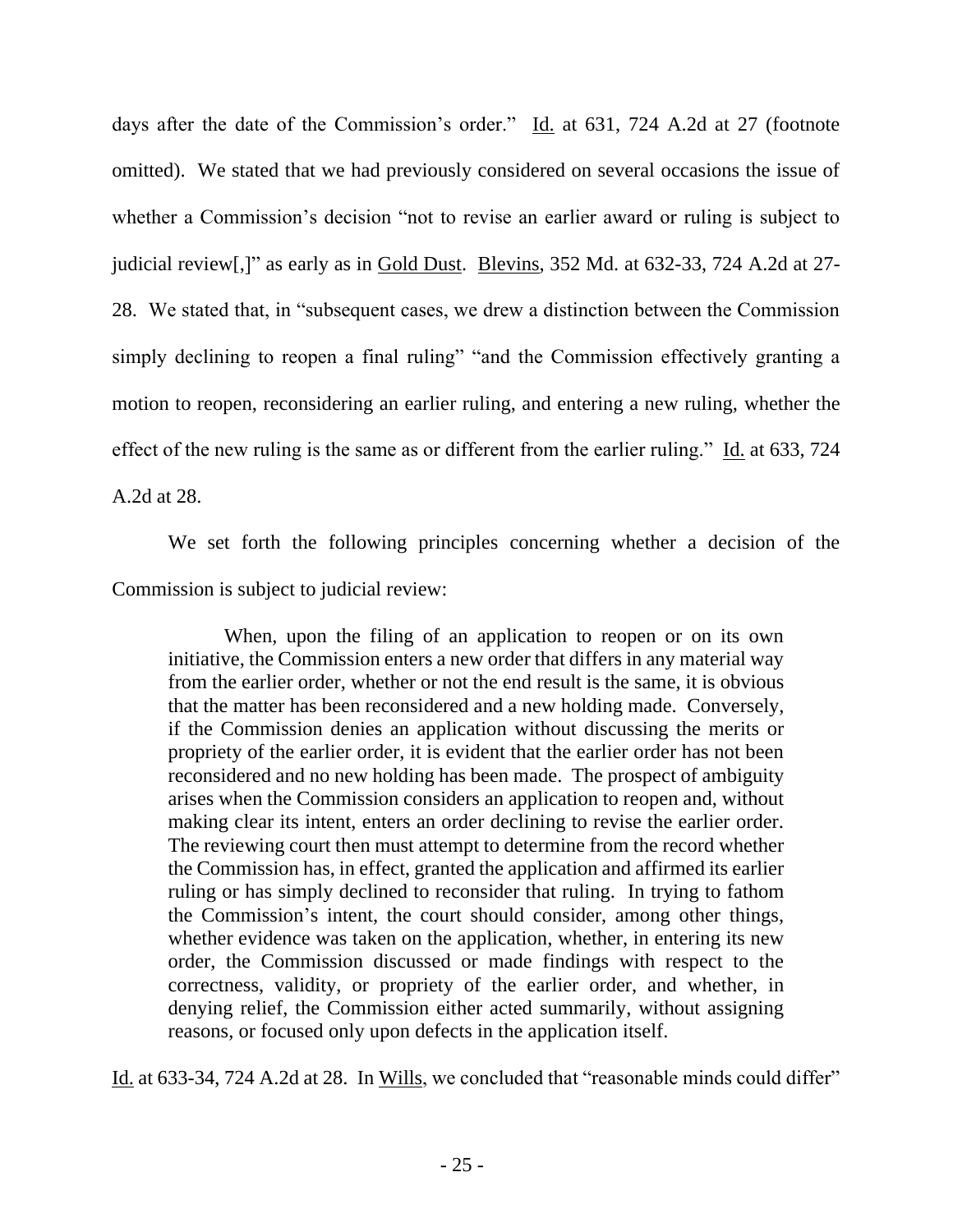as to the basis for the Commission's action on the application. Id. at 635, 724 A.2d at 29. Because we granted *certiorari* to address the substantive issue of the offset provision, though, we declined to disturb the Court of Special Appeals's holding on the procedural issue, and stated:

We do strongly urge the Commission, however, when considering applications to revise an earlier final decision, to make clear whether it is denying the application or granting it and entering a new order. That is not an onerous burden, and it will help remove the uncertainty with respect to the right of the applicant to seek judicial review under  $\S 9$ -[7]37.<sup>[9]</sup>

## Blevins, 352 Md. at 635, 724 A.2d at 29.

More recently, in LaBonte, 454 Md. at 143, 164 A.3d at 175, we recognized the broad scope of the Commission's authority to modify its previous awards and orders, stating that, "[u]nder LE § 9-736(b), the Commission is not bound to follow its previous awards and orders; to the contrary, the Commission has the express authority to modify the same." We determined that "LE § 9-736(b) unequivocally support [ed] our holding" in LaBonte "that, where the Commission has determined an employee's permanent partial disability and apportioned between an accidental personal injury and a subsequent intervening injury, if the employee's condition worsens, the Commission is not precluded from awarding workers' compensation benefits due to the accidental personal injury." Id. at 143, 164 A.3d at 175. In LaBonte, id. at 119, 164 A.3d at 161, the claimant, who suffered an accidental personal injury to his back while working as an electrician, filed with the

<sup>&</sup>lt;sup>9</sup>Although in Blevins, 352 Md. at 635, 724 A.2d at 29, we referred to judicial review under LE § 9-637 (Payment of Compensation), it appears that this is a typographical error and that we meant to refer to LE  $\S$  9-737 (Judicial Review – Authorized).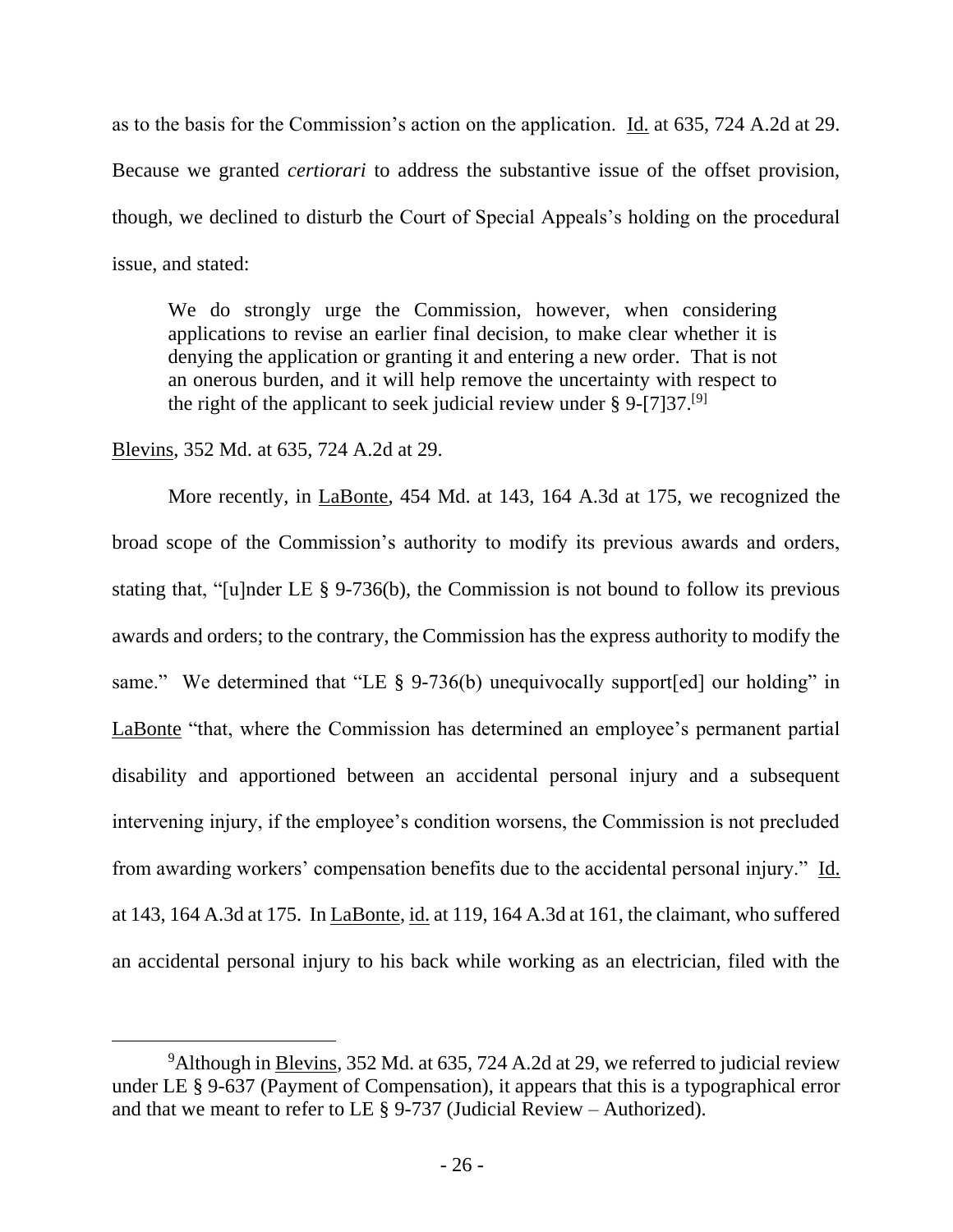Commission a claim seeking temporary total disability benefits and temporary partial disability benefits, both of which the Commission awarded. The claimant was subsequently injured outside of his workplace in an unrelated matter and filed with the Commission issues seeking additional temporary total disability benefits, which the Commission denied. See id. at 119, 164 A.3d at 161. The claimant filed with the Commission issues seeking permanent partial disability benefits, which the Commission awarded, finding that the claimant's disability was partly due to his work-related injury "and partly due to pre-existing and subsequent conditions." Id. at 119-20, 164 A.3d at 161 (cleaned up).

Years later, the claimant filed a petition to reopen, alleging that his back condition had worsened and seeking additional permanent partial disability benefits. See id. at 120, 164 A.3d at 161.<sup>10</sup> The Commission granted the petition to reopen, conducted a hearing, and issued an order denying the request for additional benefits, finding "that there had not been a worsening of [the claimant]'s back condition that was causally related to his" workrelated injury because the Commission's prior order and compensation award had "established a subsequent intervening event that broke the causal nexus between" the work-

<sup>&</sup>lt;sup>10</sup>In LaBonte, 454 Md. at 120 n.2, 164 A.3d at 161 n.2, we noted that, when a claimant seeks modification of an award, the general practice before the Commission "is to file a petition to reopen or for modification." (Cleaned up). We explained:

When a petition to reopen to modify an award is based on a change in disability status, the petition must be filed within the five year period after the last compensation payment and allege a change in disability status, with a basis in fact, as opposed to merely alleging continuing medical treatment.

Id. at 120 n.2, 164 A.3d at 161 n.2 (cleaned up).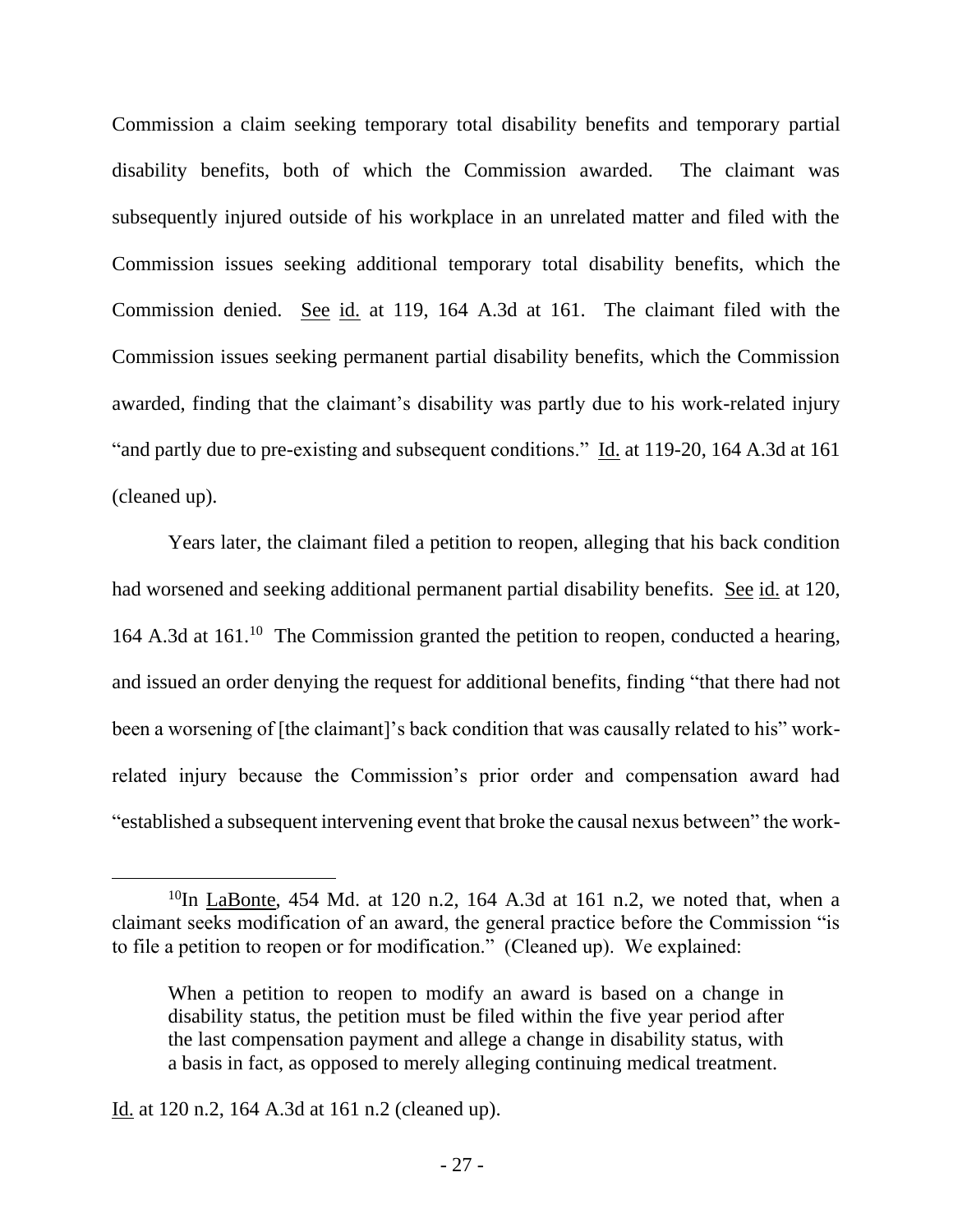related injury and the claimant's existing back condition. LaBonte, 454 Md. at 125, 164 A.3d at 164-65 (cleaned up). The claimant filed a petition for judicial review and a jury found that the work-related injury was the cause of the worsening of the claimant's back condition. See id. at 120, 164 A.3d at 162. The Court of Special Appeals affirmed, as did we. See id. at 120, 146, 164 A.3d at 162, 177. We determined that nothing in the Commission's prior "orders precluded the Commission from determining at a later date how much, if any, a worsening of [the claimant]'s back condition was due to his" workrelated injury. Id. at 143, 164 A.3d at 175. We explained that "LE § 9-656(a) empowered the Commission to make such a determination, and LE  $\S$  9-736(b)(2) authorized the Commission to modify its previous finding of the proportion of [the claimant]'s back condition that was due to his" work-related injury. Id. at 143, 164 A.3d at 175.

In Gang, 464 Md. at 273, 293, 211 A.3d at 357, 369, we held that, pursuant to LE § 9-736(b), the Commission had "continuing jurisdiction to retroactively correct the rate of compensation in [the claimant]'s award for permanent partial disability based on an error of law for which there had been application prior to the expiration of the five-year period of limitations." The claimant was injured while working as a correctional officer and the Commission awarded permanent partial disability benefits. See id. at 272-73, 211 A.3d at 356-57. Nearly four years later, the claimant filed a request for document correction with the Commission, seeking adjustment of the award and asserting that the rate of compensation had been incorrectly calculated because he qualified as a public safety employee and was therefore entitled to a greater rate of compensation. See id. at 274-75, 211 A.3d at 358. The Commission granted the request and issued an amended award,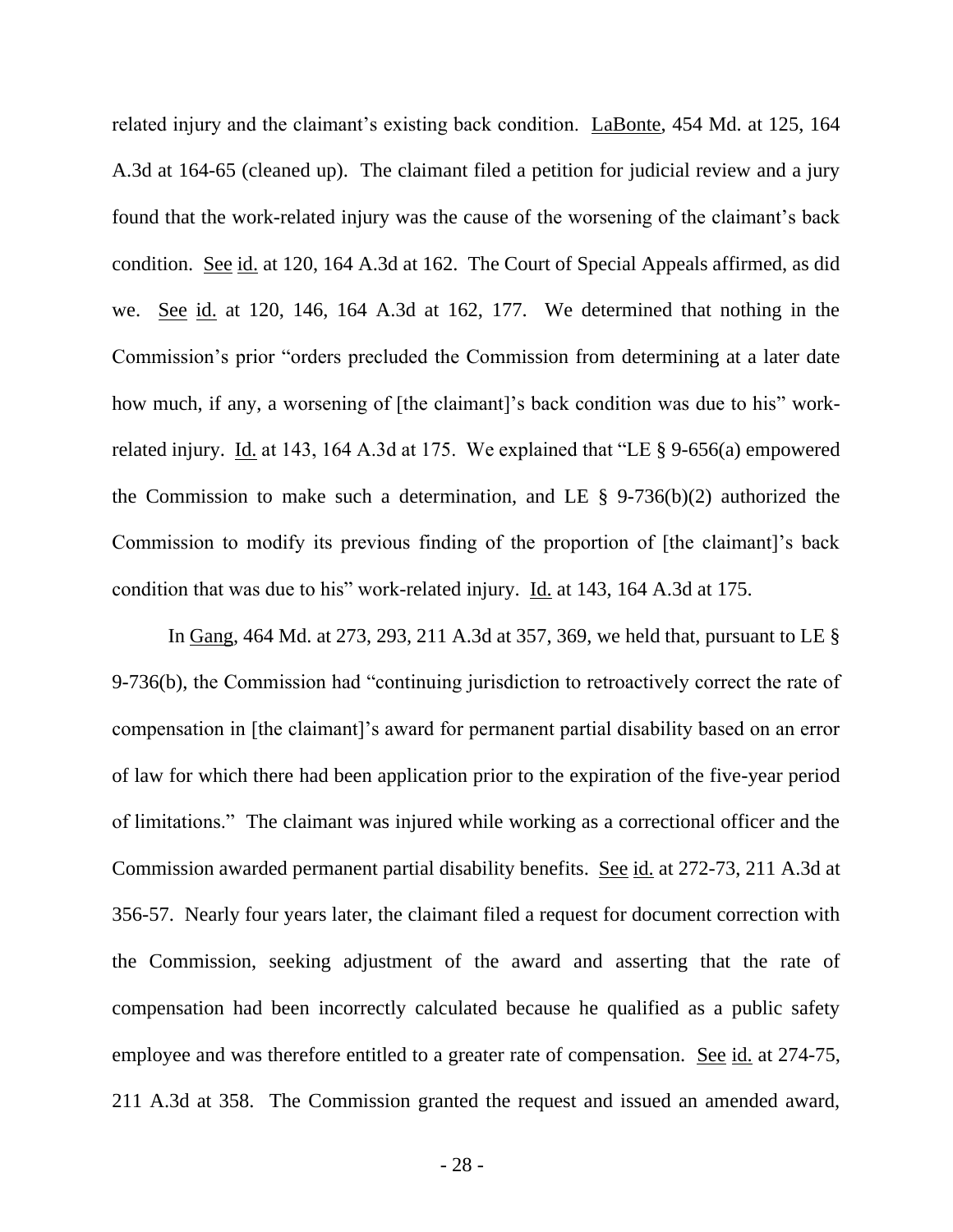retroactively increasing the rate of compensation. See id. at 275, 211 A.3d at 358. The employer filed a request for a rehearing with the Commission. See id. at 275, 211 A.3d at 358. The Commission held a hearing and affirmed its order increasing the rate of compensation. See id. at 275, 211 A.3d at 358. The employer filed a petition for judicial review and the circuit court affirmed the Commission's decision. See id. at 276, 211 A.3d at 359. The Court of Special Appeals reversed the circuit court's judgment and concluded that the Commission had limited authority to reopen a claim and modify an award and erred in retroactively modifying the compensation award. See id. at 276, 211 A.3d at 359.

We disagreed with the Court of Special Appeals and held "that the Commission had the authority to reopen [the claimant]'s award of permanent partial disability compensation and retroactively adjust his rate of compensation because his request for such, which was made within five years from the date of his last compensation, was based on a mistake or error." Id. at 278, 211 A.3d at 360. We stated that, in LaBonte and other cases, we had "recognized the wide breadth of the Commission's authority to modify its previous findings and orders." Gang, 464 Md. at 282, 211 A.3d at 362. We explained that Stevenson supported the conclusion that the Commission had "continuing jurisdiction to reopen [the claimant]'s case to correct an error of law as long as the application for the modification was filed within five years, as it was[,]" as well as the conclusion that the Commission has the authority "to correct its own errors of law within the time  $\Box$  limitations of  $[LE \S]$  9-736(b)." Gang, 464 Md. at 285-86, 211 A.3d at 364-65.

In so holding, we rejected the employer's contention that any reliance on *Stevenson*, or other cases which predate the codification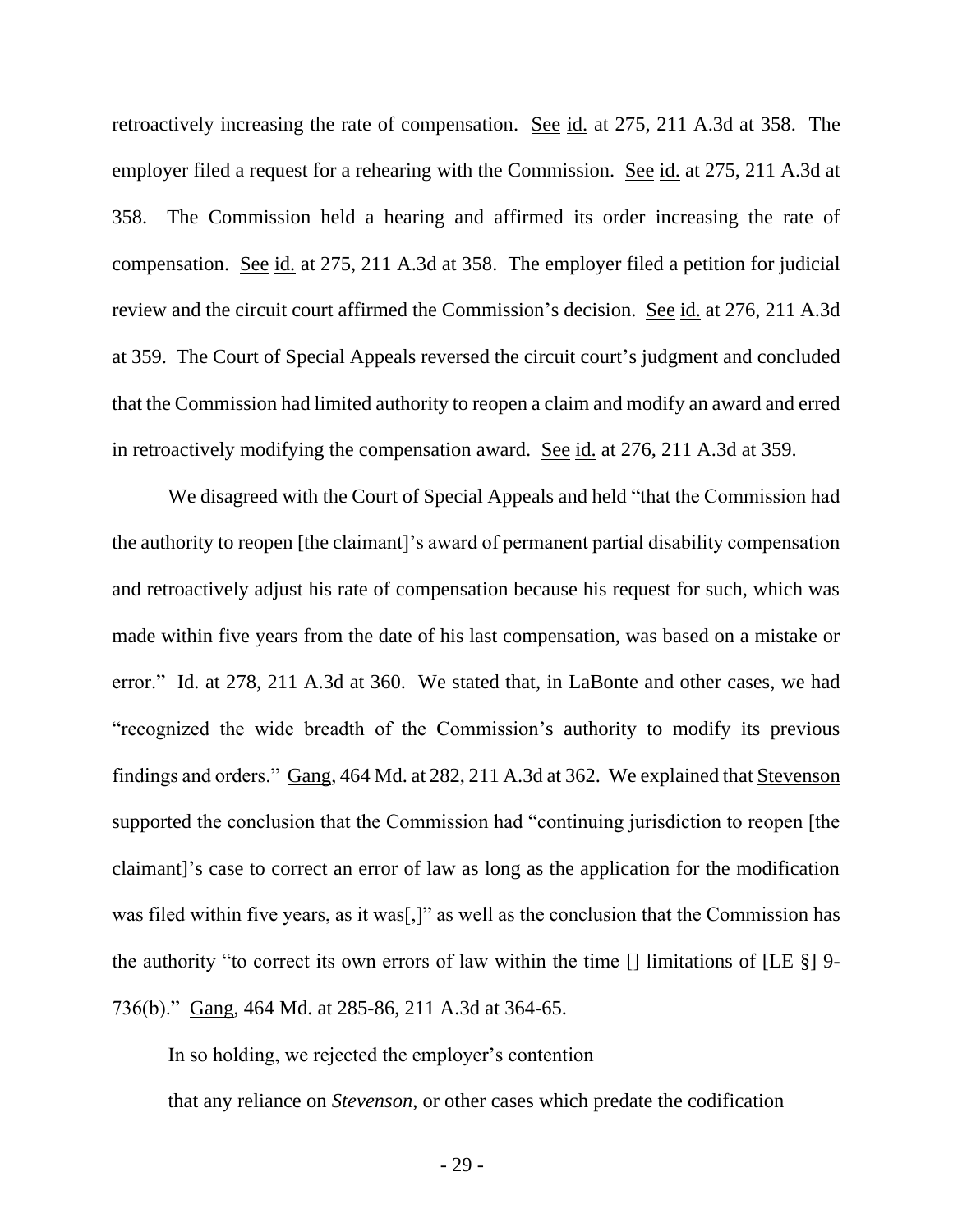of Section 9-736(b), is misplaced because Section 9-736(b) is now in the same section as Section 9-736(a), so that subsection (a) specifically limits subsection (b) to the prospective application of a change in the rate of compensation in cases of aggravation, diminution, or termination of disability.

Gang, 464 Md. at 287, 211 A.3d at 365. We examined the legislative history of LE § 9-

736(a) and (b). See id. at 287-89, 211 A.3d at 365-67. We concluded that LE § 9-736(a)

does not limit LE § 9-736(b) to prospective modification and explained: "Certainly, the

ability to modify under the Commission's continuing power and jurisdiction would be a

nullity, indeed, were it to be limited to prospective relief when the only relief to be had is

retrospective, as here, when the final payment already has been made." Id. at 290, 211

A.3d at 367. Significantly, in reviewing the legislative history of LE § 9-736(a) and (b),

we noted:

In 1939, Section 43 was moved to Section 55, and Section 54 was moved to Section 66, of Article 101. In its 1939 iteration, Section 66 of Article 101 was accompanied by an annotation which read:

The powers conferred on the Commission to make modifications or changes in former orders not limited by Sec. 55, but refusal to reopen case for reconsideration of question previously determined is not appealable. *Stevenson v. Hill*, 170 Md. 676, 185 A. 551.

The annotation, with few non-substantive edits, has consistently appeared with each iteration of the Maryland Code and now appears under the section entitled "III REOPENING CASE, Extent of power to reopen cases." Md. Code (1991, 2016 Repl. Vol.), § 9-736 of the Labor and Employment Article. *See Kingsley v. Makay*, 253 Md. 24, 27, 251 A.2d 585, 587 (1969) (looking to a section of the Maryland Code "and the cases cited in the annotation thereto[,]" for authoritative support).

Gang, 464 Md. at 288 n.13, 211 A.3d at 366 n.13.

Most recently, in Montgomery Cty. v. Cochran, 471 Md. 186, 242, 240 A.3d 1169,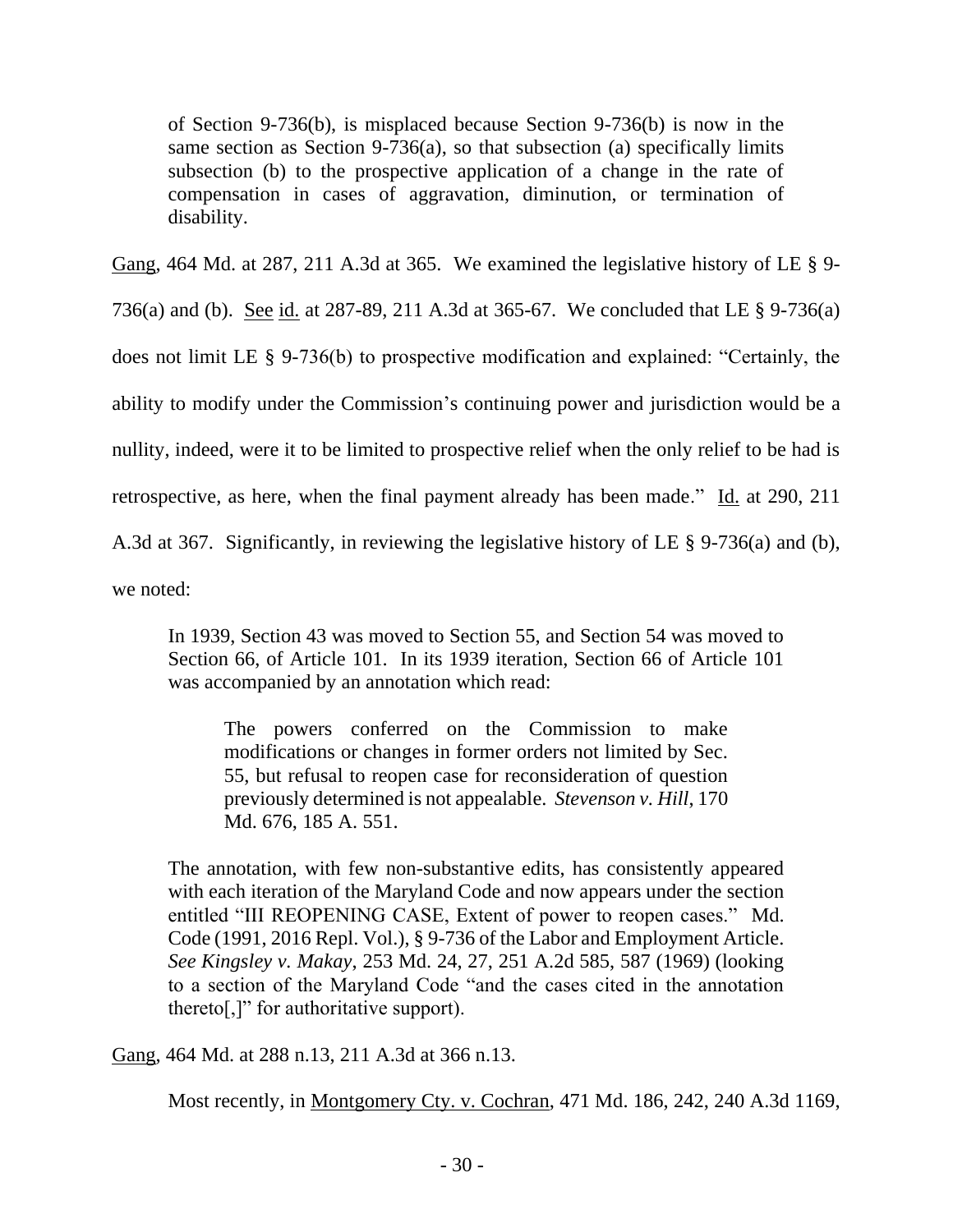1201 (2020), we discussed LE § 9-736, LaBonte, and Gang and rejected the contention that the statute and cases stand "for the proposition that the Commission's finding of a compensable disablement . . . is reviewable at any time." In relevant part, we explained:

Neither LaBonte nor Gang holds that any issue whatsoever pertaining to a workers' compensation claim may be reviewed at any time. In LaBonte, 454 Md. at 143, 164 A.3d at 175, we recognized the Commission's authority under LE § 9-736(b) to modify its previous orders. Our holding in LaBonte, id. at 143, 164 A.3d at 175, however, concerned the Commission's modification of an award of compensation upon a claimant's worsening of condition, which we concluded the Commission was permitted to do. We explained that LE  $\S$  9-656(a) empowered the Commission to make a determination at a later date that a claimant's condition worsened and that "LE  $\S 9-736(b)(2)$  authorized the Commission to modify its previous finding of the proportion of [the claimant]'s back condition that was due to his accidental personal injury." Id. at 143, 164 A.3d at 175. And, in Gang, 464 Md. at 293, 211 A.3d at 369, we held that the Commission had continuing jurisdiction to retroactively correct the rate of compensation in an award for permanent partial disability based on an error where the claimant had sought modification prior to the expiration of the five-year period of limitations. Notably, neither LaBonte nor Gang concerned modification (or flat-out reversal) of the Commission's finding of a compensable disablement, and neither case states, let alone implies, that the Commission's finding of a compensable disablement may be reviewed or appealed at any time, or when the employer has not appealed the issue of compensability in the first instance.

Cochran, 471 Md. at 242-43, 240 A.3d at 1201-02.

# **Analysis**

After a thorough review of the applicable authorities, we hold that, where a party

requests that the Commission reopen or modify a claim under LE § 9-736(b) and the

Commission summarily denies the request without a hearing and does not consider new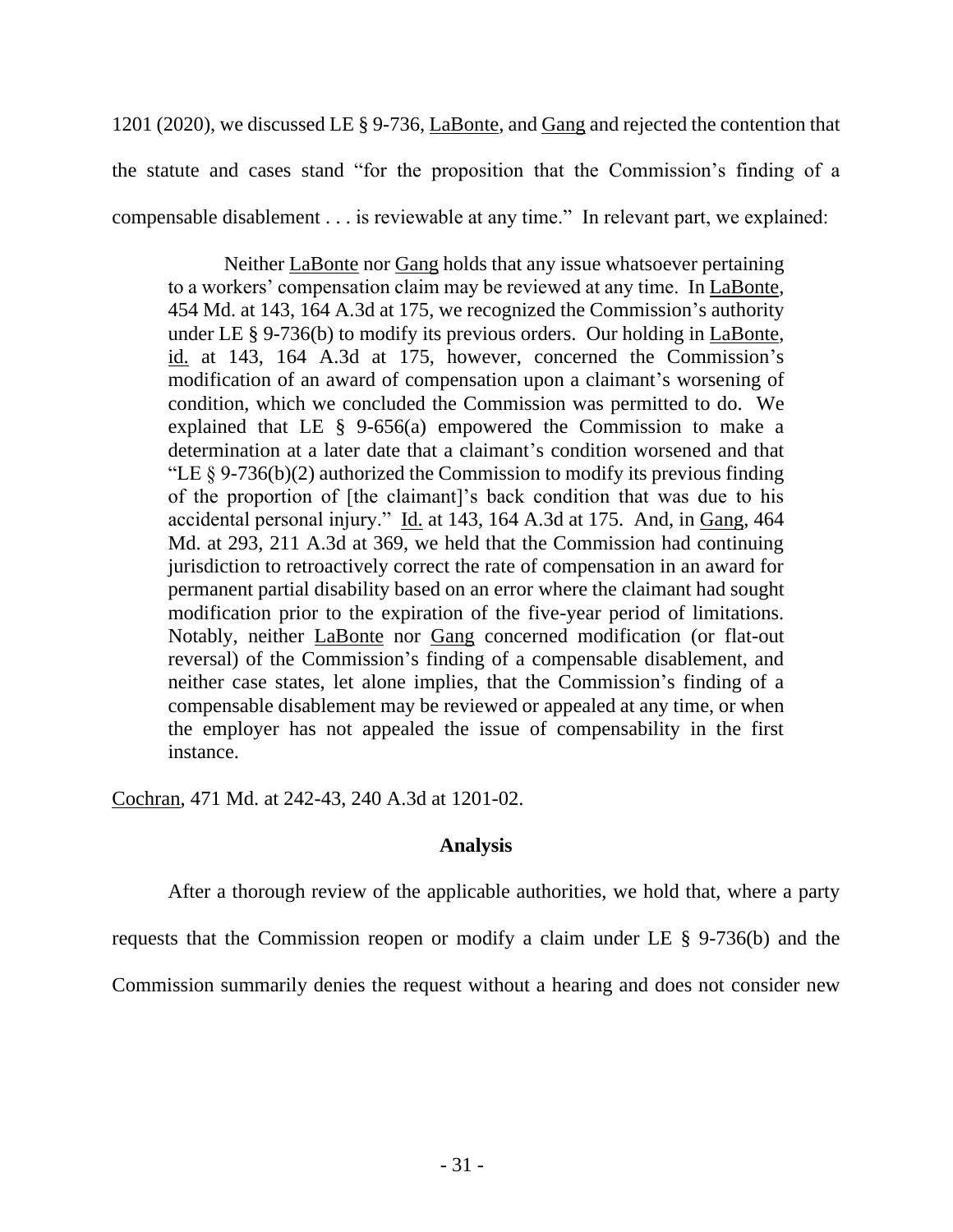evidence or the merits of the request to reopen/modify, $^{11}$  or make findings with respect to the merits of the request or of the earlier order in a new or amended order denying the request, the Commission's denial is not subject to judicial review. In this case, on June 25, 2015, the Commission issued an order in which it, among other things, denied Sanders's request for authorization for shoulder surgery. Sanders did not file a petition for judicial review or request a rehearing. Months later, although the Commission did not authorize shoulder surgery, Sanders underwent shoulder surgery and paid for it using her health insurance. On October 15, 2018, Sanders filed a request for modification of the Commission's June 25, 2015 order, which was denied. On January 3, 2019, Sanders filed a second request for modification of the Commission's June 25, 2015 order, raising the same issue—authorization of medical treatment and requesting payment of Dr. Murthi's bills. One day after the second request for modification was filed, on January 4, 2019, the Commission denied the request for modification without a hearing, stating only that the request was denied. In addition to not conducting a hearing, in denying the second request for modification, the Commission did not discuss the merits or propriety of the June 25, 2015 order or the request for modification or rely on new evidence in reaching its decision.

The Commission summarily denied the second request for modification, and in accord with longstanding principles set forth in our case law, we conclude that Sanders did

 $11$ In the absence of a hearing, the Commission's reading of a request to reopen or modify and any accompanying attachments or exhibits and summary denial of the request does not constitute consideration of new evidence unless the order denying the request includes findings with respect to the proposed new evidence, the merits, or indicates otherwise.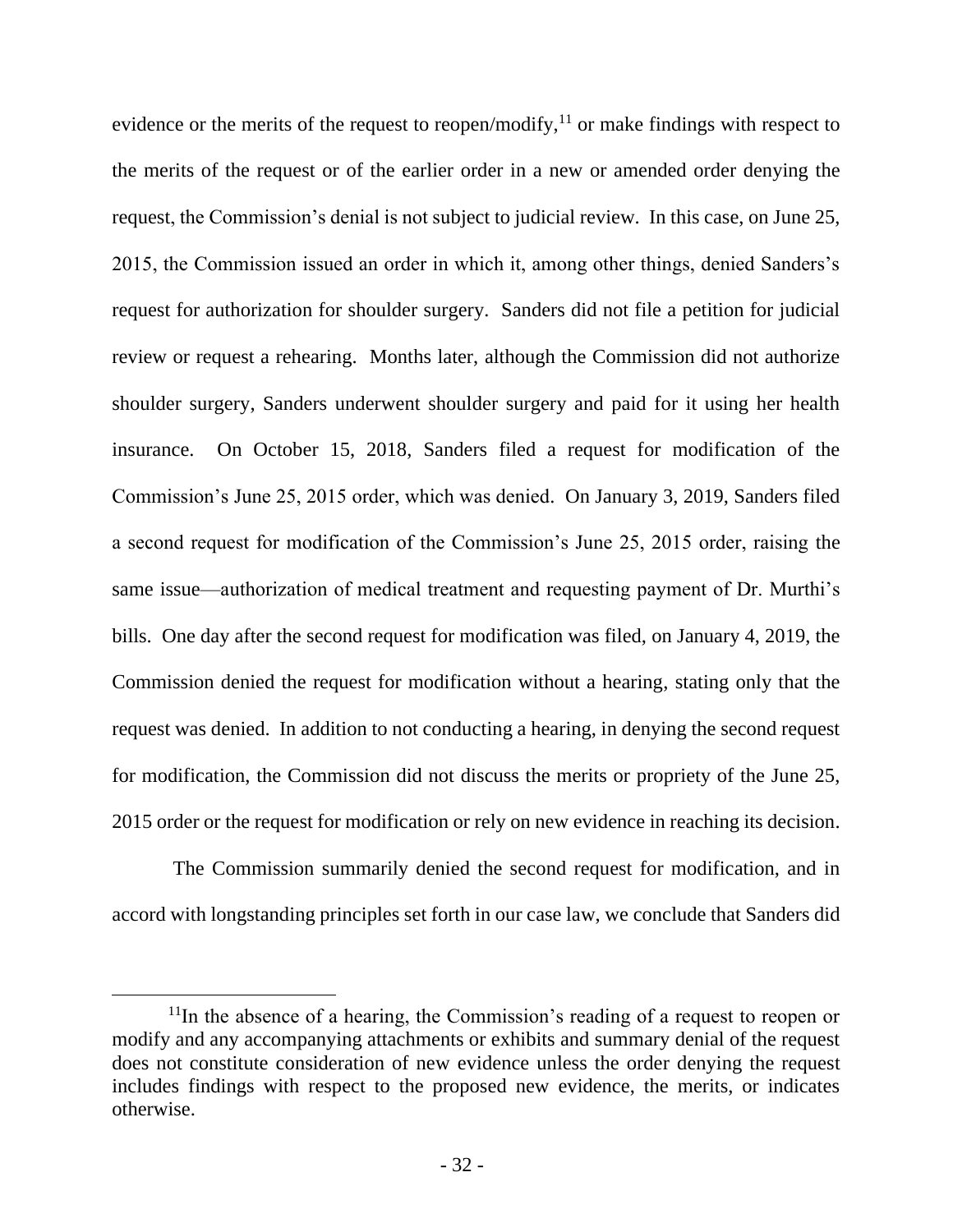not have the right to seek judicial review of the denial. As such, the circuit court erred in denying Respondents' motion to dismiss the petition for judicial review and cross-motion for summary judgment and in granting Sanders's motion for summary judgment and remanding the case to the Commission for action on the second request for modification.

We begin by discussing the language of the provision at issue. Pursuant to the plain language of LE § 9-736(b), the Commission is vested with broad authority to decide whether to reopen or modify a case once a request to do so has been made. See LE § 9-736(b)(2) ("Subject to paragraph 3 of this subsection, the Commission may modify any finding or order as the Commission considers justified."). Stated differently, the Commission has wide discretion to either modify a finding or order that it has previously issued or not do so under LE § 9-736(b), provided that a request to modify is made within the statutory limitations period of five years outlined in LE  $\S$  9-736(b)(3). Here, it is evident that the Commission exercised the broad discretion given to it by summarily denying Sanders's request and refusing to reopen or modify her claim.

LE § 9-736(b) is silent as to whether there is a right to judicial review of a summary denial of the Commission decision (made under the subsection) concerning a matter the Commission has already addressed. To be sure, LE § 9-737 generally provides for judicial review of a decision by the Commission where a petition for judicial review is filed within thirty days after the date of the mailing of the Commission's order. Nevertheless, our case law makes clear that the summary denial of a request to reopen or modify under LE § 9- 736(b) is not subject to judicial review—*i.e.*, that summary denial of a request to reopen or modify is not a decision of the Commission that is reviewable. This principle began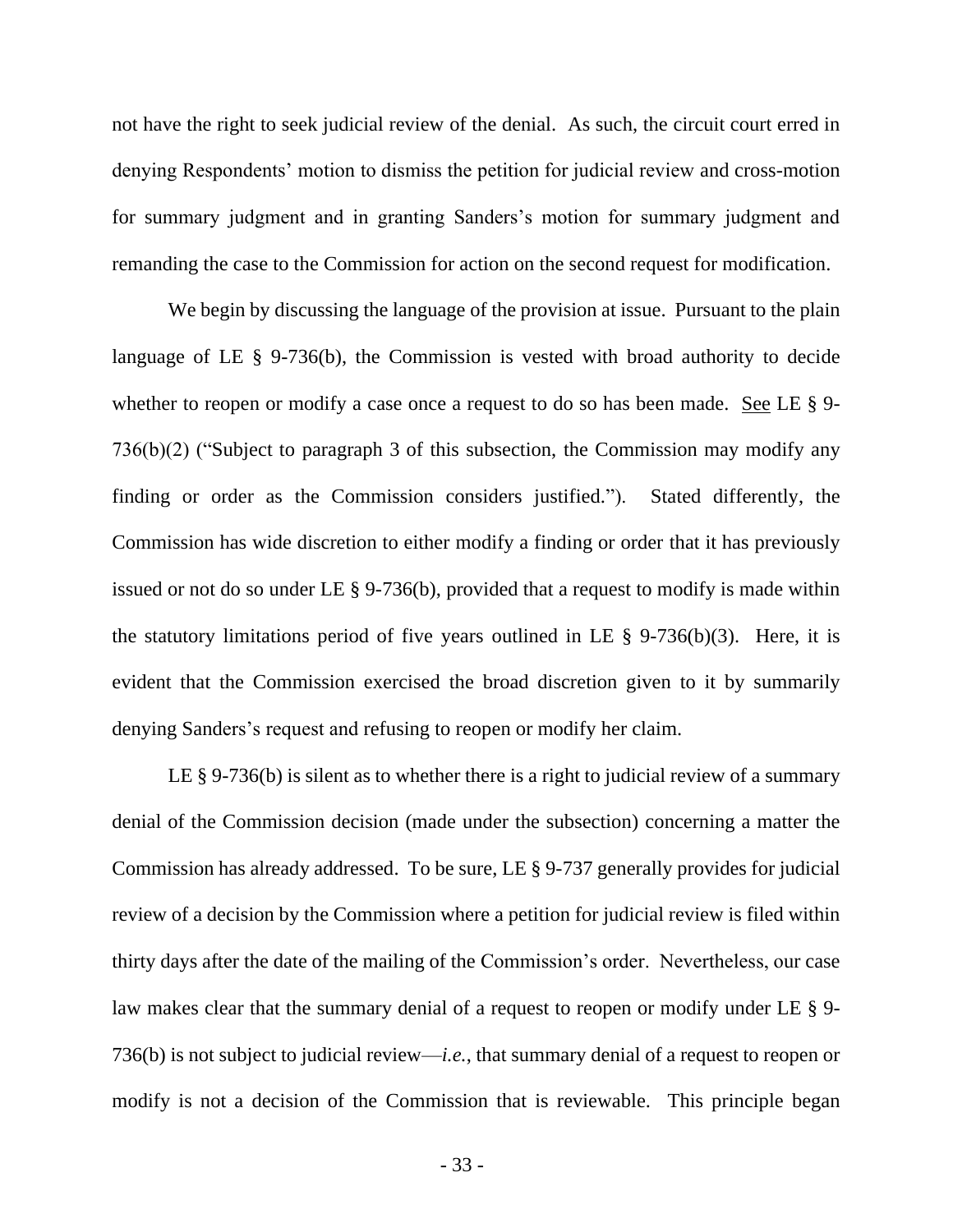developing in our case law nearly a century ago, starting with Gold Dust, 159 Md. at 667, 152 A. at 502, a case in which we determined that judicial review of a decision denying a request to reopen was not possible even after a hearing.

In Gold Dust, id. at 666, 152 A. at 501, we recognized that a refusal to reopen a claim constitutes a decision of the Commission but concluded that such a decision is merely "a decision not to interfere with a previous decision settling the merits of the claim." And, we stated that it was "regularly considered that a decision declining to interfere with a previous decision is not one intended to be included under a general statutory allowance of appeal from any decision." Id. at 666, 152 A. at 501. In Stevenson, 170 Md. at 682-83, 185 A. at 554, we reiterated the principle and stated that, as to a question already decided by the Commission, "none of the parties has a right to require that the case be reopened or to appeal from a refusal to comply with such a demand." In Robin Express, 247 Md. at 263-65, 230 A.2d at 671-72, we again held that the Commission's decision to deny a request to reopen or modify a claim is not reviewable and stated: "If a court or administrative body reopens a case its second decision, be it the same or different from its previous decision, is a new holding; if it refuses to reopen, it decides only not to interfere with its previous decision which stands unimpeached as of its original date."

More recently, in Blevins, 352 Md. at 633, 724 A.2d at 28, we favorably cited Gold Dust and Robin Express and set forth set forth the following principles:

When, upon the filing of an application to reopen . . . , the Commission enters a new order that differs in any material way from the earlier order, whether or not the end result is the same, it is obvious that the matter has been reconsidered and a new holding made. Conversely, if the Commission denies an application without discussing the merits or propriety of the earlier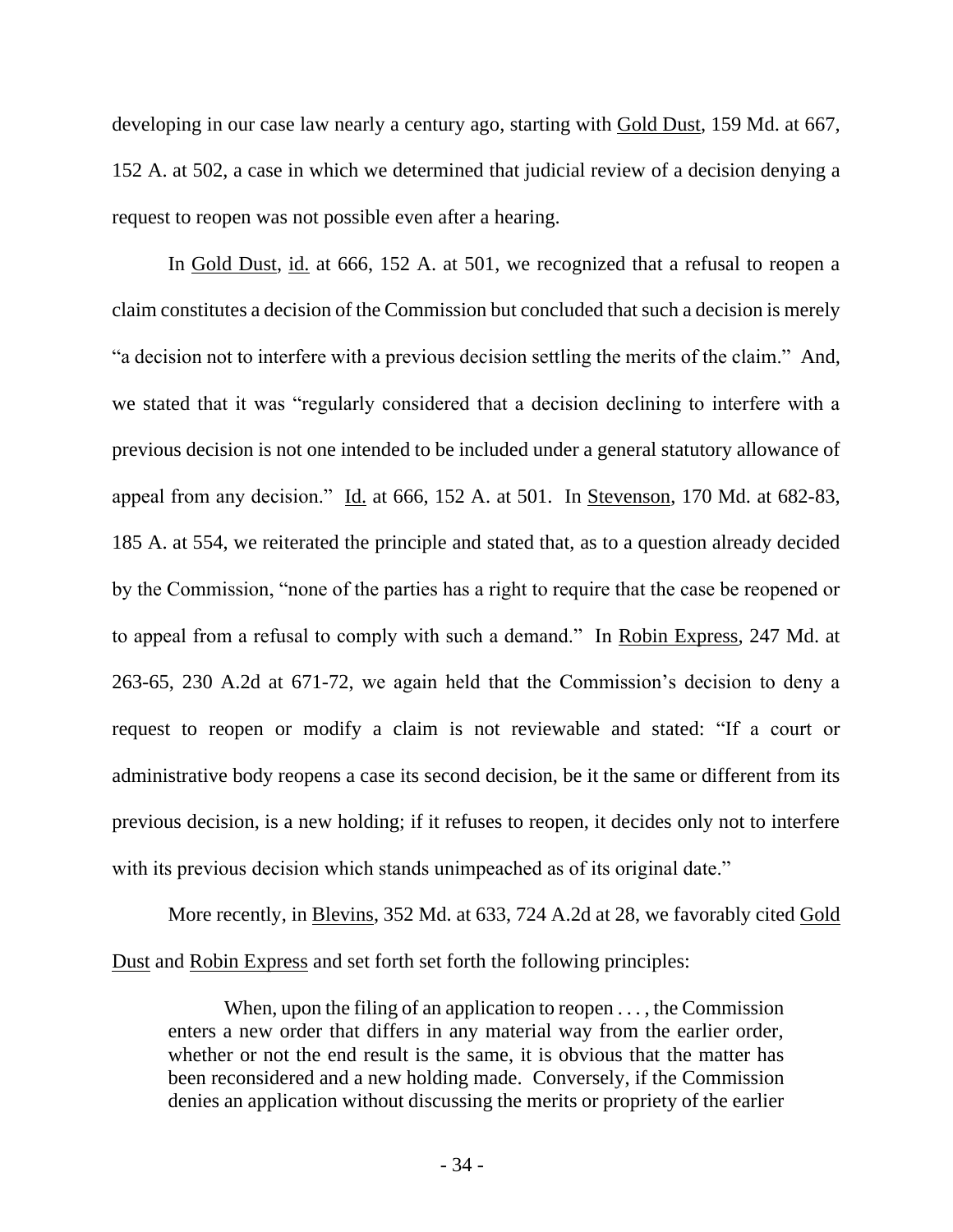order, it is evident that the earlier order has not been reconsidered and no new holding has been made.

In Blevins, for the first time, when citing our earlier cases for the proposition that the Commission's denial of a request to reopen is not subject to judicial review, we distinguished between decisions in which the Commission takes new evidence and considers the merits of a request to reopen and of an earlier order and decisions in which the Commission summarily denies a request to reopen. With respect to the former, a right to judicial review exists, whereas, with respect to the latter, a right to judicial review does not exist.

It makes sense that where the Commission considers the merits of the request or relies on new evidence to issue a different or amended order, that decision is reviewable a whole new decision has been made of which an aggrieved person may seek judicial review pursuant to LE § 9-737. By contrast, where the Commission summarily denies a request to reopen or modify, no new decision has been made and the previous order stands unchanged, *i.e.*, there is nothing new to review. To distinguish between the two types of decisions, we have urged the Commission, "when considering applications to revise an earlier final decision, to make clear whether it is denying the application or granting it and entering a new order[,]" as that would "help remove the uncertainty with respect to the right of the applicant to seek judicial review under [LE] § 9-737." Blevins, 352 Md. at 635, 724 A.2d at 29. In Blevins, id. at 633-34, 724 A.2d at 28, we stated that a circuit court should examine

whether the Commission has, in effect, granted the application and affirmed its earlier ruling or has simply declined to reconsider that ruling. In trying to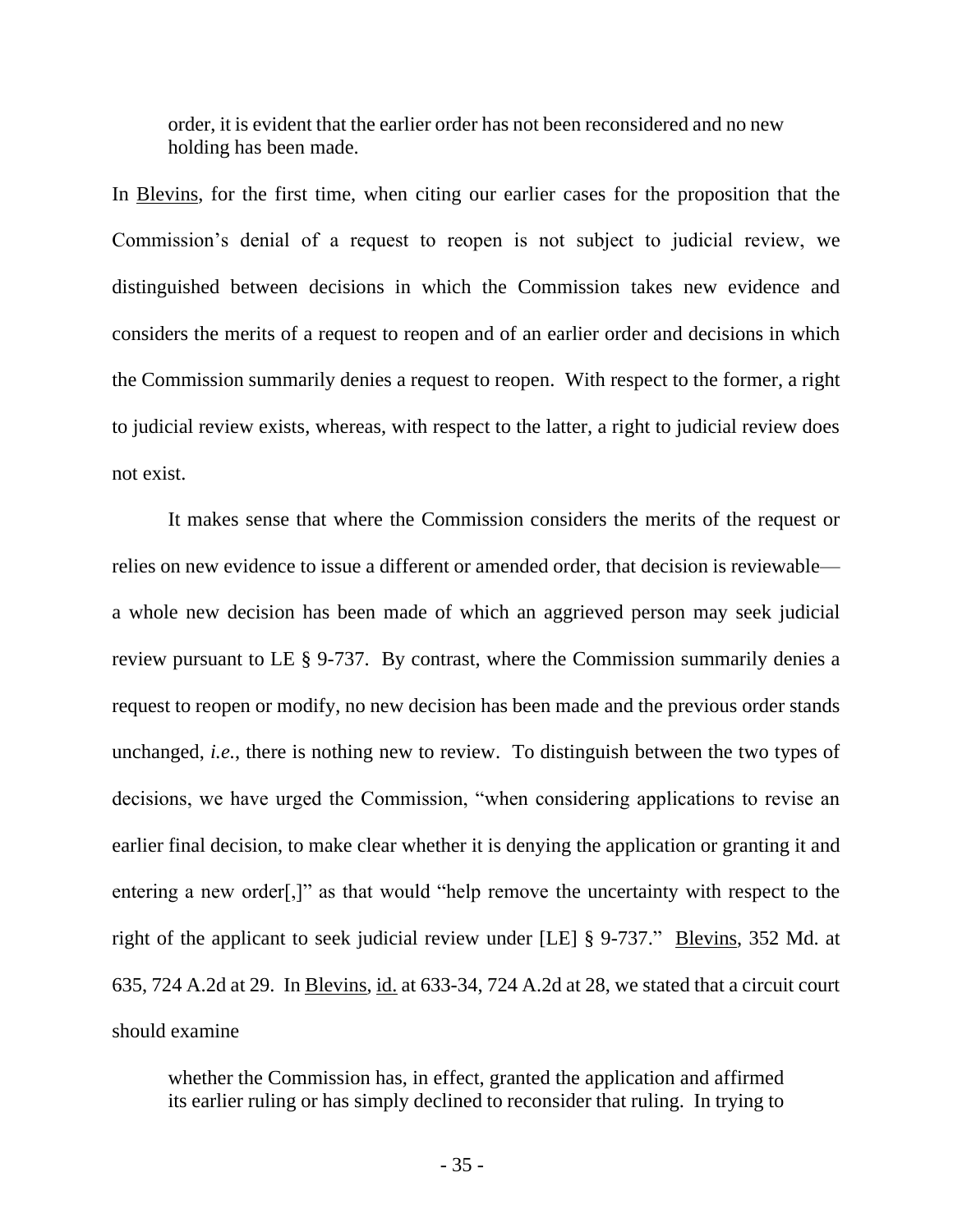fathom the Commission's intent, the court should consider, among other things, whether evidence was taken on the application, whether, in entering its new order, the Commission discussed or made findings with respect to the correctness, validity, or propriety of the earlier order, and whether, in denying relief, the Commission either acted summarily, without assigning reasons, or focused only upon defects in the application itself.

We are not persuaded by Sanders's contention that the right to seek judicial review should be treated the same under both LE  $\S 9-736(a)$  and LE  $\S 9-736(b)$ , such that there is an automatic right to judicial review upon summary denial of a request to reopen under LE § 9-736(b). There are key differences between LE § 9-736(a) and (b) and the provisions themselves are independent of one another. As we recently explained, although LE § 9- 736(a) and (b) are now codified in the same section, the provisions are "wholly independent of one another" and subsection (a) does not in any way limit subsection (b) "to prospective modification." Gang, 464 Md. at 285, 290, 211 A.3d at 364, 367. By their plain language, the two subsections provide for different rights and remedies. LE § 9-736(a) allows a party to apply for prospective readjustment of the rate of compensation due to "aggravation, diminution, or termination of disability" that "takes place after the rate of compensation is set or compensation is terminated[.]" As we stated in Gang, 464 Md. at 289-90, 211 A.3d at 367, LE § 9-736(a) "permits only the prospective adjustment of the rate of compensation in cases of aggravation, diminution or termination of disability[.]" There is a right to judicial review of a decision by the Commission on a petition under LE  $\S$  9-736(a) whether such a decision is a grant or a denial or "refusal to reopen the case for such a purpose"—"because it is the denial of a right to a hearing by the commission upon a question not previously presented and decided." Stevenson, 170 Md. at 683, 185 A. at 554.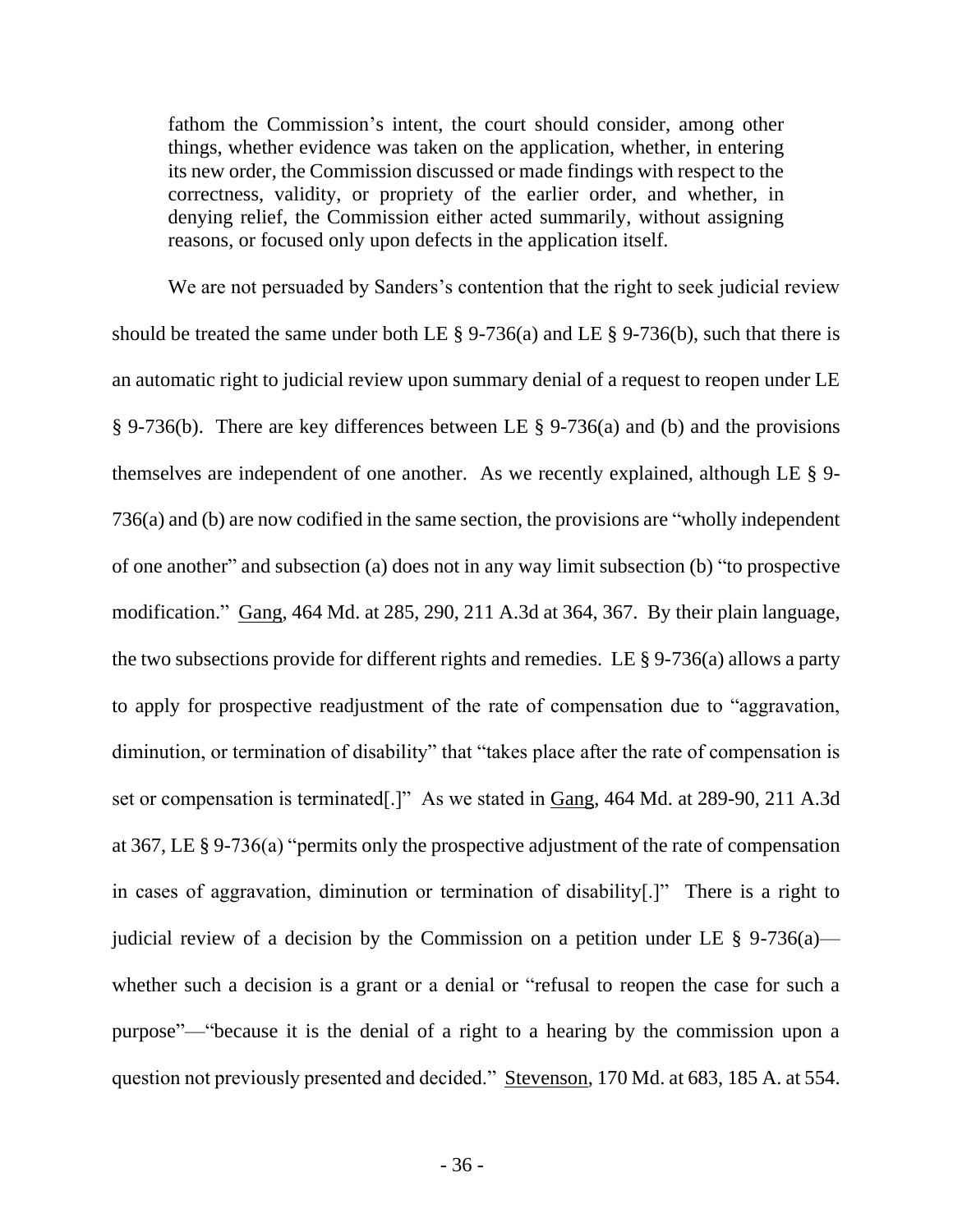On the other hand, as we recognized in Gang, 464 Md. at 290, 293, 211 A.3d at 367, 369, the Commission's authority under LE § 9-736(b) is not limited to prospective application but rather involves the Commission's ability to consider retroactive modifications to awards. LE § 9-736(b) expressly provides the Commission with "continuing powers and jurisdiction over" workers' compensation claims and permits the Commission to "modify any finding or order" within the five-year statutory limitations period. Unlike a request made under LE § 9-736(a), a request to reopen or modify made under LE § 9-736(b) is a request that the Commission exercise its powers to reconsider a previously rendered decision. However, just as the grant or denial of petition to reopen or modify under LE § 9-736(a) constitutes a new decision on a matter that has not been previously decided, the grant of a petition to reopen or modify under LE § 9-736(b) or the denial of such a petition after consideration of the merits of a prior order or issuance of a new or amended order constitutes a new decision on a matter that has not been previously decided, and the right to judicial review exists. There is, however, no right to seek judicial review of the Commission's decision summarily denying a request to reopen or modify under LE § 9-736(b) because that type of a decision is a determination not to interfere with or to inquire into the merits of an already decided issue. See, e.g., Stevenson, 170 Md. at 683, 185 A. at 554.

We are not convinced that considerations of due process compel a different result or that Sanders would somehow be denied due process if not permitted to seek judicial review of the Commission's denial of her second request for modification. It is evident that, in this case, after the Commission issued the original order on June 25, 2015, Sanders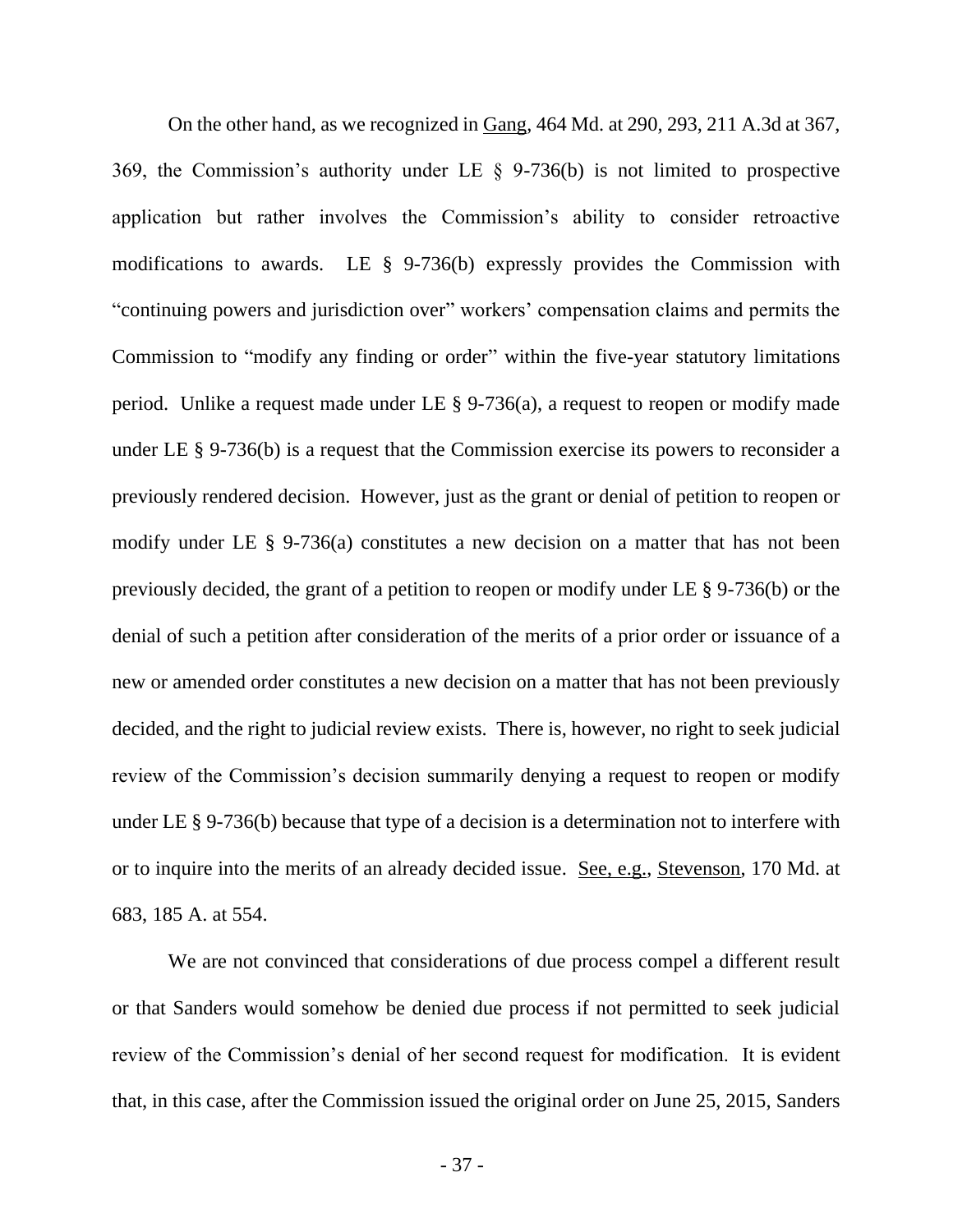had the opportunity to file a petition for judicial review within thirty days pursuant to LE § 9-737 and she chose not to do so. Under the statute, all parties are afforded the ability to seek judicial review of an original order of the Commission within thirty days of the mailing of the order; yet, in this case, Sanders did not avail herself of the opportunity. In addition, under LE § 9-726(a), after the issuance of an order resolving a claim, the parties have the right to request rehearing. Sanders could have requested a rehearing within fifteen days of the Commission's decision pursuant to LE § 9-726(a), but she did not pursue that avenue of review either. With respect to the original order, Sanders filed a claim for workers' compensation benefits, the Commission conducted an evidentiary hearing, Sanders presented evidence at the hearing (including her own testimony), the Commission issued a written order resolving the claim, and Sanders had the opportunity under LE § 9- 726 to request a rehearing and under LE § 9-737 to petition for judicial review. The Maryland Workers' Compensation Act affords procedural due process by, among other things, providing for rehearing and judicial review of decisions of the Commission, judicial review of decisions granting or denying requests to reopen under LE § 9-736(a), and judicial review of decisions under LE § 9-736(b), where the Commission grants a request to reopen or denies a request after considering the merits or issuing a new or amended order.

Under the guidelines we set forth in Blevins, 352 Md. at 633-34, 724 A.2d at 28, for determining whether the Commission's decision denying a petition to reopen or modify is a new order or a summary denial, it is eminently clear in this case that the Commission's January 4, 2019 decision denying Sanders's second request for modification was a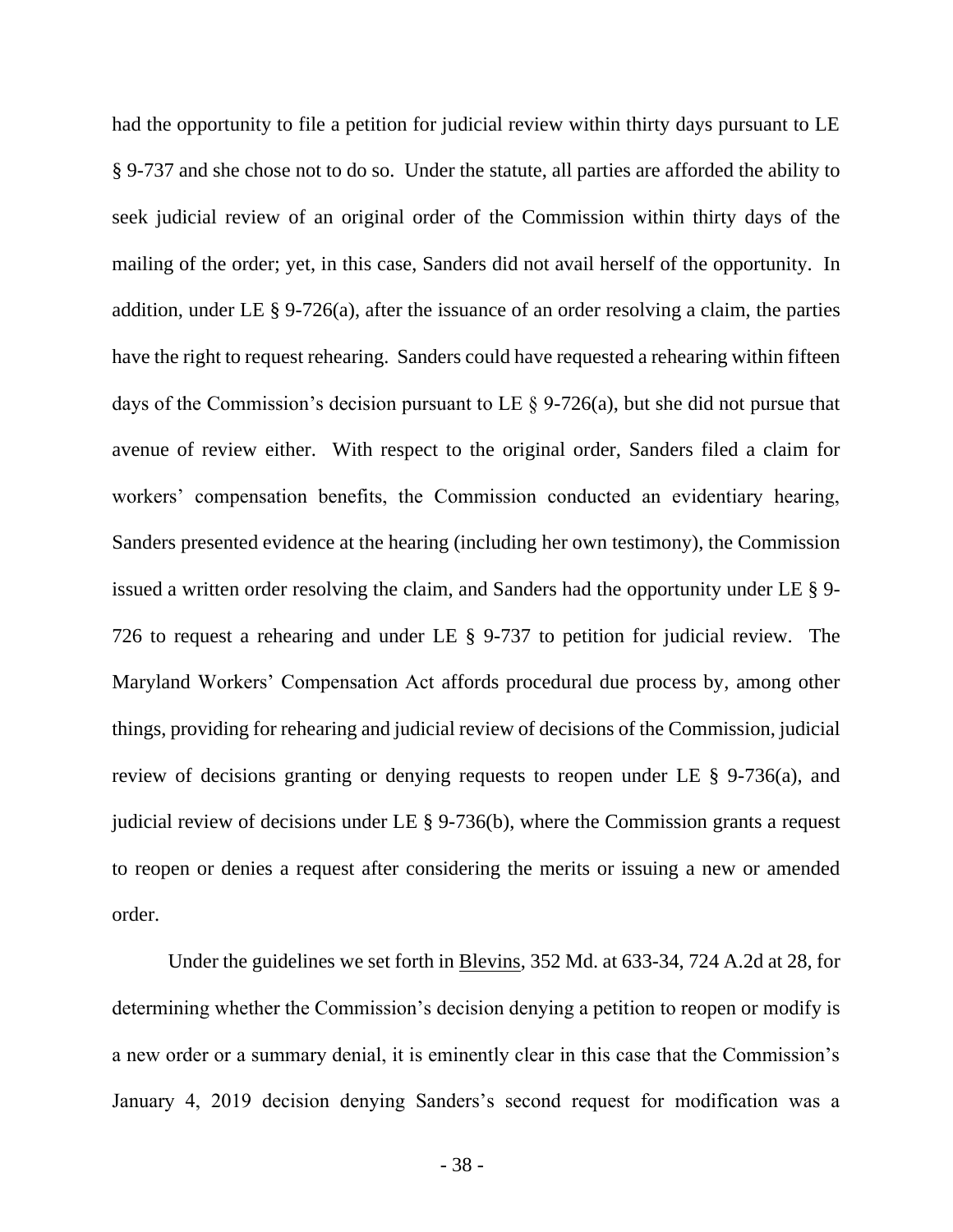summary denial for which no right to judicial review exists, and that the circuit court erred in denying Respondents' motion to dismiss and cross-motion for summary judgment. Sanders filed her second request for modification on January 3, 2019, and the Commission issued the order denying the request the next day. In issuing the order denying the second request, the Commission did not conduct a hearing at which it received new evidence, no testimony was taken, and the order denying the request did not address the merits of the June 25, 2015 order. The January 4, 2019 order is titled "Request for Modification Denied" and consists of three short sentences set forth as separate paragraphs that state that a request for modification was filed, that the Commission "will deny" the request, and that the request, "be and the same, is hereby denied." (Bolding and some capitalization omitted). In the order denying the second request, the Commission did not make any findings with respect to the merits of the request or even mention the June 25, 2015 order. Absolutely nothing in the January 4, 2019 order could lead to the conclusion that the order is anything other than a summary decision by the Commission refusing to modify its previous order.<sup>12</sup>

The Commission's decision in this case is different from its decision in other cases where judicial review was available. For instance, in LaBonte, 454 Md. at 120, 164 A.3d at 161, the claimant filed a petition to reopen, alleging that his condition had worsened and seeking additional permanent partial disability benefits. The Commission granted the

<sup>&</sup>lt;sup>12</sup>The circumstances in this case are distinguishable from those in <u>Blevins</u>, 352 Md. at 634-35, 724 A.2d at 28-29, in which we concluded that the Commission's action in denying the employer's application was "ambiguous" and that "reasonable minds could differ, on this record, of what the Commission's true intent was with respect to the application."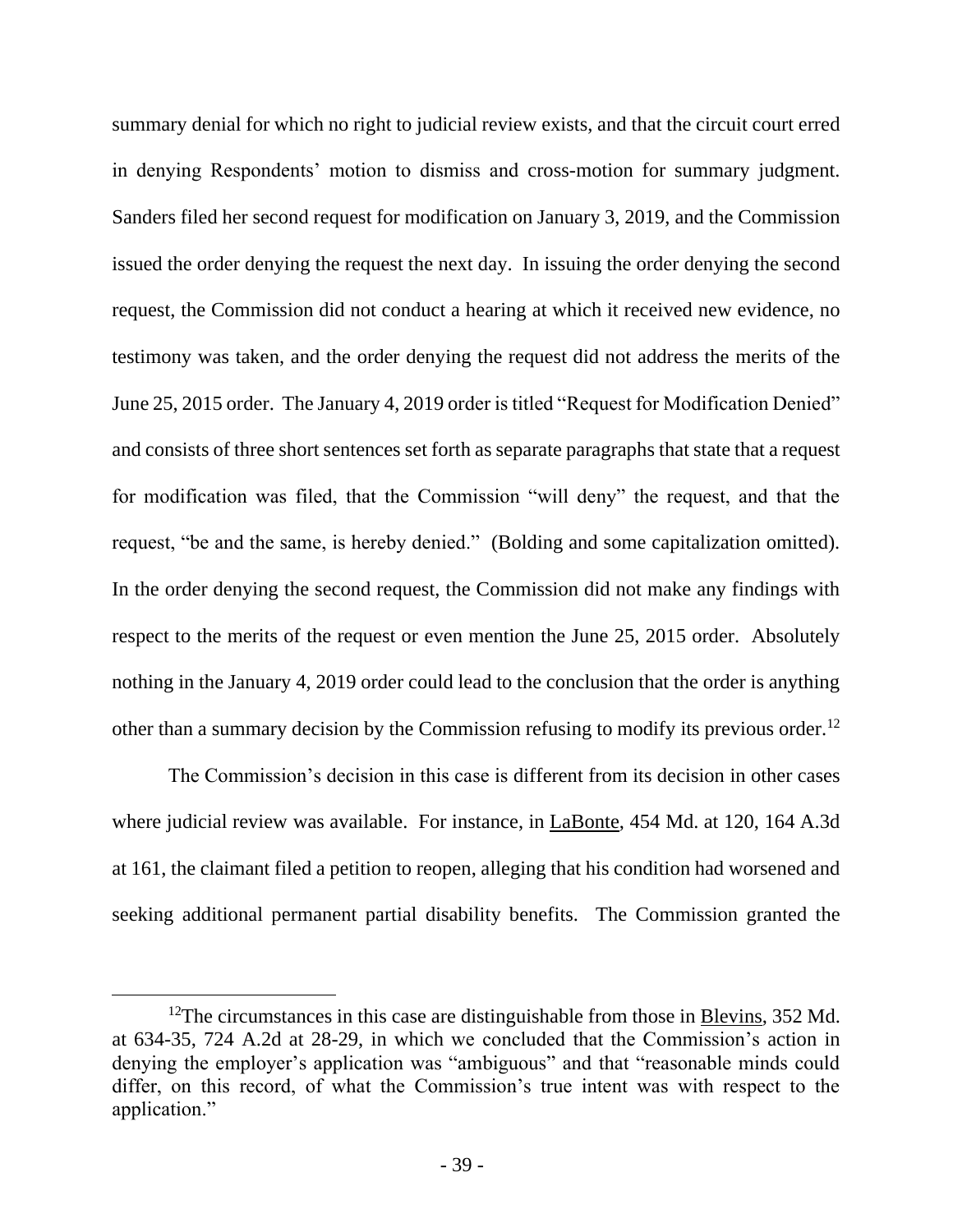petition to reopen, conducted a hearing, and issued an order denying the request for additional benefits, finding that there had not been a worsening of the claimant's condition causally related to his work-related injury. See id. at 125, 164 A.3d at 164-65. The claimant sought judicial review. See id. at 120, 164 A.3d at 162. In contrast to this case, in LaBonte, the Commission granted the petition to reopen, conducted a hearing on the petition, and then issued a new order denying the request made in the petition—a decision for which the right to judicial review exists.

As a final matter, we are not persuaded by Sanders's reliance on Suber v. Wash. Metro. Area Transit Auth., 73 Md. App. 715, 536 A.2d 142 (1988), for the proposition that the Commission's denial of a request to reopen under LE  $\S$  9-736(b) is subject to judicial review under an abuse of discretion standard. The facts of Suber are distinguishable from those in the instant case and the language on which Sanders relies is *dicta* in a footnote. In Suber, id. at 717, 536 A.2d at 143, an employee who was injured in the course of his employment received temporary total disability benefits for several months and returned to full-time employment duties. The employee filed a claim for workers' compensation and the Commission notified the employer of the claim and the consideration date—"[t]he date, of which all parties are notified, after which the Commission will decide the claim, without hearing, on the basis of information on file, if issues are not filed prior to that date." Id. at 718 & n.1, 536 A.2d at 143 & n.1 (cleaned up). After receiving no response from the employer, the Commission issued a *pro forma* order, finding that the employee sustained an accidental personal injury during the course of employment but that the nature and extent of the disability sustained could not be determined at that time. See id. at 718,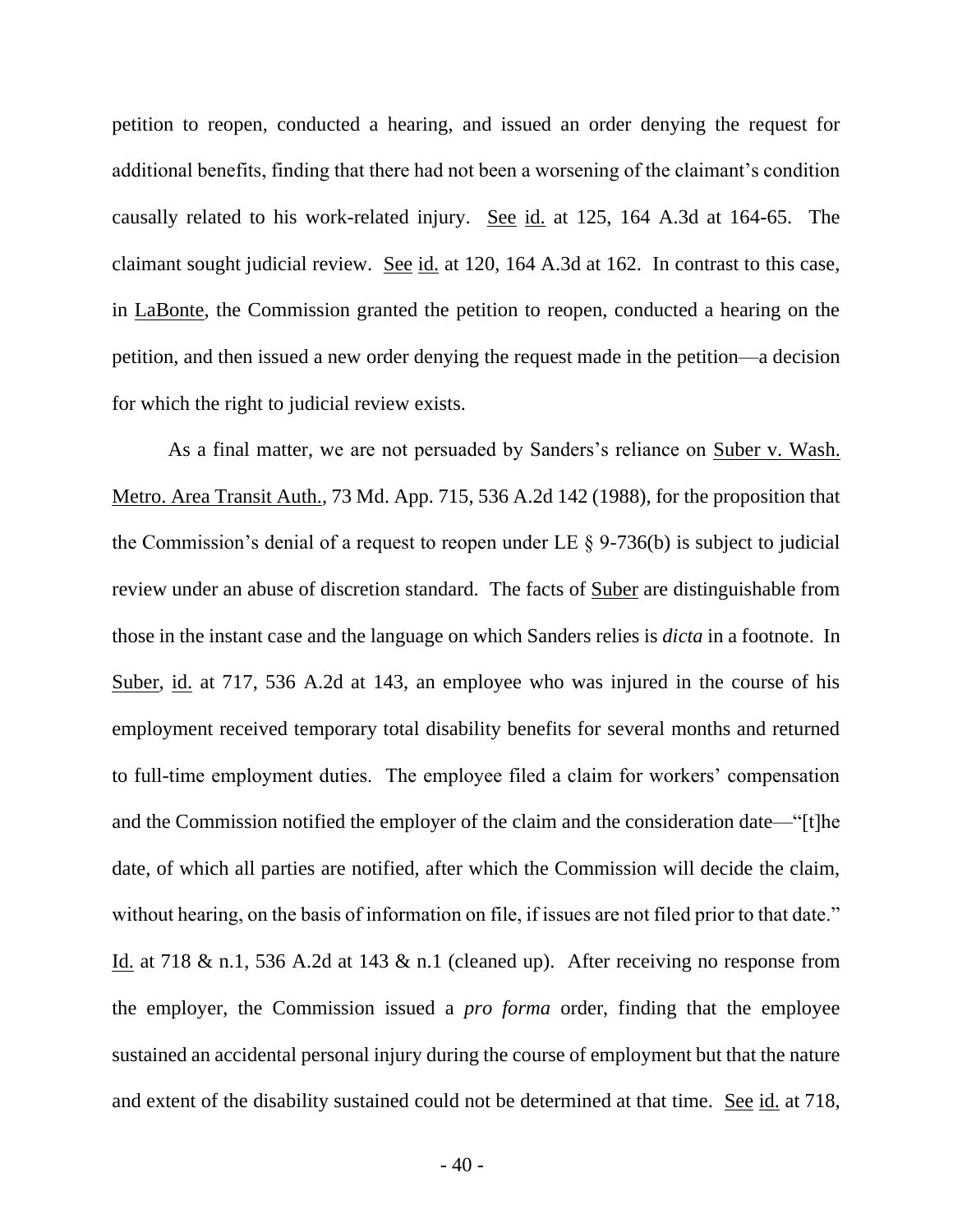536 A.2d at 143.

The employee submitted to the Commission an issue concerning the nature and extent of any permanent partial disability and the employer responded by filing four issues, including one challenging whether the employee had sustained an accidental personal injury during the course of his employment and whether his disability was the result of such an accident. See id. at 718, 536 A.2d at 143. Over the employee's objection, the Commission allowed the employer to pursue the late-filed issues. After taking testimony, the Commission issued an order finding that the employee did not sustain an accidental injury during the course of employment, disallowing the claim, and rescinding and annulling the *pro forma* order. See id. at 718-19, 536 A.2d at 143. The employee sought judicial review in the circuit court, contending that the Commission lacked the authority to consider issues that were submitted after issuance of the *pro forma* order and arguing that the employer had waived the right to contest the claim. See id. at 719, 536 A.2d at 143-44. Both parties moved for summary judgment and the circuit court granted the employer's motion, ruling that Md. Code, Art. 101, § 40(c) (now LE § 9-736(b)) permitted the Commission to hear the issues. See id. at 719-20, 536 A.2d at 144. The employee appealed to the Court of Special Appeals, which affirmed the circuit court's judgment. See id. at 719, 536 A.2d at 144.

The Court of Special Appeals stated that Md. Code, Art. 101, § 40(c) provides the Commission with revisory power similar to Maryland Rule 2-535, but without a thirty-day limitation, making it "clear that the Commission is not irrevocably bound by its earlier findings." Id. at 720-21, 536 A.2d at 144 (cleaned up). In a footnote, the Court of Special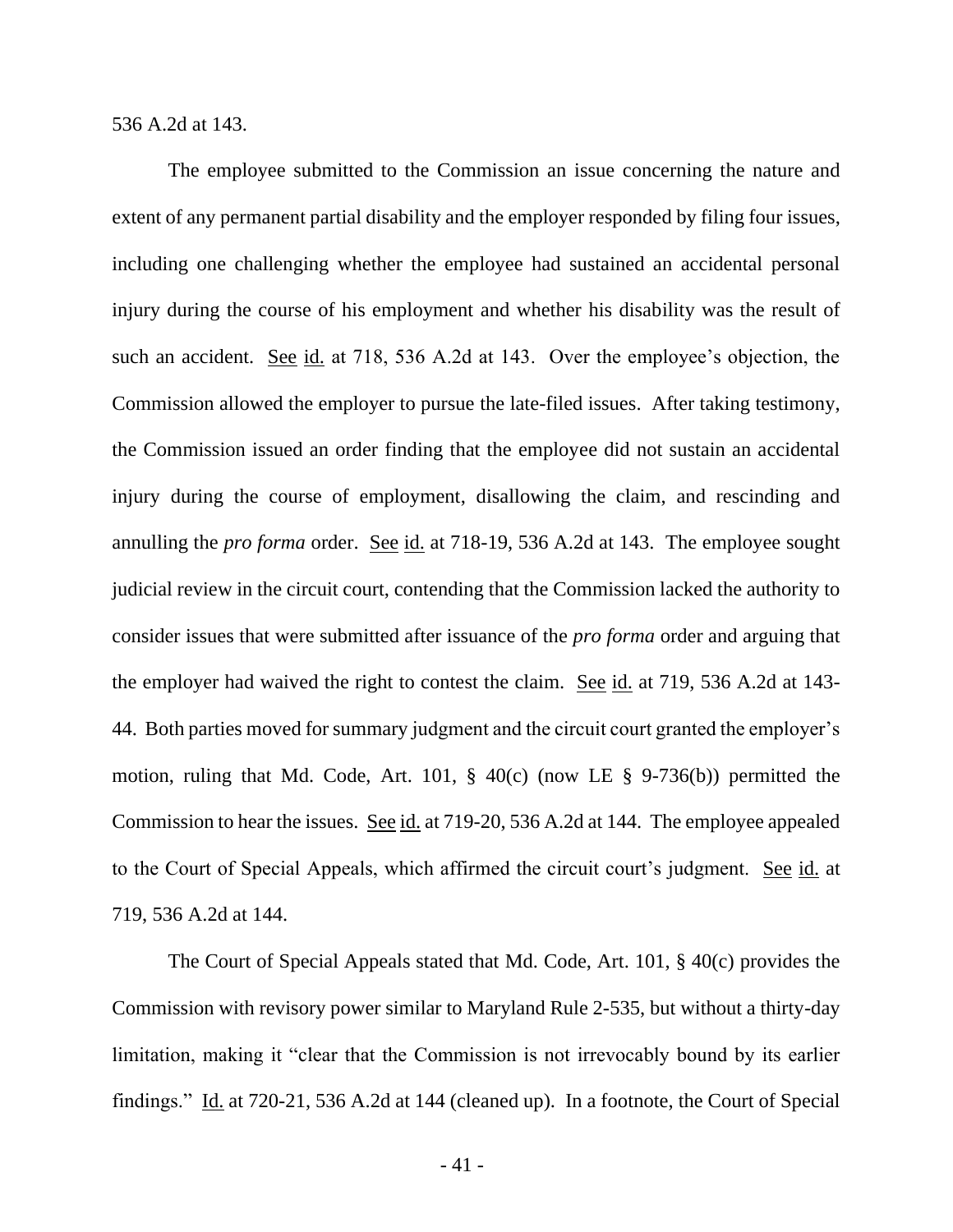Appeals described the revisory power of Md. Code, Art. 101, § 40(c) as "analogous to that of M[aryland] Rule 2-535," and stated:

The granting or denial of a motion to strike out an enrolled judgment pursuant to that Rule is in the nature of a final judgment, and, therefore, is appealable. Appellate review of such a decision involves determining whether the hearing judge abused his or her discretion. Given the similarity between Rule 2-535 and  $\S$  40(c), we think the identical principle applies: a decision to modify prior findings and orders, or the denial of same, is appealable and may be overturned upon a showing of an abuse of discretion.

Id. at 723 n.4, 536 A.2d at 146 n.4 (citations omitted).

It is clear that Suber is factually distinguishable from this case. In Suber, id. at 718- 19, 536 A.2d at 143, the Commission exercised its continuing jurisdiction and authority to grant what was, in essence, a request to reopen and modify an earlier issued *pro forma* order. The Commission heard testimony and issued an order rescinding and annulling the *pro forma* order. See id. at 719, 536 A.2d at 143. Basically, the Commission made a different finding—that the employee did not sustain an accidental injury—and issued a new order, thereby giving rise to the right to judicial review. By contrast, in this case, the opposite occurred—the Commission summarily denied the second request for modification, without holding a hearing, taking testimony, or making findings about the merits of the request.

In Suber, in the footnote, the Court of Special Appeals stated that the Commission's "decision to modify prior findings and orders, or the denial of same, is appealable" and may be overturned upon a showing of an abuse of discretion. Id. at 723 n.4, 536 A.2d at 146 n.4. In so stating, the Court of Special Appeals indicated that an appeal is permissible from a decision denying a request to modify. See id. at 723 n.4, 536 A.2d at 146 n.4.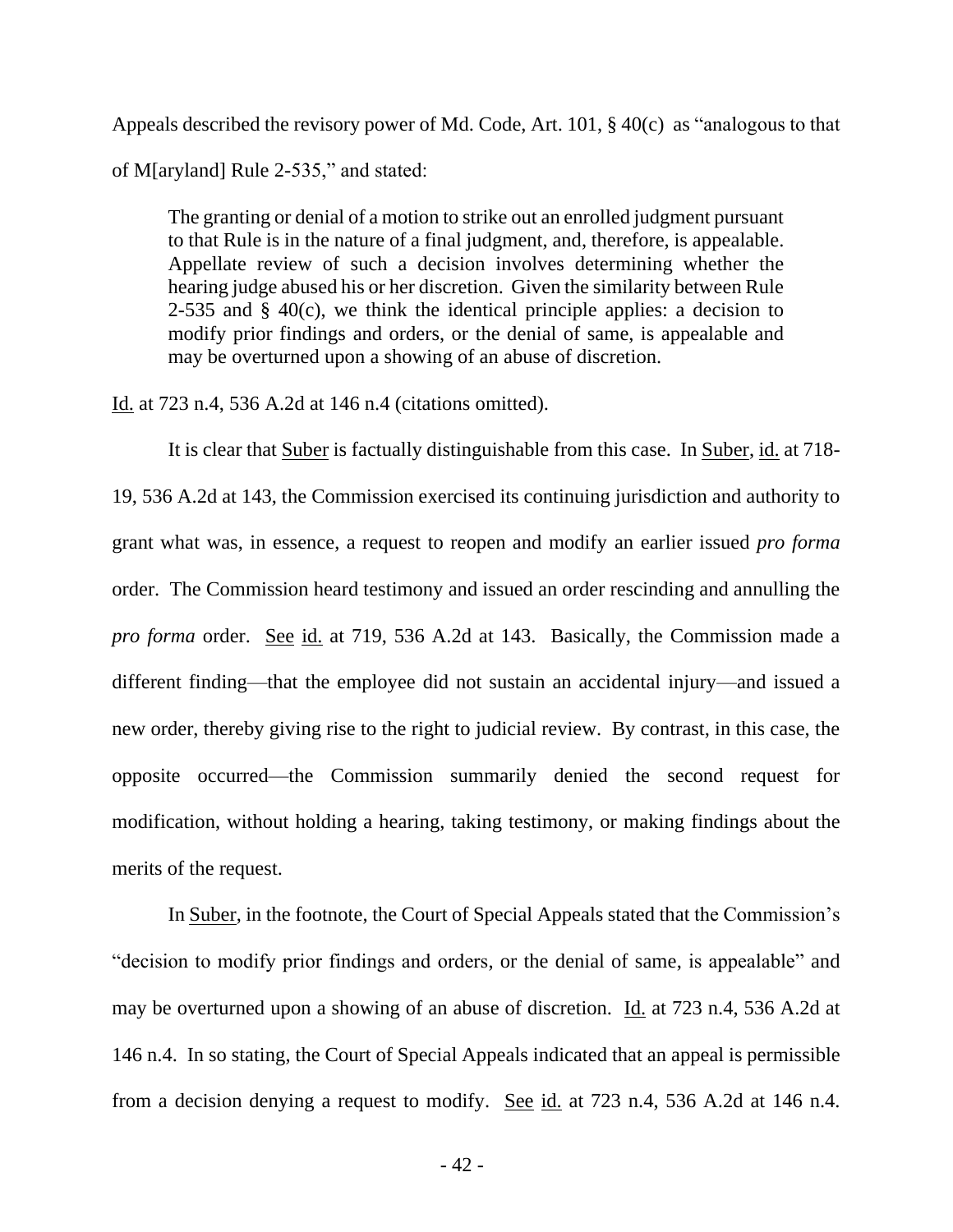Inclusion of the clause—"or the denial of same"—in the footnote is *dicta*, however, because Suber did not involve any issue whatsoever as to a denial of a request to modify under what is now LE § 9-736(b). Id. at 723 n.4, 718-19, 536 A.2d at 146 n.4, 143. And, although the Court of Special Appeals cited cases in the footnote, there is no citation to any case supporting the clause at issue. See  $id$  at 723 n.4, 536 A.2d at 146 n.4.<sup>13</sup> In addition, the Court of Special Appeals's reference to the "denial of same" being appealable made no distinction between the Commission's denial of a request to reopen under LE § 9-736(b) after a hearing and the issuance of an order addressing the merits of the request and the summary denial of a request to reopen under LE § 9-736(b).

Regardless, even setting aside the factual distinctions between Suber and this case and the differences between a motion filed under Maryland Rule 2-535 and a request filed under LE § 9-736(b), in cases issued after Suber, this Court has not adopted the notion, as

<sup>&</sup>lt;sup>13</sup>In addition, as a practical matter, a motion filed pursuant to Maryland Rule 2-535 is not the same as a request to reopen or modify filed under LE § 9-736(b) and is subject to different limitations. A motion filed either pursuant to Maryland Rule 2-535(a) generally or Maryland Rule 2-535(c) on the ground of newly-discovered evidence must be filed within thirty days after entry of judgment. After the thirty-day window has expired, a circuit court may exercise revisory power and control over the judgment only in case of fraud, mistake, or irregularity, or where a clerical mistake may need to be corrected. See Md. R. 2-535(b), (d). In other words, a motion to revise filed under Maryland Rule 2-535 is subject to a strict thirty-day time limit (the same timeframe as for an appeal in a civil case) and may only be granted after the thirty days based on strict particularized reasons. By contrast, a request to reopen or modify under LE § 9-736(b) is subject to a five-year limitations period and the statute does not impose limits on the grounds on which a request to reopen may be made. And, at the risk of stating what may be obvious, a ruling on a motion under Maryland Rule 2-535 is the ruling of a circuit court. Given these differences, it is logical that a trial court's ruling under Maryland Rule 2-535 would be handled differently than a decision of the Commission summarily denying a request to reopen under LE § 9-736(b) for purposes of appeal or judicial review.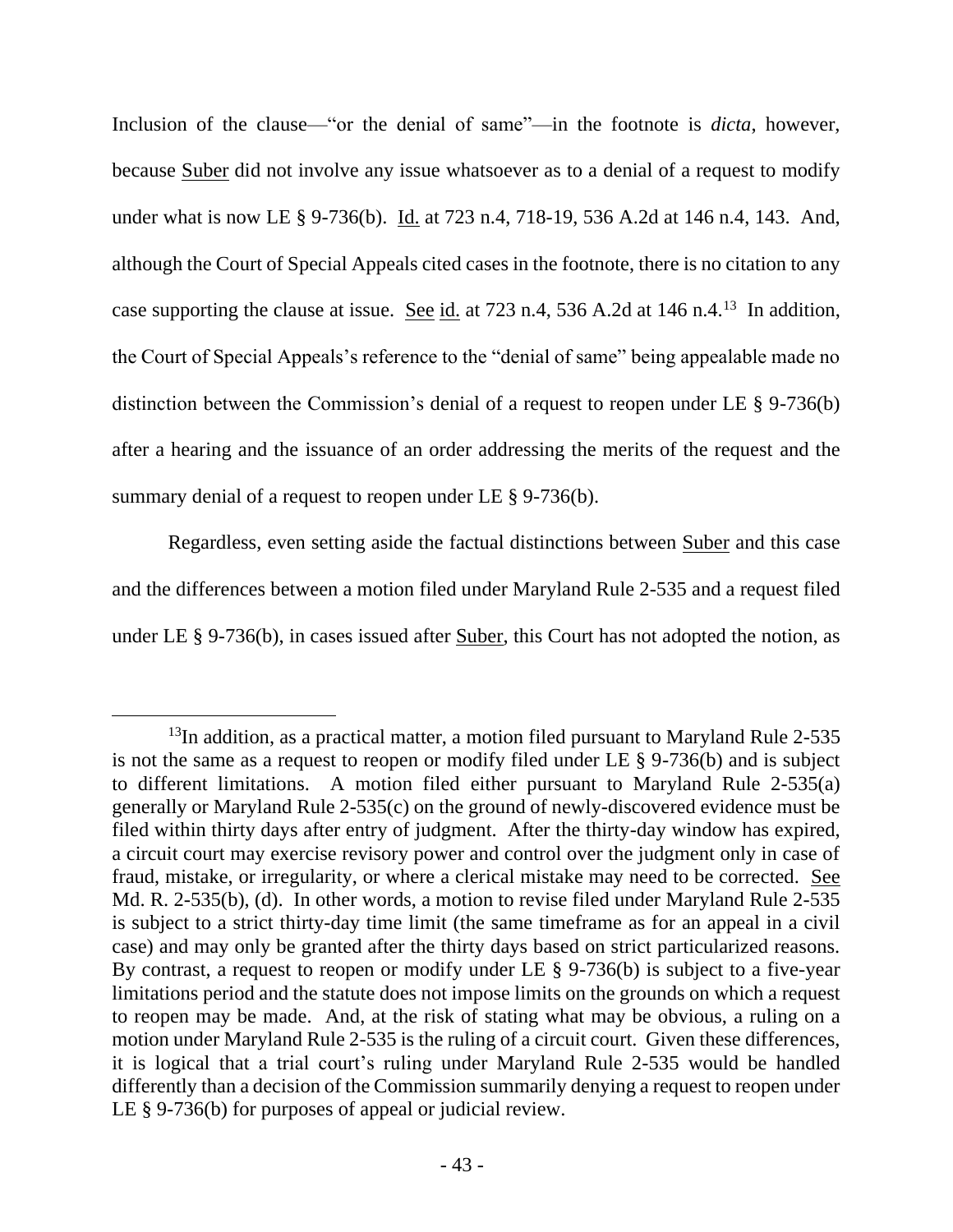Sanders contends, that the Court of Special Appeals expressed—that the summary denial of a request to modify is appealable—and instead has continued to restate the principle that the summary denial of a request to reopen is not subject to judicial review. See Blevins, 352 Md. at 632-33, 724 A.2d at 27-28; Gang, 464 Md. at 288 n.13, 211 A.3d at 366 n.13. Nothing in Maryland case law, other than the offhand remark in *dicta* in a footnote in Suber, remotely indicates that summary denial of a request to reopen is reviewable. Rather, in Blevins, 352 Md. at 633-34, 724 A.2d at 28, we set forth a process for distinguishing between the situations in which a denial of a request to reopen or modify is reviewable (denial after a new order is issued) and when it is not (a summary denial) and we have determined that a summary denial is not subject to judicial review.

In sum, we conclude that the Commission's January 4, 2019 order denying Sanders's second request for modification was a summary denial and, as such, not subject to judicial review. The Commission did not hold a hearing or address the merits of the request for modification or of the earlier order. Rather, in the order, the Commission summarily denied the request for modification, *i.e*., the Commission made a summary decision not to interfere with the order of June 25, 2015 that had settled the merits of the claim and from which Sanders had an opportunity to seek judicial review and rehearing. As such, the circuit court erred in granting Sanders's motion for summary judgment and remanding the case to the Commission. We conclude, as the Court of Special Appeals in this case did, that such a remand "negates the difference between the two types of denials of requests to reopen noted in *Blevins*" and, "[b]y ordering the Commission to exercise discretion on the record, the [circuit] court is essentially taking away the power of the